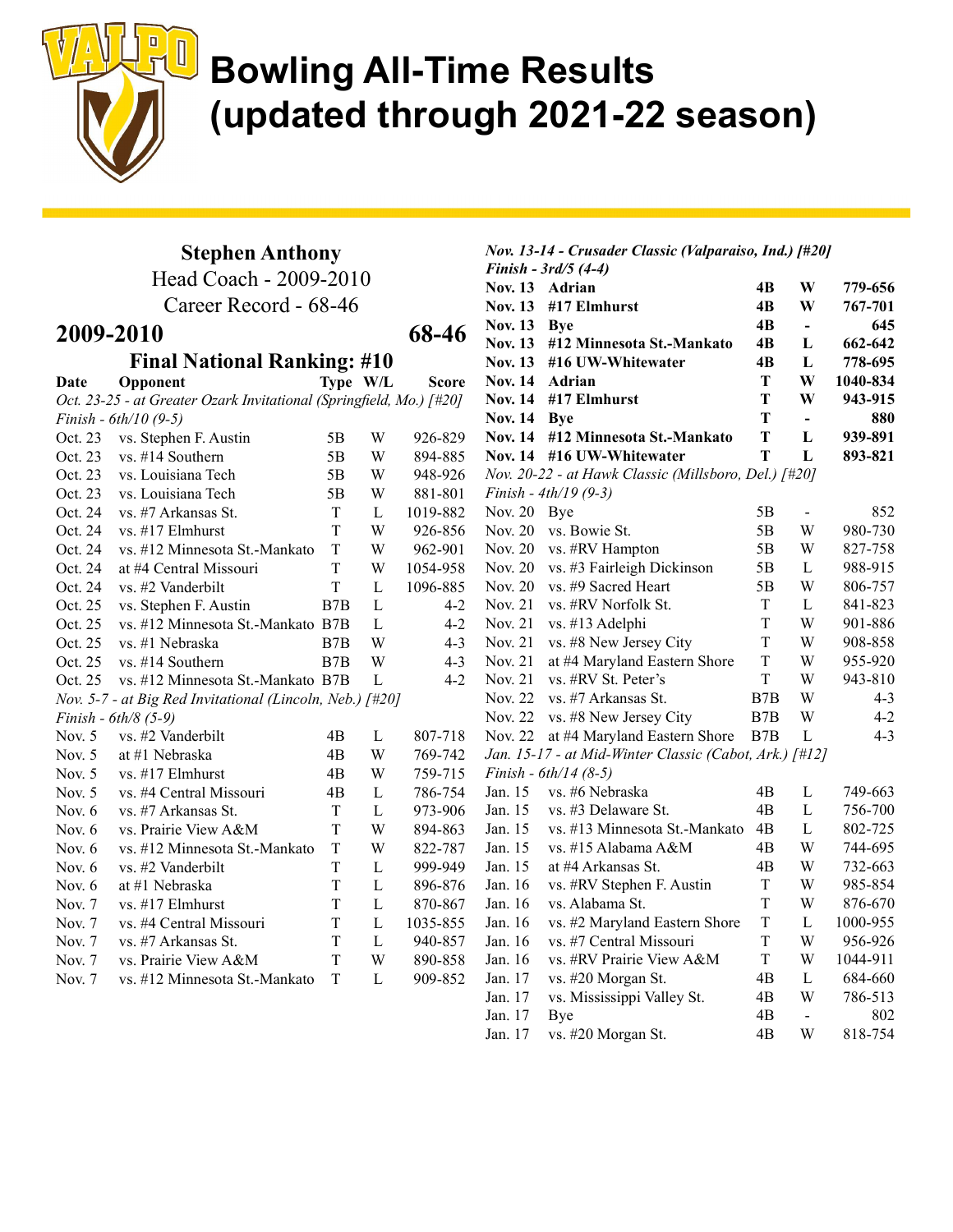

|         | Jan. 29-31 - at Kutztown Invitational (Reading, Pa.) [#11]                   |     |   |          |
|---------|------------------------------------------------------------------------------|-----|---|----------|
|         | Finish - 5th/28 (11-4)                                                       |     |   |          |
| Jan. 29 | vs. #17 Sacred Heart                                                         | 4B  | L | 779-744  |
| Jan. 29 | at #12 Kutztown                                                              | 4B  | L | 725-664  |
| Jan. 29 | vs. SUNYIT                                                                   | 4B  | W | 787-695  |
| Jan. 29 | vs. Hampton                                                                  | 4B  | W | 804-665  |
| Jan. 29 | vs. #RV Southern                                                             | 4B  | W | 811-778  |
| Jan. 30 | vs. #5 Central Missouri                                                      | T   | L | 1053-904 |
| Jan. 30 | vs. Howard                                                                   | T   | W | 1041-805 |
| Jan. 30 | vs. #10 St. Francis $(N.Y.)$                                                 | T   | W | 1028-979 |
| Jan. 30 | vs. Bethune-Cookman                                                          | T   | W | 959-797  |
| Jan. 30 | vs. Medaille                                                                 | T   | W | 911-849  |
| Jan. 30 | vs. North Carolina Central                                                   | T   | W | 895-757  |
| Jan. 31 | vs. #4 Fairleigh Dickinson                                                   | 4B  | L | 741-666  |
| Jan. 31 | at #12 Kutztown                                                              | 4B  | W | 823-775  |
| Jan. 31 | vs. #3 Delaware State                                                        | B7B | W | $4 - 3$  |
| Jan. 31 | vs. #5 Central Missouri                                                      | B7B | W | $4 - 1$  |
|         | Feb. 5-7 - at Shrewsbury Invitational (St. Louis, Mo.) $\lceil \# II \rceil$ |     |   |          |
|         | Finish - $3rd/8$ (8-6)                                                       |     |   |          |
| Feb. 5  | vs. #13 Minnesota St.-Mankato                                                | 5B  | W | 955-826  |
| Feb. 5  | vs. #6 Arkansas St.                                                          | 5B  | L | 1001-894 |
| Feb. 5  | vs. #8 Nebraska                                                              | 5Β  | L | 937-842  |
| Feb. 5  | vs. Elmhurst                                                                 | 5B  | W | 968-773  |
| Feb. 5  | vs. #5 Central Missouri                                                      | 5Β  | L | 884-865  |
| Feb. 6  | vs. #14 UW-Whitewater                                                        | 5Β  | W | 937-878  |
| Feb. 6  | vs. #14 Louisiana Tech                                                       | 5B  | W | 937-893  |
| Feb. 6  | vs. #13 Minnesota St.-Mankato                                                | T   | L | 914-892  |
| Feb. 6  | vs. #6 Arkansas St.                                                          | T   | L | 981-900  |
| Feb. 6  | vs. #8 Nebraska                                                              | T   | L | 897-836  |
| Feb. 7  | vs. #5 Central Missouri                                                      | T   | W | 876-825  |
| Feb. 7  | vs. Elmhurst                                                                 | T   | W | 988-836  |
| Feb. 7  | vs. #14 UW-Whitewater                                                        | T   | W | 894-868  |
| Feb. 7  | vs. #14 Louisiana Tech                                                       | T   | W | 875-801  |
|         | Feb. 13-14 - at Warhawk Classic (Whitewater, Wis.) [#11]                     |     |   |          |
|         | Finish - $1st/4$ (6-3)                                                       |     |   |          |
| Feb. 13 | at #14 UW-Whitewater                                                         | 4B  | W | 703-698  |
| Feb. 13 | vs. #13 Minnesota St.-Mankato                                                | 4B  | L | 707-640  |
|         | Feb. 13 vs. Elmhurst                                                         | 4B  | W | 733-700  |
| Feb. 13 | vs. #13 Minnesota St.-Mankato                                                | T   | W | 1022-911 |
| Feb. 13 | at #14 UW-Whitewater                                                         | T   | W | 950-846  |
| Feb. 14 | vs. Elmhurst                                                                 | T   | W | 924-891  |
| Feb. 14 | at #14 UW-Whitewater                                                         | 4B  | W | 759-682  |
| Feb. 14 | vs. #13 Minnesota St.-Mankato                                                | 4B  | L | 806-769  |
| Feb. 14 | vs. Elmhurst                                                                 | 4B  | L | 785-740  |

Mar. 12-14 - at Music City Classic (Smyrna, Tenn.) [#10] Finish - 11th/20 (8-7)

|         | 1 <i>uusit - 11 uu 40 10-77</i>   |     |   |         |
|---------|-----------------------------------|-----|---|---------|
| Mar. 12 | vs. #12 Kutztown                  | T   | W | 793-723 |
| Mar. 12 | vs. #18 Florida A&M               | T   | W | 960-937 |
|         | Mar. 12 vs. #8 New Jersey City    | T   | W | 839-833 |
| Mar. 12 | vs. #15 Alabama A&M               | T   | L | 939-869 |
| Mar. 12 | vs. Hampton                       | T   | W | 906-810 |
| Mar. 12 | vs. #13 Sacred Heart              | T   | L | 927-912 |
| Mar. 13 | vs. #14 Minnesota St.-Mankato     | 4B  | L | 686-634 |
| Mar. 13 | vs. #9 Adelphi                    | 4B  | L | 740-682 |
| Mar. 13 | vs. #7 Arkansas St.               | 4B  | L | 831-728 |
| Mar. 13 | vs. #5 Delaware St.               | 4B  | W | 779-746 |
| Mar. 13 | vs. #20 Morgan St.                | 4B  | W | 667-621 |
| Mar. 13 | vs. #3 Fairleigh Dickinson        | 4B  | W | 798-706 |
| Mar. 14 | vs. #17 Louisiana Tech            | B7B | L | $4 - 1$ |
| Mar. 14 | vs. #14 Minnesota St.-Mankato B7B |     | L | $4-2$   |
| Mar. 14 | vs. #15 Alabama A&M               | B7B | W | $4 - 1$ |

#### Shon Washington

#### Head Coach - 2010-2011; 2016-pres.

Career Record - 263-311

#### 2010-2011 52-48

### **Final National Ranking: #14**<br>Opponent Type W/L

Date Opponent Type W/L Score Oct. 29-31 - at Greater Ozark Invitational (Springfield, Mo.) [#11] Finish - 5th/10 (7-6)

| Oct. 29 | vs. #RV Sam Houston St.           | 5Β  | W | 850-767     |
|---------|-----------------------------------|-----|---|-------------|
| Oct. 29 | vs. #20 Louisiana Tech            | 5Β  | W | 918-778     |
| Oct. 29 | vs. #RV Southern                  | 5Β  | W | 912-843     |
| Oct. 29 | vs. #6 Arkansas St.               | 5Β  | L | 1008-903    |
| Oct. 29 | vs. #RV Elmhurst                  | 5Β  | W | 942-903     |
| Oct. 30 | vs. #17 Minnesota St.-Mankato     | T   | L | 1025-994    |
| Oct. 30 | at #5 Central Missouri            | T   | W | 940-932     |
| Oct. 30 | vs. #RV Prairie View A&M          | T   | L | 961-935     |
| Oct. 30 | vs. #RV Stephen F. Austin         | T   | W | 945-903     |
| Oct. 30 | vs. #RV Prairie View A&M          | T   | L | 939-842     |
| Oct. 31 | at #5 Central Missouri            | B7B | L | $4 - 2 - 1$ |
| Oct. 31 | vs. #17 Minnesota St.-Mankato B7B |     | L | $4 - 1$     |
| Oct. 31 | vs. #20 Louisiana Tech            | B7B | W | $4-2$       |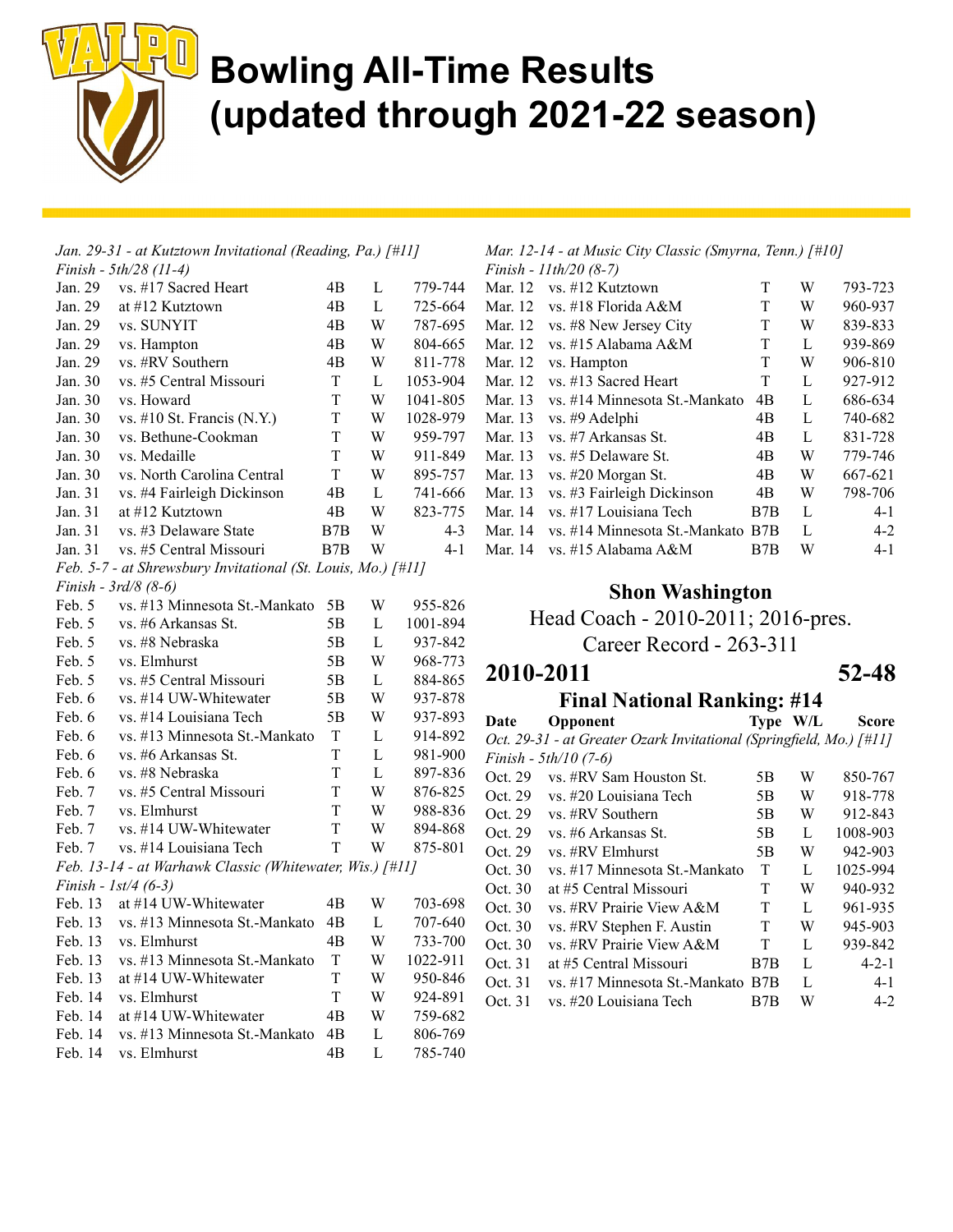

| Nov. 12-14 - Crusader Classic (Merrillville, Ind.) [#11] |                                                                               |                  |              | Jan. 14-16 - at Mid-Winter Classic (Cabot, Ark.) [#13] |         |                                                            |                  |              |             |
|----------------------------------------------------------|-------------------------------------------------------------------------------|------------------|--------------|--------------------------------------------------------|---------|------------------------------------------------------------|------------------|--------------|-------------|
|                                                          | <i>Finish - 3rd/7 (7-5)</i>                                                   |                  |              |                                                        |         | Finish - $8th/14$ (7-5)                                    |                  |              |             |
|                                                          | Nov. 12 #14 UW-Whitewater                                                     | 4B               | W            | 719-697                                                | Jan. 14 | at #6 Arkansas St.                                         | 5B               | L            | 881-837     |
|                                                          | Nov. 12 #3 Nebraska                                                           | 4B               | L            | 828-774                                                | Jan. 14 | vs. #20 Louisiana Tech                                     | 5B               | L            | 881-855     |
| Nov. 12 Adrian                                           |                                                                               | 4B               | L            | 742-725                                                | Jan. 14 | vs. #RV Prairie View A&M                                   | 5B               | W            | 801-689     |
|                                                          | Nov. 12 #6 Arkansas St.                                                       | 4B               | W            | 790-719                                                | Jan. 14 | vs. #3 Nebraska                                            | 5B               | W            | 915-899     |
|                                                          | Nov. 13 #RV Elmhurst                                                          | T                | W            | 936-890                                                | Jan. 14 | vs. Texas Southern                                         | 5B               | W            | 865-805     |
|                                                          | Nov. 13 #17 Minnesota St.-Mankato                                             | T                | $\mathbf L$  | 1038-949                                               | Jan. 15 | vs. #4 Central Missouri                                    | $\mathbf T$      | $\mathbf{L}$ | 1009-863    |
|                                                          | Nov. 13 #14 UW-Whitewater                                                     | T                | W            | 991-899                                                | Jan. 15 | vs. Jackson St.                                            | $\mathbf T$      | W            | 908-831     |
|                                                          | Nov. 13 #3 Nebraska                                                           | T                | W            | 953-933                                                | Jan. 15 | vs. #1 Maryland Eastern Shore                              | $\mathbf T$      | L            | 983-808     |
| Nov. 13 Adrian                                           |                                                                               | T                | W            | 895-827                                                | Jan. 15 | vs. #15 Stephen F. Austin                                  | $\mathbf T$      | W            | 920-845     |
|                                                          | Nov. 14 #3 Nebraska                                                           | B7B              | L            | $4-0$                                                  | Jan. 15 | vs. Alabama St.                                            | T                | W            | 838-665     |
|                                                          | Nov. 14 #17 Minnesota St.-Mankato                                             | B7B              | L            | $4 - 3$                                                | Jan. 16 | vs. #5 Sam Houston St.                                     | B <sub>7</sub> B | W            | $4 - 2$     |
|                                                          | Nov. 14 #14 UW-Whitewater                                                     | B7B              | W            | $4 - 3$                                                | Jan. 16 | vs. #14 Alabama A&M                                        | B7B              | $\mathbf{L}$ | $4 - 3$     |
|                                                          | Nov. 19-21 - at Hawk Classic (Millsboro, Del.) [#11]                          |                  |              |                                                        | Jan. 16 | vs. #5 Sam Houston St.                                     | B7B              | L            | $4 - 2 - 1$ |
|                                                          | Finish - $10th/20$ (5-8)                                                      |                  |              |                                                        |         | Jan. 20-22 - at Big Red Invitational (Lincoln, Neb.) [#13] |                  |              |             |
|                                                          | Nov. 19 vs. #13 Adelphi                                                       | 4B               | W            | 781-729                                                |         | Finish - $7th/10$ (5-5)                                    |                  |              |             |
|                                                          | Nov. 19 vs. #16 Morgan St.                                                    | 4B               | L            | 776-669                                                | Jan. 20 | vs. #12 Vanderbilt                                         | 4B               | W            | 795-794     |
|                                                          | Nov. 19 vs. #7 Delaware St.                                                   | 4B               | W            | 768-738                                                | Jan. 20 | vs. Bethune-Cookman                                        | 4B               | W            | 795-779     |
|                                                          | Nov. 19 vs. #10 Sacred Heart                                                  | 4B               | W            | 811-765                                                | Jan. 20 | vs. #5 Sam Houston St.                                     | 4B               | W            | 749-718     |
| Nov. 19                                                  | vs. Monmouth                                                                  | 4B               | W            | 754-646                                                | Jan. 21 | vs. #6 Arkansas St.                                        | $\mathbf T$      | L            | 981-903     |
|                                                          | Nov. 20 vs. #9 Kutztown                                                       | T                | $\mathbf{L}$ | 967-939                                                | Jan. 21 | vs. #1 Maryland Eastern Shore                              | $\mathbf T$      | L            | 977-956     |
|                                                          | Nov. 20 vs. #15 St. Francis (N.Y.)                                            | $\mathbf T$      | W            | 1045-891                                               | Jan. 21 | vs. #19 Minnesota St.-Mankato                              | $\mathbf T$      | W            | 1018-991    |
|                                                          | Nov. 20 vs. #8 New Jersey City                                                | $\mathbf T$      | $\mathbf L$  | 983-946                                                | Jan. 21 | at #3 Nebraska                                             | $\mathbf T$      | $\mathbf{L}$ | 1076-822    |
| Nov. 20                                                  | at #2 Maryland Eastern Shore                                                  | $\mathbf T$      | $\mathbf{L}$ | 1134-980                                               | Jan. 22 | vs. #4 Central Missouri                                    | B7B              | $\mathbf{L}$ | $4 - 1$     |
|                                                          | Nov. 20 vs. #1 Fairleigh Dickinson                                            | $\mathbf T$      | $\mathbf L$  | 1007-876                                               | Jan. 22 | vs. Elmhurst                                               | B7B              | W            | $4 - 1$     |
|                                                          | Nov. 21 vs. #1 Fairleigh Dickinson                                            | B7B              | $\mathbf L$  | $4 - 1$                                                | Jan. 22 | vs. #6 Arkansas St.                                        | B7B              | L            | $4-1$       |
| Nov. 21                                                  | vs. #RV Stephen F. Austin                                                     | B7B              | $\mathbf L$  | $4 - 2$                                                |         | Jan. 28-30 - at Kutztown Invitational (Reading, Pa.) [#13] |                  |              |             |
|                                                          | Nov. 21 vs. #9 Kutztown                                                       | B <sub>7</sub> B | $\mathbf L$  | $4 - 2$                                                |         | Finish - 11th/28 (9-6)                                     |                  |              |             |
|                                                          | Dec. 4-5 - at Jeanette Lee Invitational (Richmond, Va.) $\lceil \# II \rceil$ |                  |              |                                                        | Jan. 28 | vs. #11 St. Francis $(N.Y.)$                               | 4B               | W            | 864-780     |
|                                                          | Finish - $7th/22$ (8-1)                                                       |                  |              |                                                        | Jan. 28 | vs. #12 Vanderbilt                                         | 4B               | L            | 874-791     |
| Dec. 4                                                   | vs. Virginia St.                                                              | T                | W            | 845-669                                                | Jan. 28 | vs. St. Peter's                                            | 4B               | L            | 726-725     |
| Dec. 4                                                   | vs. Elizabeth City St.                                                        | T                | W            | 900-807                                                | Jan. 28 | vs. #17 Delaware St.                                       | 4B               | L            | 891-731     |
| Dec. 4                                                   | vs. Bowie St.                                                                 | T                | W            | 976-930                                                | Jan. 28 | vs. #16 Norfolk St.                                        | 4B               | W            | 731-691     |
| Dec. 4                                                   | vs. Livingstone                                                               | T                | W            | 808-559                                                | Jan. 28 | vs. #18 Florida A&M                                        | 4B               | W            | 802-667     |
| Dec. 4                                                   | vs. St. Augustine's                                                           | T                | W            | 950-633                                                | Jan. 29 | vs. #RV UW-Whitewater                                      | $\mathbf T$      | $\mathbf{L}$ | 996-883     |
| Dec. 4                                                   | vs. Shaw                                                                      | T                | W            | 1006-614                                               | Jan. 29 | vs. St. Peter's                                            | $\mathbf T$      | W            | 937-871     |
| Dec. 5                                                   | vs. #15 St. Francis $(N.Y.)$                                                  | $_{\rm B7B}$     | $\mathbf L$  | $4-1$                                                  | Jan. 29 | vs. Hampton                                                | $\mathbf T$      | W            | 904-876     |
| Dec. 5                                                   | vs. Monmouth                                                                  | B7B              | W            | $4 - 2 - 1$                                            | Jan. 29 | vs. Howard                                                 | T                | W            | 1022-807    |
| Dec. 5                                                   | vs. #15 St. Francis $(N.Y.)$                                                  | B7B              | W            | $4 - 3$                                                | Jan. 29 | vs. Cheyney                                                | T                | W            | 886-734     |
|                                                          |                                                                               |                  |              |                                                        | Jan. 29 | vs. #2 Fairleigh Dickinson                                 | $\mathbf T$      | L            | 1102-1001   |
|                                                          |                                                                               |                  |              |                                                        | Jan. 30 | vs. #11 St. Francis $(N.Y.)$                               | B7B              | W            | $4 - 3$     |
|                                                          |                                                                               |                  |              |                                                        | Jan. 30 | vs. #RV UW-Whitewater                                      | B7B              | L            | $4 - 3$     |
|                                                          |                                                                               |                  |              |                                                        | Jan. 30 | vs. St. Peter's                                            | B7B              | W            | $4 - 1$     |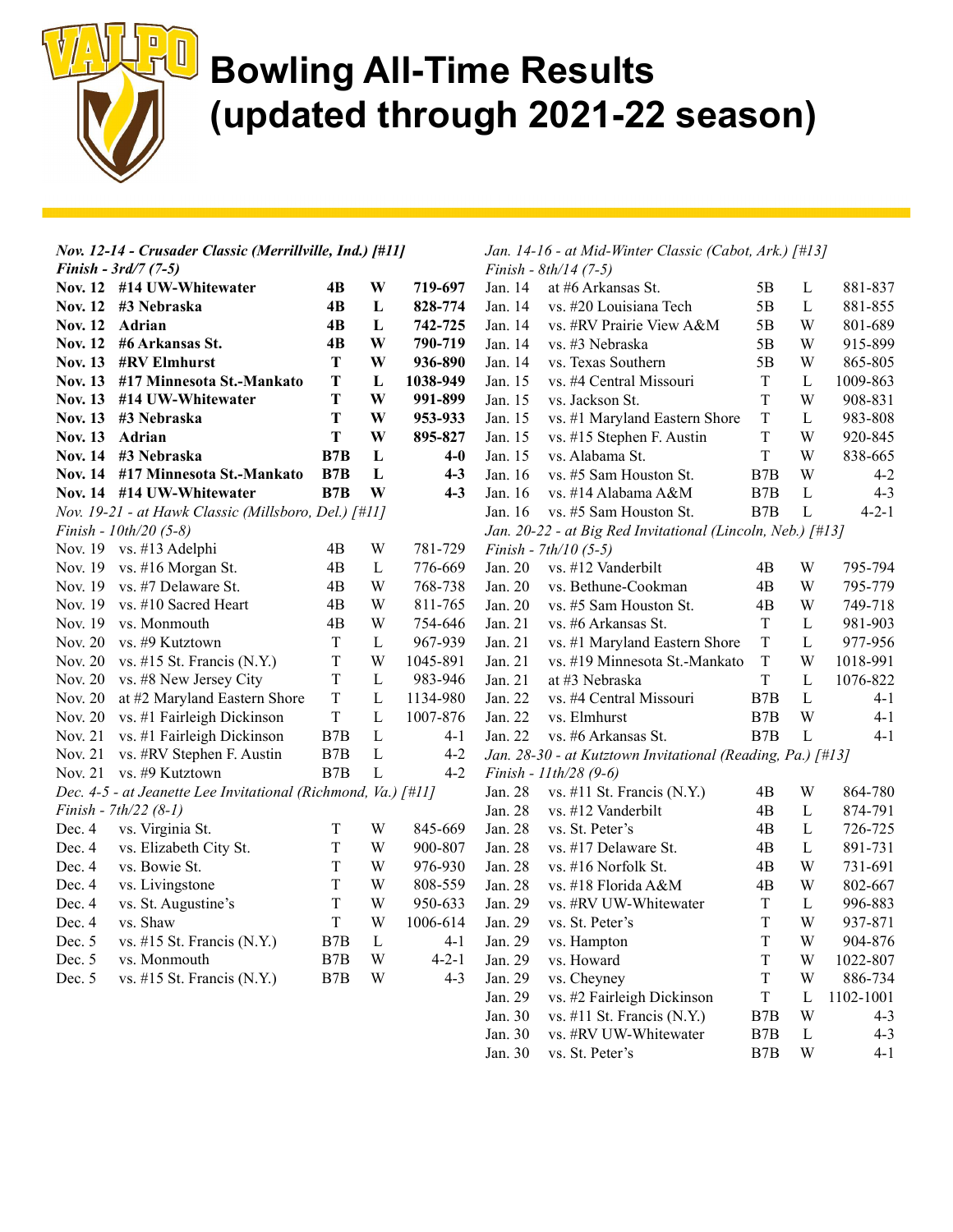

|         | Mar. 18-20 - at Music City Classic (Nashville, Tenn.) [#11] |     |   |         |
|---------|-------------------------------------------------------------|-----|---|---------|
|         | Finish - 18th/20 (4-11)                                     |     |   |         |
| Mar. 18 | at #4 Vanderbilt                                            | 4B  | L | 820-556 |
|         | Mar. 18 vs. #10 Sacred Heart                                | 4B  | L | 750-707 |
| Mar. 18 | vs. Jackson St.                                             | 4B  | W | 783-749 |
| Mar. 18 | vs. #12 Adelphi                                             | 4B  | W | 793-758 |
| Mar. 18 | vs. #7 Kutztown                                             | 4B  | L | 788-680 |
| Mar. 18 | vs. $\#15$ St. Francis (N.Y.)                               | 4B  | L | 716-651 |
| Mar. 19 | vs. #18 UW-Whitewater                                       | T   | L | 971-825 |
| Mar. 19 | vs. #16 Alabama A&M                                         | T   | L | 857-838 |
| Mar. 19 | ys. Monmouth                                                | T   | L | 945-929 |
| Mar. 19 | vs. Texas Southern                                          | T   | W | 992-858 |
| Mar. 19 | vs. #1 Fairleigh Dickinson                                  | T   | L | 988-905 |
| Mar. 19 | vs. Southern                                                | T   | L | 900-878 |
| Mar. 20 | vs. #19 Minnesota St.-Mankato B7B                           |     | L | $4-2$   |
| Mar. 20 | vs. Southern                                                | B7B | W | $4 - 0$ |
| Mar. 20 | vs. Monmouth                                                | B7B | L | $4 - 3$ |
|         |                                                             |     |   |         |

#### Matt Nantais

Head Coach - 2011-2016 Career Record - 297-298

84-44

| 2011-2012 |  |  |  |  |  |  |
|-----------|--|--|--|--|--|--|
|-----------|--|--|--|--|--|--|

#### Final National Ranking: #6

| Date    | Opponent                                                      |    | Type W/L | <b>Score</b> |
|---------|---------------------------------------------------------------|----|----------|--------------|
|         | Oct. 28-30 - at Greater Ozark Invitational (Springfield, Mo.) |    |          |              |
| [#18]   |                                                               |    |          |              |
|         | Finish - $1st/8$ (12-1)                                       |    |          |              |
| Oct. 28 | vs. Louisiana Tech                                            | 5Β | W        | 923-810      |
| Oct. 28 | vs. #6 Arkansas St.                                           | 5Β | W        | 984-882      |
| Oct. 28 | vs. #7 Sam Houston St.                                        | 5Β | W        | 1001-867     |
| Oct. 28 | at #4 Central Missouri                                        | 5Β | W        | 937-871      |
| Oct. 28 | vs. Elmhurst                                                  | 5Β | W        | 853-838      |
| Oct. 29 | vs. #13 Stephen F. Austin                                     | Т  | W        | 992-820      |
| Oct. 29 | vs. #20 Prairie View A&M                                      | T  | W        | 916-812      |

Oct. 29 at #4 Central Missouri T W 949-875 Oct. 29 vs. Louisiana Tech T W 885-834 Oct. 30 vs. #6 Arkansas St. B7B L 4-3 Oct. 30 vs. #7 Sam Houston St. B7B W 4-1 Oct. 30 vs. #6 Arkansas St. B7B W 4-1

#### Nov. 11-13 - Crusader Classic (Merrillville, Ind.) [#18] Finish - 1st/9 (10-2)

|                | 1 misn - 150 / (10-4)                                          |     |    |          |
|----------------|----------------------------------------------------------------|-----|----|----------|
| <b>Nov. 11</b> | #20 Prairie View A&M                                           | 5В  | L  | 887-882  |
| <b>Nov. 11</b> | #14 Alabama A&M                                                | 5B  | W  | 956-887  |
| <b>Nov. 11</b> | #17 UW-Whitewater                                              | 5B  | L  | 1005-896 |
| <b>Nov. 11</b> | <b>Elmhurst</b>                                                | 5B  | W  | 944-670  |
| <b>Nov. 11</b> | Alabama St.                                                    | 5B  | W  | 989-759  |
| <b>Nov. 12</b> | <b>Bye</b>                                                     | T   | -  | 966      |
| <b>Nov. 12</b> | #5 Nebraska                                                    | T   | W  | 961-957  |
| <b>Nov. 12</b> | <b>Salem International</b>                                     | T   | W  | 959-619  |
| <b>Nov. 12</b> | #6 Arkansas St.                                                | T   | W  | 951-949  |
| <b>Nov. 12</b> | #17 UW-Whitewater                                              | T   | W  | 912-841  |
| <b>Nov. 13</b> | #17 UW-Whitewater                                              | B7B | W  | $4 - 1$  |
| <b>Nov. 13</b> | #6 Arkansas St.                                                | B7B | W  | $4-0$    |
| <b>Nov. 13</b> | #5 Nebraska                                                    | B7B | W  | $4-1$    |
|                | Nov. 18-20 - at Hawk Classic (Millsboro, Del.) [#18]           |     |    |          |
|                | Finish - 3rd/19 (8-5)                                          |     |    |          |
| Nov. 18        | vs. #16 St. Francis (N.Y.)                                     | 4B  | W  | 791-725  |
| Nov. 18        | vs. #8 Kutztown                                                | 4B  | L  | 850-816  |
| Nov. 18        | vs. #7 Sam Houston St.                                         | 4B  | W  | 760-754  |
| Nov. 18        | vs. #2 Vanderbilt                                              | 4B  | L  | 865-836  |
| Nov. 18        | vs. #3 Fairleigh Dickinson                                     | 4B  | L  | 731-693  |
| Nov. 19        | vs. #10 New Jersey City                                        | T   | W  | 917-914  |
| Nov. 19        | vs. St. Peter's                                                | T   | W  | 1042-802 |
| Nov. 19        | vs. #11 Adelphi                                                | T   | W  | 954-779  |
| Nov. 19        | vs. #RV Monmouth                                               | T   | L  | 870-846  |
| Nov. 19        | vs. #9 Sacred Heart                                            | T   | W* | 761-761  |
|                | * - tie broken in modified baker format                        |     |    |          |
| Nov. 20        | at #1 Maryland Eastern Shore                                   | B7B | L  | 4-1      |
| Nov. 20        | vs. #4 Central Missouri                                        | B7B | W  | $4 - 2$  |
| Nov. 20        | at #1 Maryland Eastern Shore                                   | B7B | W  | $4 - 3$  |
|                | Jan. 13-15 - at Mid-Winter Invitational (Jonesboro, Ark.) [#1] |     |    |          |
|                | Finish - 7th/16 (9-4)                                          |     |    |          |
| Jan. 13        | vs. Southern                                                   | 5Β  | W  | 872-804  |
| Jan. 13        | vs. #6 Central Missouri                                        | 5Β  | L  | 923-785  |
| Jan. 13        | at #8 Arkansas St.                                             | 5Β  | L  | 950-850  |
| Jan. 13        | vs. Texas Southern                                             | 5Β  | W  | 894-884  |
| Jan. 13        | vs. Prairie View A&M                                           | 5Β  | W  | 911-795  |
| Jan. 14        | vs. #6 Vanderbilt                                              | T   | W  | 1021-962 |
| Jan. 14        | vs. Jackson St.                                                | T   | W  | 921-837  |
| Jan. 14        | vs. #8 Nebraska                                                | T   | L  | 931-926  |
| Jan. 14        | vs. #5 Sam Houston St.                                         | T   | L  | 983-885  |
| Jan. 14        | vs. Elmhurst                                                   | T   | W  | 929-881  |
| Jan. 15        | vs. #11 Stephen F. Austin                                      | B7B | W  | $4 - 1$  |
| Jan. 15        | vs. #RV Alabama A&M                                            | B7B | W  | $4 - 0$  |
| Jan. 15        | vs. Louisiana Tech                                             | B7B | W  | $4 - 2$  |

Oct. 29 vs. #20 Prairie View A&M T W 945-828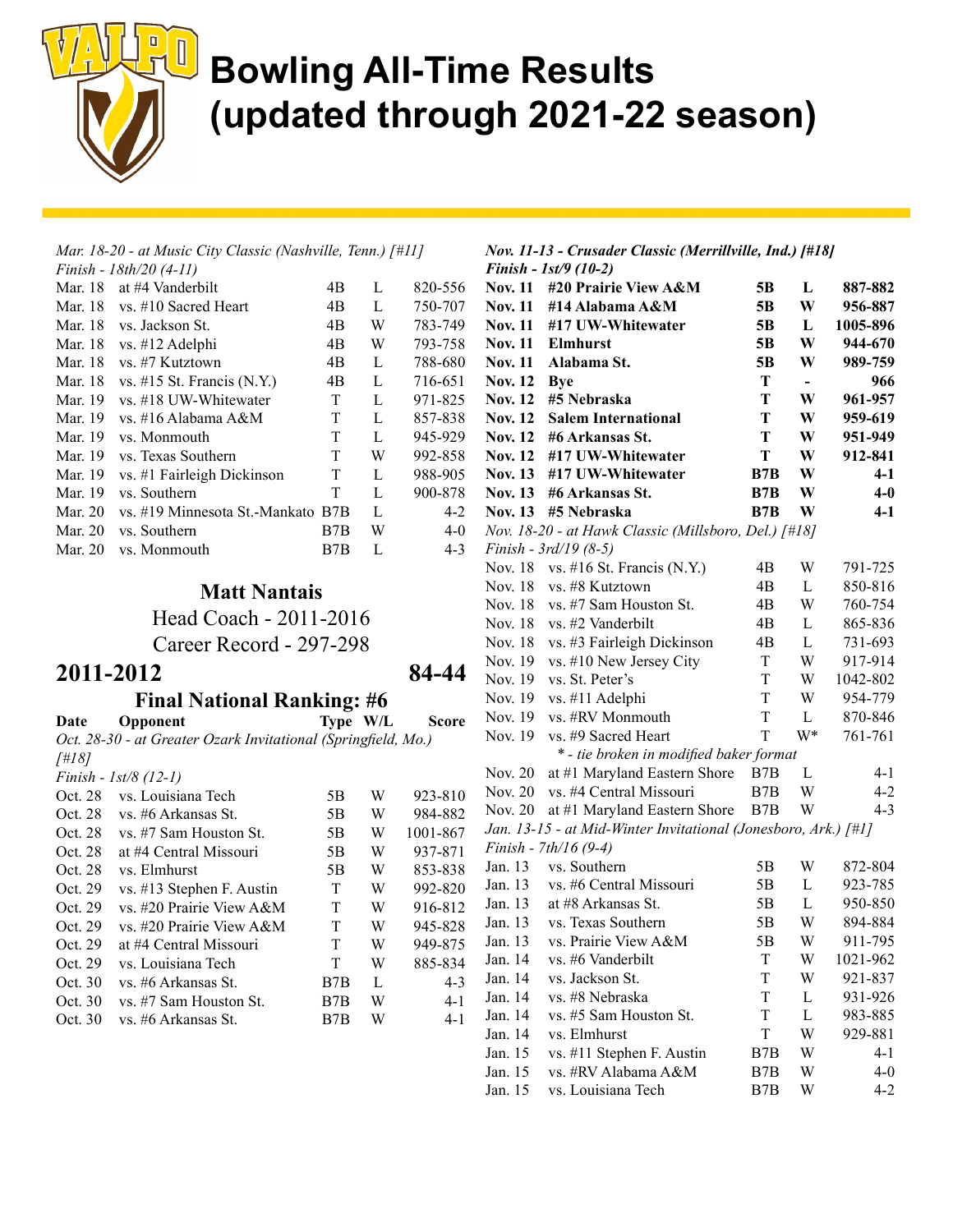

| Jan. 19-21 - at Big Red Invitational (Lincoln, Neb.) [#1] |                                                                      |             |              |          | Feb. 24-26 - at Holiday Classic (Bessemer, Ala.) [#3] |                                                            |                  |                |           |
|-----------------------------------------------------------|----------------------------------------------------------------------|-------------|--------------|----------|-------------------------------------------------------|------------------------------------------------------------|------------------|----------------|-----------|
|                                                           | Finish - $7th/12$ (7-6)                                              |             |              |          |                                                       | <i>Finish</i> - $5th/9$ (8-3)                              |                  |                |           |
| Jan. 19                                                   | vs. #18 UW-Whitewater                                                | 4B          | W            | 920-752  | Feb. 24                                               | vs. Tulane                                                 | 4B               | W              | 736-696   |
| Jan. 19                                                   | vs. #5 Sam Houston St.                                               | 4B          | W            | 894-769  | Feb. 24                                               | vs. UAB                                                    | 4B               | W              | 706-650   |
| Jan. 19                                                   | vs. #6 Central Missouri                                              | 4B          | L            | 838-776  | Feb. 24                                               | vs. #4 Arkansas St.                                        | 4B               | L              | 754-705   |
| Jan. 19                                                   | vs. #RV Florida A&M                                                  | 4B          | L            | 704-687  | Feb. 24                                               | at #17 Alabama A&M                                         | 4B               | W              | 740-686   |
| Jan. 19                                                   | at #8 Nebraska                                                       | 4B          | L            | 840-733  | Feb. 24                                               | vs. Southern                                               | 4B               | W              | 721-686   |
| Jan. 20                                                   | vs. UAB                                                              | T           | W            | 1002-918 | Feb. 25                                               | vs. Alabama St.                                            | $\mathbf T$      | $\mathbf L$    | 935-887   |
| Jan. 20                                                   | vs. #RV Bethune-Cookman                                              | $\rm T$     | W            | 941-901  | Feb. 25                                               | vs. #6 Central Missouri                                    | $\rm T$          | W              | 1078-979  |
| Jan. 20                                                   | vs. #16 Monmouth                                                     | $\rm T$     | W            | 921-842  | Feb. 25                                               | Bye                                                        | T                | $\blacksquare$ | 910       |
| Jan. 20                                                   | vs. #8 Arkansas St.                                                  | $\mathbf T$ | W            | 1031-981 | Feb. 25                                               | vs. #7 Vanderbilt                                          | T                | W              | 1005-910  |
| Jan. 20                                                   | vs. Elmhurst                                                         | $\mathbf T$ | W            | 920-915  | Feb. 25                                               | at #17 Alabama A&M                                         | T                | W              | 978-941   |
| Jan. 21                                                   | vs. #11 Stephen F. Austin                                            | B7B         | L            | $4 - 1$  | Feb. 26                                               | vs. #7 Vanderbilt                                          | B7B              | $\mathbf L$    | $4 - 1$   |
| Jan. 21                                                   | vs. #16 Monmouth                                                     | B7B         | L            | $4 - 1$  | Feb. 26                                               | vs. Southern                                               | B <sub>7</sub> B | W              | $4 - 0$   |
| Jan. 21                                                   | vs. #11 Stephen F. Austin                                            | B7B         | $\mathbf{L}$ | $4 - 1$  |                                                       | Mar. 16-18 - at Music City Classic (Nashville, Tenn.) [#6] |                  |                |           |
|                                                           | Jan. 27-29 - at Kutztown Invitational (Reading, Pa.) [#1]            |             |              |          |                                                       | Finish - $8th/20$ (10-5)                                   |                  |                |           |
|                                                           | Finish - 5th/28 (11-4)                                               |             |              |          |                                                       | Mar. 16 vs. UAB                                            | 4B               | W              | 765-699   |
| Jan. 27                                                   | vs. #3 Sacred Heart                                                  | 4B          | W            | 828-780  | Mar. 16                                               | vs. #19 Monmouth                                           | 4B               | W              | 694-651   |
| Jan. 27                                                   | vs. #4 Maryland Eastern Shore                                        | 4B          | W            | 797-790  | Mar. 16                                               | vs. #13 Kutztown                                           | 4B               | W              | 788-692   |
| Jan. 27                                                   | vs. #10 New Jersey City                                              | 4B          | W            | 826-697  |                                                       | Mar. 16 vs. #1 Fairleigh Dickinson                         | 4B               | L              | 804-731   |
| Jan. 27                                                   | vs. #17 St. Peter's                                                  | 4B          | W            | 837-669  | Mar. 16                                               | vs. Tulane                                                 | 4B               | W              | 759-664   |
| Jan. 27                                                   | vs. #2 Fairleigh Dickinson                                           | 4B          | $\mathbf{L}$ | 813-694  | Mar. 16                                               | vs. #RV St. Francis (N.Y.)                                 | 4B               | W              | 717-667   |
| Jan. 27                                                   | vs. #6 Vanderbilt                                                    | 4B          | W            | 819-710  | Mar. 17                                               | vs. #8 Sacred Heart                                        | T                | W              | 994-973   |
| Jan. 28                                                   | vs. #16 Monmouth                                                     | T           | W            | 959-908  | Mar. 17                                               | vs. #17 Alabama A&M                                        | $\mathbf T$      | W              | 945-812   |
| Jan. 28                                                   | vs. #13 Norfolk St.                                                  | T           | W            | 961-839  | Mar. 17                                               | vs. #7 Central Missouri                                    | $\mathbf T$      | W              | 975-912   |
| Jan. 28                                                   | vs. #14 St. Francis (Pa.)                                            | $\mathbf T$ | W            | 943-920  | Mar. 17                                               | vs. #2 Arkansas St.                                        | T                | $\mathbf L$    | 994-973   |
| Jan. 28                                                   | vs. North Carolina Central                                           | $\rm T$     | W            | 963-817  | Mar. 17                                               | vs. #12 New Jersey City                                    | $\rm T$          | L              | 939-804   |
| Jan. 28                                                   | vs. Howard                                                           | $\mathbf T$ | W            | 924-862  | Mar. 17                                               | vs. #15 Adelphi                                            | T                | W              | 875-854   |
| Jan. 28                                                   | vs. #19 Adelphi                                                      | $\mathbf T$ | L            | 914-905  | Mar. 18                                               | vs. #10 Stephen F. Austin                                  | B7B              | W              | $4 - 0$   |
| Jan. 29                                                   | vs. #3 Sacred Heart                                                  | B7B         | L            | $4 - 3$  | Mar. 18                                               | vs. #8 Sacred Heart                                        | B7B              | $\mathbf L$    | $4 - 0$   |
| Jan. 29                                                   | vs. #6 Vanderbilt                                                    | B7B         | L            | $4 - 1$  |                                                       | Mar. 18 vs. #10 Stephen F. Austin                          | B7B              | $\mathbf{L}$   | $4 - 2$   |
| Jan. 29                                                   | vs. #12 Delaware St.                                                 | B7B         | W            | $4 - 2$  |                                                       | Apr. 12-13 - at NCAA Championship (Wickliffe, Ohio) [#6]   |                  |                |           |
|                                                           | Feb. 3-5 - at Prairie View A&M Invitational (Arlington, Texas) [#1]) |             |              |          |                                                       | Finish - $t$ -5th/8 (3-7)                                  |                  |                |           |
|                                                           | Finish - $7th/12$ (6-7)                                              |             |              |          |                                                       | Apr. 12 vs. #5 Central Missouri                            | T                | L              | 1066-1031 |
| Feb. 3                                                    | vs. #6 Central Missouri                                              | 4B          | L            | 861-789  |                                                       | Apr. 12 vs. #3 Nebraska                                    | $\mathbf T$      | $\mathbf{L}$   | 1018-981  |
| Feb. 3                                                    | vs. #8 Arkansas St.                                                  | 4B          | L            | 854-816  | Apr. 12                                               | vs. #7 Sacred Heart                                        | T                | W              | 1014-916  |
| Feb. 3                                                    | vs. #13 Norfolk St.                                                  | 4B          | L            | 828-812  |                                                       | Apr. 12 vs. #1 Arkansas St.                                | T                | W              | 897-880   |
|                                                           | Feb. 3 vs. #8 Nebraska                                               | 4B          | W            |          |                                                       | 864-797 Apr. 12 vs. #8 Maryland Eastern Shore              | $\mathbf T$      | $\mathbf L$    | 1014-987  |
| Feb. 3                                                    | vs. #11 Stephen F. Austin                                            | 4B          | W            | 829-803  | Apr. 12                                               | vs. #2 Fairleigh Dickinson                                 | T                | L              | 948-868   |
| Feb. 4                                                    | vs. Texas Southern                                                   | T           | W            | 961-818  | Apr. 12                                               | vs. #4 Vanderbilt                                          | $\mathbf T$      | L              | 1020-982  |
| Feb. 4                                                    | at Prairie View A&M                                                  | T           | W            | 1115-824 | Apr. 13                                               | vs. #4 Vanderbilt                                          | B7B              | L              | $4 - 1$   |
| Feb. 4                                                    | vs. #6 Vanderbilt                                                    | T           | $\mathbf{L}$ | 1057-949 | Apr. 13                                               | vs. #7 Sacred Heart                                        | B7B              | W              | $4 - 2$   |
| Feb. 4                                                    | vs. #4 Maryland Eastern Shore                                        | $\rm T$     | L            | 1125-941 | Apr. 13                                               | vs. #3 Nebraska                                            | B7B              | $\mathbf{L}$   | $4 - 3$   |
| Feb. 4                                                    | vs. Jackson St.                                                      | $\rm T$     | W            | 1038-965 |                                                       |                                                            |                  |                |           |
| Feb. 5                                                    | vs. Louisiana Tech                                                   | B7B         | L            | $4 - 1$  |                                                       |                                                            |                  |                |           |
| Feb. 5                                                    | vs. #11 Stephen F. Austin                                            | B7B         | L            | $4 - 3$  |                                                       |                                                            |                  |                |           |
| Feb. 5                                                    | vs. #13 Norfolk St.                                                  | B7B         | W            | $4 - 0$  |                                                       |                                                            |                  |                |           |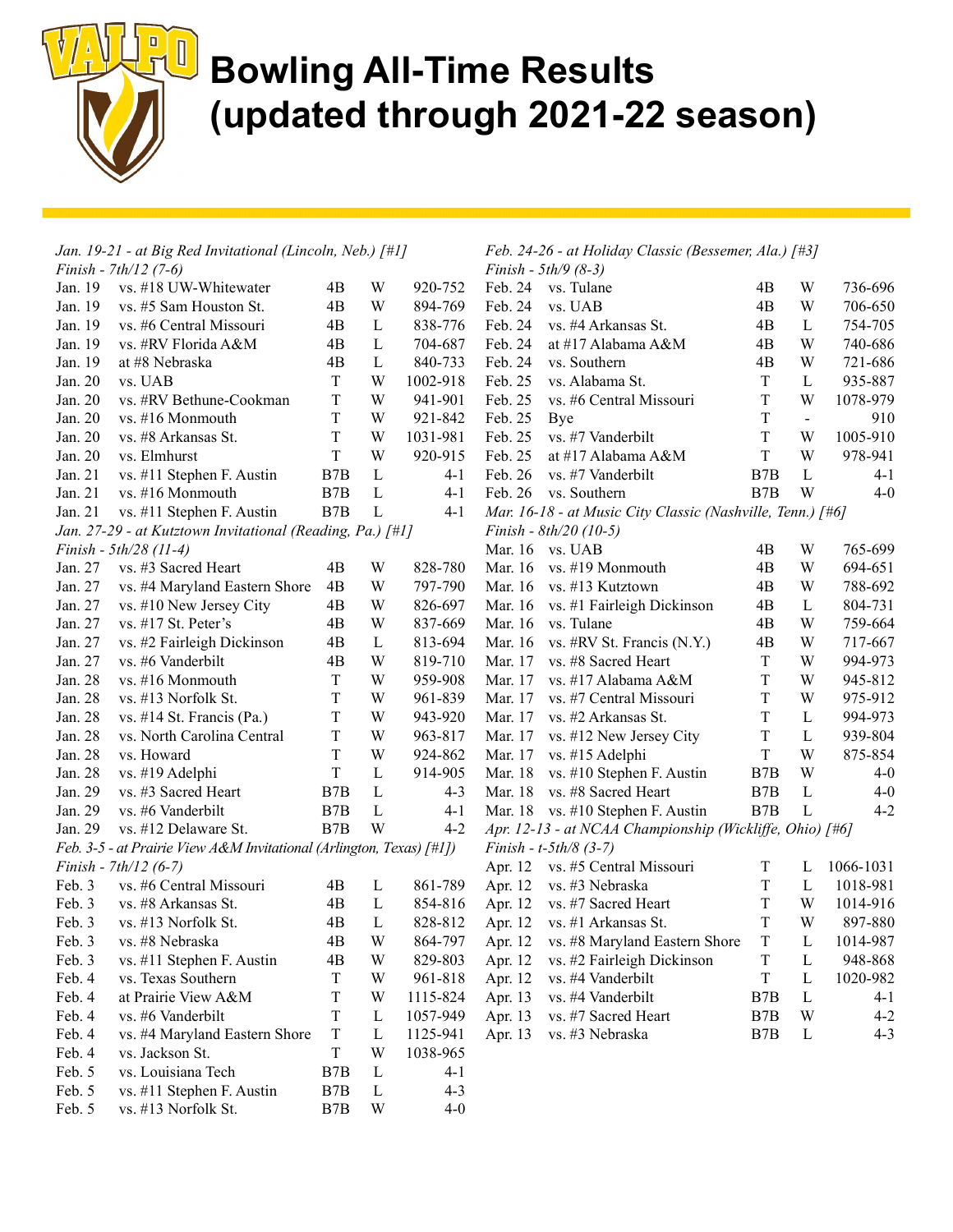

| 2012-2013<br>60-67 |                                                                    |                |                |              |         | Nov. 30-Dec. 2 - at Track Kat Klash (Huntsville, Texas) [#9]    |             |              |             |
|--------------------|--------------------------------------------------------------------|----------------|----------------|--------------|---------|-----------------------------------------------------------------|-------------|--------------|-------------|
|                    | <b>Final National Ranking: #15</b>                                 |                |                |              |         | Finish - $7th/16(7-6)$                                          |             |              |             |
| Date               | Opponent                                                           | Type W/L       |                | <b>Score</b> |         | Nov. 30 vs. #14 UW-Whitewater                                   | 4B          | L            | 794-790     |
|                    | Oct. 27-28 - at McKendree Duals/S.I. Elite (Belleville, Ill.) [#9] |                |                |              | Nov. 30 | vs. Tulane                                                      | 4B          | W            | 753-660     |
|                    | Finish - $4th/5$ (2-6)                                             |                |                |              | Nov. 30 | vs. Louisiana Tech                                              | 4B          | W            | 715-704     |
| Oct. 27            | vs. #14 UW-Whitewater                                              | T              | L              | 1143-1073    | Nov. 30 | vs. #5 Nebraska                                                 | 4B          | L            | 810-766     |
| Oct. 27            | vs. #6 Central Missouri                                            | T              | L              | 1147-1037    | Nov. 30 | vs. UAB                                                         | 4B          | W            | 767-636     |
| Oct. 27            | at McKendree                                                       | T              | L              | 912-875      | Dec. 1  | vs. #4 Vanderbilt                                               | T           | L            | 1116-1019   |
| Oct. 27            | vs. Elmhurst                                                       | T              | W              | 979-831      | Dec. 1  | vs. Texas Southern                                              | T           | W            | 877-775     |
| Oct. 27            | Bye                                                                | T              | $\blacksquare$ | 1049         | Dec. 1  | vs. Long Island                                                 | $\mathbf T$ | L            | 1032-873    |
| Oct. 28            | vs. #14 UW-Whitewater                                              | T              | W              | 948-923      | Dec. 1  | at #8 Sam Houston St.                                           | T           | W            | 1123-987    |
| Oct. 28            | at McKendree                                                       | T              | L              | 894-838      | Dec. 1  | vs. #10 Stephen F. Austin                                       | $\rm T$     | W            | 990-907     |
| Oct. 28            | vs. Elmhurst                                                       | $\rm T$        | $\mathbf L$    | 921-918      | Dec. 2  | at #8 Sam Houston St.                                           | B7B         | L            | $4 - 3$     |
| Oct. 28            |                                                                    | T              | $\blacksquare$ | 931          | Dec. 2  | vs. Long Island                                                 | B7B         | L            | $4 - 1$     |
| Oct. 28            | Bye<br>vs. #6 Central Missouri                                     | T              | L              | 1067-989     | Dec. 2  | vs. Louisiana Tech                                              | B7B         | W            | $4 - 3$     |
|                    |                                                                    |                |                |              |         | Jan. 11-13 - at Mid-Winter Invitational (Jonesboro, Ark.) [#15] |             |              |             |
|                    | Nov. 9-11 - Crusader Classic (Valparaiso, Ind.) [#9]               |                |                |              |         | Finish - $8th/16(7-6)$                                          |             |              |             |
|                    | Finish - $6th/10$ (7-6)                                            |                |                | 875-639      | Jan. 11 | vs. #13 Stephen F. Austin                                       | 5B          | L            | 990-867     |
| <b>Nov. 9</b>      | <b>Salem International</b>                                         | 5B             | W              |              | Jan. 11 | vs. #4 Sam Houston St.                                          | 5B          | L            | 869-810     |
| <b>Nov. 9</b>      | #14 UW-Whitewater                                                  | 5 <sub>B</sub> | L              | 1031-856     | Jan. 11 | vs. Jackson St.                                                 | 5B          | W            | 1079-897    |
| <b>Nov. 9</b>      | Cheyney                                                            | 5B             | W              | 912-625      | Jan. 11 | vs. UAB                                                         | 5B          | W            | 906-881     |
| <b>Nov. 9</b>      | #2 Arkansas St.                                                    | 5 <sub>B</sub> | L              | 981-910      | Jan. 11 | vs. #20 Alabama St.                                             | 5B          | W            | 902-874     |
| <b>Nov. 9</b>      | <b>Elmhurst</b>                                                    | 5 <sub>B</sub> | W              | 979-897      | Jan. 12 | vs. #1 Central Missouri                                         | $\rm T$     | L            | 1032-894    |
| <b>Nov. 10</b>     | #6 Central Missouri                                                | T              | L              | 998-940      | Jan. 12 | vs. Elmhurst                                                    | T           | W*           | 894-894     |
| <b>Nov. 10</b>     | #5 Nebraska                                                        | T              | L              | 962-942      |         | * - tie broken in modified baker format                         |             |              |             |
| <b>Nov. 10</b>     | #17 Prairie View A&M                                               | T              | W              | 971-952      | Jan. 12 | vs. Texas Southern                                              | T           | W            | 1076-886    |
| <b>Nov. 10</b>     | #4 Vanderbilt                                                      | T              | W              | 972-877      | Jan. 12 | vs. #9 UW-Whitewater                                            | T           | L            | 970-924     |
| <b>Nov. 10</b>     | <b>Elmhurst</b>                                                    | T              | W              | 1038-804     | Jan. 12 | vs. Louisiana Tech                                              | T           | W            | 1036-760    |
| <b>Nov. 11</b>     | #4 Vanderbilt                                                      | B7B            | L              | $4 - 3$      | Jan. 13 | vs. #4 Sam Houston St.                                          | B7B         | L            | $4 - 1$     |
| <b>Nov. 11</b>     | <b>Elmhurst</b>                                                    | B7B            | W              | $4-1$        | Jan. 13 | vs. #RV Alabama A&M                                             | B7B         | W            | $4 - 1$     |
| <b>Nov. 11</b>     | #4 Vanderbilt                                                      | B7B            | $L^*$          | $3 - 3 - 1$  | Jan. 13 | vs. #4 Sam Houston St.                                          | B7B         | L            | $4 - 2$     |
|                    | * - tie broken in modified baker format                            |                |                |              |         | Jan. 25-27 - at Kutztown Invitational (Reading, Pa.) [#15]      |             |              |             |
|                    | Nov. 16-18 - at Hawk Classic (Millsboro, Del.) [#9]                |                |                |              |         | Finish - 14th/28 (9-6)                                          |             |              |             |
|                    | Finish - 10th/18 (4-9)                                             |                |                |              | Jan. 25 | vs. $\#18$ St. Francis (N.Y.)                                   | 4B          | L            | 730-688     |
|                    | Nov. 16 vs. #15 Adelphi                                            | 4B             | $\mathbf{L}$   | 792-778      | Jan. 25 | vs. Medaille                                                    | 4B          | W            | 744-579     |
|                    | Nov. 16 vs. #RV Monmouth                                           | 4B             | W              | 771-683      | Jan. 25 | vs. Salem International                                         | 4B          | W            | 754-443     |
|                    | Nov. 16 vs. #7 Sacred Heart                                        | 4B             | L              | 688-651      | Jan. 25 | vs. St. Peter's                                                 | 4B          | W            | 803-773     |
|                    | Nov. 16 vs. #RV St. Francis (N.Y.)                                 | 4B             | W              | 818-771      | Jan. 25 | vs. Penn State-Altoona                                          | 4B          | W            | 718-519     |
|                    | Nov. 16 vs. #10 Stephen F. Austin                                  | 4B             | L              | 826-759      | Jan. 25 | vs. Cheyney                                                     | 4B          | W            | 740-545     |
| Nov. 17            | vs. #4 Vanderbilt                                                  | T              | L              | 1142-1011    | Jan. 26 | vs. #8 Adelphi                                                  | T           | $\mathbf{L}$ | 968-932     |
| Nov. 17            | vs. #8 Sam Houston St.                                             | T              | L              | 984-957      | Jan. 26 | at #10 Kutztown                                                 | T           | W            | 960-862     |
| Nov. 17            | vs. #3 Fairleigh Dickinson                                         | T              | W              | 958-876      | Jan. 26 | vs. #RV Monmouth                                                | T           | L            | 882-819     |
| Nov. 17            | vs. #12 Kutztown                                                   | $\rm T$        | $\mathbf{L}$   | 1024-899     | Jan. 26 | vs. #5 Fairleigh Dickinson                                      | $\rm T$     | W            | 964-951     |
| Nov. 17            | vs. #13 New Jersey City                                            | $\mathbf T$    | W              | 943-938      | Jan. 26 | vs. #12 Sacred Heart                                            | T           | $\mathbf{L}$ | 990-960     |
| Nov. 18            | vs. #10 Stephen F. Austin                                          | B7B            | $\mathbf{L}$   | $4 - 1$      | Jan. 26 | vs. #11 St. Francis (Pa.)                                       | $\rm T$     | W            | 936-896     |
| Nov. 18            | vs. #7 Sacred Heart                                                | B7B            | $\mathbf{L}$   | $4 - 0$      | Jan. 27 | vs. #16 Long Island                                             | B7B         | W            | $4 - 3$     |
| Nov. 18            | vs. #12 Kutztown                                                   | B7B            | $\mathbf{L}$   | $4 - 0$      | Jan. 27 | vs. #8 Adelphi                                                  | B7B         | L            | $4 - 3$     |
|                    |                                                                    |                |                |              | Jan. 27 | vs. #RV Delaware St.                                            | B7B         | $L^*$        | $3 - 3 - 1$ |

\*-tie broken in second attempt at modified baker format (tied first attempt)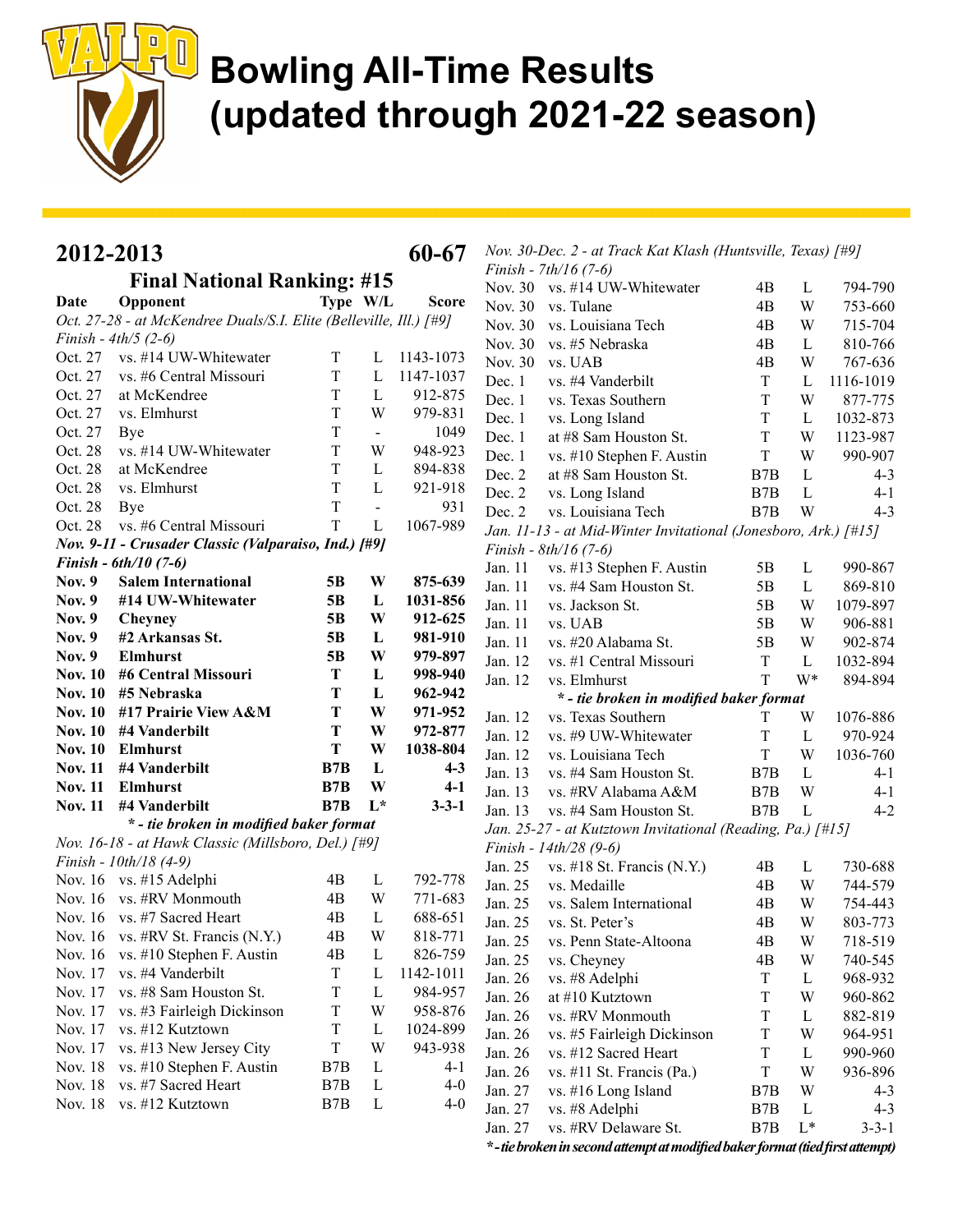

| Feb. 1-3 - at Prairie View A&M Invitational (Arlington, Texas) [#15] |                                                                            |             |          |             |  |  |  |
|----------------------------------------------------------------------|----------------------------------------------------------------------------|-------------|----------|-------------|--|--|--|
|                                                                      | Finish - 5th/12 (7-6)                                                      |             |          |             |  |  |  |
| Feb. 1                                                               | vs. #3 Vanderbilt                                                          | 4B          | L        | 913-729     |  |  |  |
| Feb. 1                                                               | vs. #14 Norfolk St.                                                        | 4B          | L        | 811-603     |  |  |  |
| Feb. 1                                                               | vs. #7 Arkansas St.                                                        | 4B          | L        | 743-652     |  |  |  |
| Feb. 1                                                               | vs. #1 Central Missouri                                                    | 4B          | W        | 783-735     |  |  |  |
| Feb. 1                                                               | at #RV Prairie View A&M                                                    | 4B          | W        | 725-607     |  |  |  |
| Feb. 2                                                               | vs. #20 Alabama St.                                                        | T           | L        | 853-827     |  |  |  |
| Feb. 2                                                               | vs. Louisiana Tech                                                         | T           | W        | 943-890     |  |  |  |
| Feb. 2                                                               | vs. #6 Nebraska                                                            | T           | L        | 865-837     |  |  |  |
| Feb. 2                                                               | vs. #2 Maryland Eastern Shore                                              | T           | W        | 904-871     |  |  |  |
| Feb. 2                                                               | vs. #13 Stephen F. Austin                                                  | T           | L        | 970-942     |  |  |  |
| Feb. 3                                                               | vs. #19 Bethune-Cookman                                                    | B7B         | W        | $4 - 3$     |  |  |  |
| Feb. 3                                                               | vs. #14 Norfolk St.                                                        | B7B         | W        | $4 - 2$     |  |  |  |
| Feb. 3                                                               | vs. #1 Central Missouri                                                    | B7B         | W        | 4-1         |  |  |  |
|                                                                      | Feb. 22-24 - at Holiday Collegiate Classic (Bessemer, Ala.) [#15]          |             |          |             |  |  |  |
|                                                                      | Finish - $7th/10$ (5-8)                                                    |             |          |             |  |  |  |
| Feb. 22                                                              | vs. #RV Alabama St.                                                        | 4B          | L        | 669-620     |  |  |  |
| Feb. 22                                                              | vs. Texas Southern                                                         | 4B          | W        | 759-666     |  |  |  |
| Feb. 22                                                              | vs. #8 Sam Houston St.                                                     | 4B          | L        | 770-678     |  |  |  |
| Feb. 22                                                              | vs. Jackson St.                                                            | 4Β          | L        | 732-719     |  |  |  |
| Feb. 22                                                              | vs. Tulane                                                                 | 4B          | L        | 697-676     |  |  |  |
| Feb. 23                                                              | vs. UAB                                                                    | T           | W        | 922-891     |  |  |  |
| Feb. 23                                                              | vs. #4 Arkansas St.                                                        | T           | L        | 844-822     |  |  |  |
| Feb. 23                                                              | vs. #5 Vanderbilt                                                          | T           | L        | 1043-938    |  |  |  |
| Feb. 23                                                              | at Alabama A&M                                                             | T           | W        | 844-804     |  |  |  |
| Feb. 23                                                              | vs. #RV Alabama St.                                                        | T           | W        | 971-869     |  |  |  |
| Feb. 24                                                              | vs. Texas Southern                                                         | B7B         | L        | $4 - 3$     |  |  |  |
| Feb. 24                                                              | vs. Tulane                                                                 | B7B         | L        | 4-1         |  |  |  |
| Feb. 24                                                              | vs. Jackson St.                                                            | B7B         | W        | $4 - 0$     |  |  |  |
|                                                                      | Mar. 1-3-at Central Missouri Women's Invitational (Kansas City, Mo.) [#15] |             |          |             |  |  |  |
|                                                                      | Finish - $8th/11$ (6-6)                                                    |             |          |             |  |  |  |
| Mar. 1                                                               | vs. #13 Stephen F. Austin                                                  | 5B          | L        | 1010-871    |  |  |  |
| Mar. 1                                                               | at #1 Central Missouri                                                     | 5B          | W        | 924-860     |  |  |  |
| Mar. 1                                                               | vs. #4 Arkansas St.                                                        | 5B          | L        | 1035-977    |  |  |  |
| Mar. 1                                                               | vs. UAB                                                                    | 5B          | W        | 1014-917    |  |  |  |
| Mar. 1                                                               | vs. Elmhurst                                                               | 5B          | W        | 983-917     |  |  |  |
| Mar. 2                                                               | vs. #5 Vanderbilt                                                          | $\mathbf T$ | $\Gamma$ | 1013-997    |  |  |  |
| Mar. 2                                                               | vs. #3 Nebraska                                                            | T           | L        | 971-943     |  |  |  |
| Mar. 2                                                               | vs. Louisiana Tech                                                         | T           | W        | 1028-837    |  |  |  |
| Mar. 2                                                               | Bye                                                                        | T           | ۰.       | 862         |  |  |  |
| Mar. 2                                                               | vs. #6 UW-Whitewater                                                       | T           | W        | 1040-974    |  |  |  |
| Mar. 3                                                               | vs. #8 Sam Houston St.                                                     | B7B         | W        | $4 - 3$     |  |  |  |
| Mar. 3                                                               | vs. #6 UW-Whitewater                                                       | B7B         | L        | $4 - 2 - 1$ |  |  |  |
| Mar. 3                                                               | vs. #8 Sam Houston St.                                                     | B7B         | L        | $4 - 2$     |  |  |  |

Mar. 15-17 - at Columbia 300 Music City Classic (Smyrna, Tenn.) [#16] Finish - 16th/29 (6-8)

| .       | $1 \cup \dots \cup \cup \cup \cup$ |     |                |          |
|---------|------------------------------------|-----|----------------|----------|
| Mar. 15 | vs. #12 Sacred Heart               | 4B  | W              | 789-732  |
| Mar. 15 | vs. #18 St. Francis $(N.Y.)$       | 4B  | L              | 789-657  |
| Mar. 15 | vs. #1 Nebraska                    | 4B  | L              | 808-703  |
| Mar. 15 | vs. Florida A&M                    | 4B  | W              | 726-651  |
| Mar. 15 | vs. #18 Delaware St.               | 4B  | W              | 739-697  |
| Mar. 15 | vs. #3 Maryland Eastern Shore      | 4B  | L              | 795-662  |
| Mar. 16 | vs. #RV North Carolina A&T         | T   | L              | 920-904  |
| Mar. 16 | vs. #8 Fairleigh Dickinson         | T   | L              | 1108-932 |
| Mar. 16 | vs. Hampton                        | T   | W              | 944-724  |
| Mar. 16 | vs. #RV Monmouth                   | T   | W              | 933-884  |
| Mar. 16 | Bye                                | T   | $\overline{a}$ | 965      |
| Mar. 16 | vs. #20 Bethune-Cookman            | T   | W              | 1005-807 |
| Mar. 17 | vs. #17 New Jersey City            | B7B | L              | $4 - 0$  |
| Mar. 17 | vs. $\#18$ St. Francis (N.Y.)      | B7B | L              | $4 - 3$  |
| Mar. 17 | vs. #RV Alabama St.                | B7B | L              | $4 - 2$  |

2013-2014 59-64

Final National Ranking: #14

| $\Gamma$ mai ivativnai ivanking. $\pi$ 17 |                                                              |    |          |              |  |  |  |  |
|-------------------------------------------|--------------------------------------------------------------|----|----------|--------------|--|--|--|--|
| Date                                      | Opponent                                                     |    | Type W/L | <b>Score</b> |  |  |  |  |
|                                           | Nov. 1-3 - at New Jersey Jamboree (Elmwood Park, N.J.) [#14] |    |          |              |  |  |  |  |
|                                           | Finish - $11th/19(6-6)$                                      |    |          |              |  |  |  |  |
| Nov. $1$                                  | vs. #20 Bethune-Cookman                                      | 4B | W        | 691-613      |  |  |  |  |
| Nov. 1                                    | vs. #9 Stephen F. Austin                                     | 4B | W        | 763-742      |  |  |  |  |
| Nov. $1$                                  | vs. #RV Delaware St.                                         | 4B | W        | 797-731      |  |  |  |  |
| Nov. $1$                                  | vs. #18 New Jersey City                                      | 4B | W        | 702-525      |  |  |  |  |
| Nov. $1$                                  | vs. #11 Adelphi                                              | 4B | L        | 749-727      |  |  |  |  |
| Nov. $2$                                  | Bye                                                          | T  |          | 749          |  |  |  |  |
| Nov. $2$                                  | vs. #2 Vanderbilt                                            | T  | L        | 960-918      |  |  |  |  |
| Nov. $2$                                  | vs. #16 Long Island                                          | T  | L        | 960-957      |  |  |  |  |
| Nov. $2$                                  | vs. Salem International                                      | T  | W        | 958-783      |  |  |  |  |
| Nov. $2$                                  | vs. #12 Kutztown                                             | T  | L        | 942-920      |  |  |  |  |

Nov. 2 vs. #5 Maryland Eastern Shore T L 908-798 Nov. 3 vs. #5 Maryland Eastern Shore B7B L 4.5-2.5 Nov. 3 vs. #16 Long Island B7B W 4-3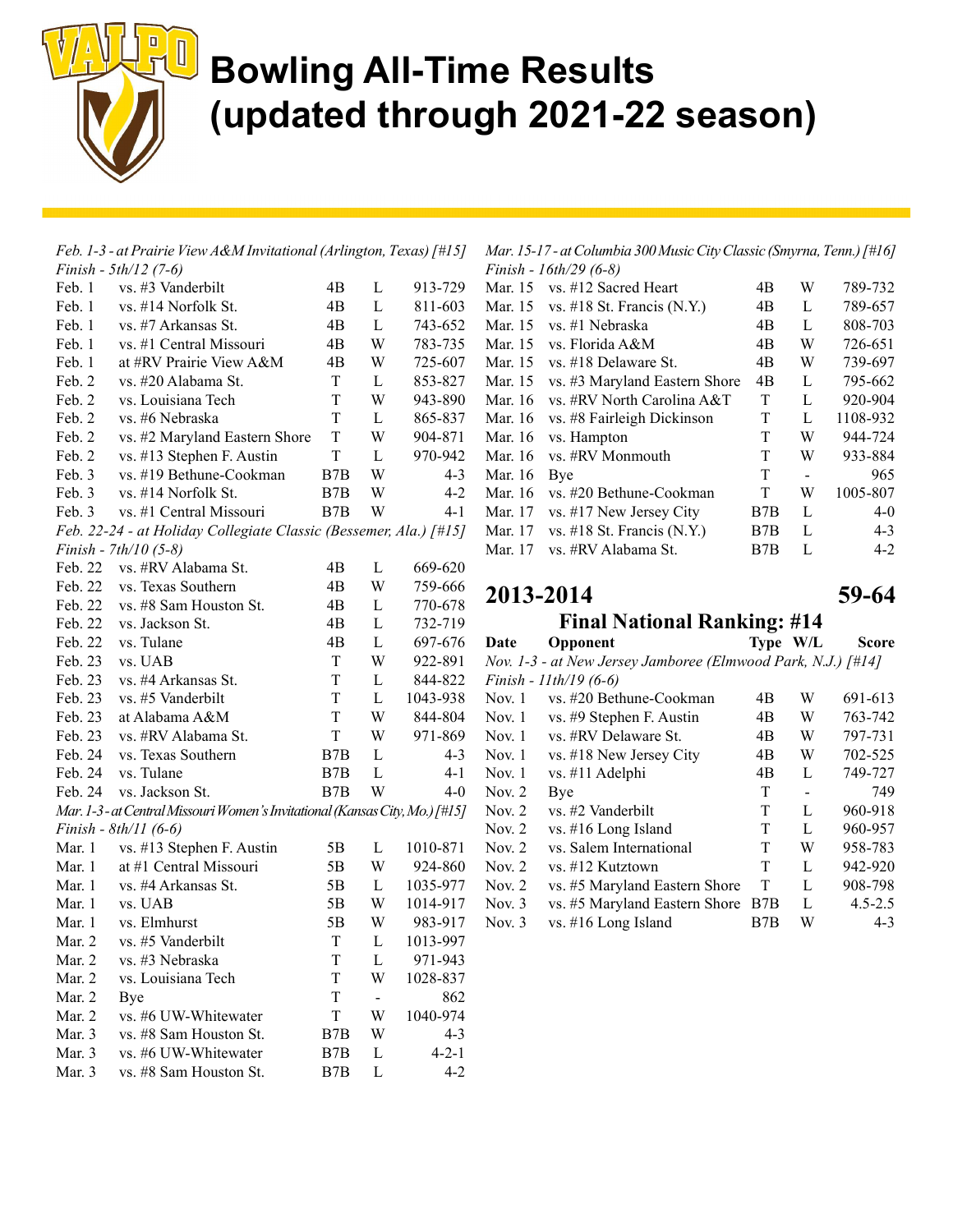

|                | Nov. 8-10 - Crusader Classic (Valparaiso, Ind.) [#14]                    |             |                |           |         | Jan. 24-26 - at Kutztown Invitational (Reading, Pa.) [#14]                 |         |              |             |
|----------------|--------------------------------------------------------------------------|-------------|----------------|-----------|---------|----------------------------------------------------------------------------|---------|--------------|-------------|
|                | Finish - 11th/14 (6-9)                                                   |             |                |           |         | Finish - 6th/26 (11-4)                                                     |         |              |             |
| <b>Nov. 8</b>  | #RV McKendree                                                            | 4B          | L              | 779-722   | Jan. 24 | vs. #17 St. Francis $(N.Y.)$                                               | 4B      | W            | 743-684     |
| <b>Nov. 8</b>  | #8 UW-Whitewater                                                         | 4B          | L              | 826-746   | Jan. 24 | vs. Penn St.-Altoona                                                       | 4B      | W            | 756-602     |
| <b>Nov. 8</b>  | #3 Central Missouri                                                      | 4B          | L              | 717-685   | Jan. 24 | vs. New Jersey City                                                        | 4B      | W            | 739-474     |
| <b>Nov. 8</b>  | Alma                                                                     | 4B          | W              | 766-701   | Jan. 24 | vs. Mt. Aloysius                                                           | 4B      | W            | 783-480     |
| <b>Nov. 8</b>  | <b>Elmhurst</b>                                                          | 4B          | W              | 800-621   | Jan. 24 | vs. #4 Fairleigh Dickinson                                                 | 4B      | L            | 772-750     |
| <b>Nov. 8</b>  | #2 Vanderbilt                                                            | 4B          | L              | 845-797   | Jan. 24 | vs. #13 Adelphi                                                            | 4B      | W            | 809-698     |
| <b>Nov. 9</b>  | <b>UAB</b>                                                               | T           | W              | 947-803   | Jan. 25 | vs. Pitt-Bradford                                                          | T       | W            | 908-832     |
| <b>Nov. 9</b>  | #6 Sam Houston St.                                                       | T           | W              | 967-956   | Jan. 25 | at #9 Kutztown                                                             | T       | W            | 950-912     |
| <b>Nov. 9</b>  | #19 Prairie View A&M                                                     | T           | L              | 866-816   | Jan. 25 | vs. #20 Long Island                                                        | T       | W            | 1045-881    |
| <b>Nov. 9</b>  | #9 Stephen F. Austin                                                     | Т           | W              | 932-912   | Jan. 25 | vs. #18 Monmouth                                                           | T       | W            | 1013-1006   |
| <b>Nov. 9</b>  | <b>Tulane</b>                                                            | Т           | L              | 870-869   | Jan. 25 | vs. #12 Sacred Heart                                                       | $\rm T$ | $\mathbf{L}$ | 957-940     |
| <b>Nov. 9</b>  | #4 Arkansas St.                                                          | Т           | L              | 920-833   | Jan. 25 | vs. Medaille                                                               | $\rm T$ | W            | 893-518     |
| <b>Nov. 10</b> | #1 Nebraska                                                              | B7B         | L              | $4 - 3$   | Jan. 26 | vs. #RV North Carolina A&T                                                 | B7B     | W            | $4 - 3$     |
| <b>Nov. 10</b> | Alma                                                                     | B7B         | L              | $4-1$     | Jan. 26 | vs. #8 Vanderbilt                                                          | B7B     | $\mathbf L$  | $4 - 3$     |
|                | Nov. 10 #19 Prairie View A&M                                             | B7B         | W              | $4 - 2$   | Jan. 26 | vs. #5 Stephen F. Austin                                                   | B7B     | $\mathbf{L}$ | $4.5 - 2.5$ |
|                | Nov. 21-23 - at Big Red Invitational (Lincoln, Neb.) $\lceil #14 \rceil$ |             |                |           |         | Jan. 31-Feb. 2 - at Prairie View A&M Invitational (Arlington, Texas) [#14] |         |              |             |
|                | Finish - $t$ -5th/8 (6-8)                                                |             |                |           |         | Finish - 8th/12 (4-9)                                                      |         |              |             |
|                | Nov. 21 vs. #8 UW-Whitewater                                             | 4B          | W              | 807-739   | Jan. 31 | vs. #1 Arkansas St.                                                        | 4B      | L            | 775-707     |
| Nov. 21        | at #1 Nebraska                                                           | 4B          | L              | 824-694   | Jan. 31 | vs. #5 Stephen F. Austin                                                   | 4B      | $\mathbf L$  | 799-700     |
| Nov. 21        | vs. Elmhurst                                                             | 4B          | W              | 778-642   | Jan. 31 | vs. #RV Texas Southern                                                     | 4B      | W            | 783-604     |
| Nov. 21        | vs. #3 Central Missouri                                                  | 4B          | L              | 932-786   | Jan. 31 | vs. #8 Vanderbilt                                                          | 4B      | $\mathbf L$  | 770-756     |
|                |                                                                          |             |                |           |         |                                                                            |         |              |             |
| Nov. 21        | vs. #4 Arkansas St.                                                      | 4B          | W              | 781-748   | Jan. 31 | vs. #10 Sam Houston St.                                                    | 4B      | $\mathbf L$  | 799-759     |
| Nov. 22        | vs. #6 Sam Houston St.                                                   | T           | L              | 931-900   | Feb. 1  | vs. Jackson St.                                                            | T       | $\mathbf{L}$ | 915-910     |
| Nov. 22        | vs. #RV McKendree                                                        | T           | $\mathbf L$    | 1062-989  | Feb. 1  | vs. #6 Nebraska                                                            | $\rm T$ | $\mathbf L$  | 953-909     |
| Nov. 22        | vs. #8 UW-Whitewater                                                     | T           | L              | 932-870   | Feb. 1  | vs. #2 Maryland Eastern Shore                                              | T       | W            | 880-879     |
| Nov. 22        | at #1 Nebraska                                                           | T           | W              | 973-964   | Feb. 1  | vs. #3 Central Missouri                                                    | $\rm T$ | W            | 907-865     |
| Nov. 22        | vs. Elmhurst                                                             | T           | W              | 940-861   | Feb. 1  | vs. #RV Norfolk St.                                                        | T       | $\mathbf L$  | 1000-957    |
| Nov. 22        | vs. #3 Central Missouri                                                  | T           | L              | 1034-963  | Feb. 2  | at Prairie View A&M                                                        | B7B     | W            | $4 - 3$     |
| Nov. 23        | vs. #4 Arkansas St.                                                      | T           | $\mathbf{L}$   | 941-939   | Feb. 2  | vs. #5 Stephen F. Austin                                                   | B7B     | $\mathbf L$  | $4 - 2$     |
| Nov. 23        | vs. #6 Sam Houston St.                                                   | T           | $\mathbf{L}$   | 895-838   | Feb. 2  | vs. #2 Maryland Eastern Shore B7B                                          |         | L            | $4.5 - 0.5$ |
|                | Nov. 23 vs. #RV McKendree                                                | T           | W              | 891-875   |         | Feb. 14-16 - at Track Kat Klash (Huntsville, Texas) [#14]                  |         |              |             |
|                | Jan. 17-19 - at Mid-Winter Invitational (Jonesboro, Ark.) [#14]          |             |                |           |         | Finish - 7th/19 (11-6)                                                     |         |              |             |
|                | Finish - $8th/13(5-7)$                                                   |             |                |           | Feb. 14 | vs. #9 UW-Whitewater                                                       | 4B      | L            | 807-728     |
| Jan. 17        | vs. Tulane                                                               | 5B          | W              | 981-909   | Feb. 14 | vs. Louisiana Tech                                                         | 4B      | W            | 689-638     |
| Jan. 17        | vs. #8 Vanderbilt                                                        | 5B          | L              | 1044-787  | Feb. 14 | vs. #13 St. Francis $(N.Y.)$                                               | 4B      | W            | 768-697     |
| Jan. 17        | vs. #3 Central Missouri                                                  | 5B          | L              | 1010-1005 | Feb. 14 | vs. Texas Southern                                                         | 4B      | W            | 762-691     |
| Jan. 17        | vs. UAB                                                                  | 5B          | W              | 882-804   | Feb. 14 | vs. #2 Nebraska                                                            | 4B      | $\mathbf{L}$ | 800-794     |
| Jan. 17        | Bye                                                                      | 5B          | $\blacksquare$ | 886       | Feb. 14 | vs. #1 Arkansas St.                                                        | 4B      | W            | 739-702     |
| Jan. 18        | vs. #RV Bethune-Cookman                                                  | $\mathbf T$ | W              | 921-789   | Feb. 15 | vs. #9 UW-Whitewater                                                       | T       | W            | 1129-1052   |
| Jan. 18        | vs. #10 Sam Houston St.                                                  | T           | L              | 1058-1037 | Feb. 15 | vs. UAB                                                                    | T       | $\mathbf{L}$ | 947-936     |
| Jan. 18        | vs. #7 UW-Whitewater                                                     | T           | L              | 1058-998  | Feb. 15 | vs. #16 Long Island                                                        | T       | W            | 881-874     |
|                |                                                                          |             |                | 957-888   |         | vs. Jackson St.                                                            |         |              |             |
| Jan. 18        | vs. #5 Stephen F. Austin                                                 | T           | $\mathbf{L}$   |           | Feb. 15 |                                                                            | T       | W            | 1018-927    |
| Jan. 18        | vs. Elmhurst                                                             | T           | W              | 1005-896  | Feb. 15 | vs. #8 Vanderbilt                                                          | T       | W            | 1013-925    |
| Jan. 19        | vs. #19 McKendree                                                        | B7B         | $\mathbf{L}$   | $4 - 3$   | Feb. 15 | vs. #RV Monmouth                                                           | T       | $\mathbf{L}$ | 904-888     |
| Jan. 19        | vs. UAB                                                                  | B7B         | W              | $4 - 3$   | Feb. 16 | vs. Southern                                                               | 4B      | L            | 713-675     |
| Jan. 19        | vs. #8 Vanderbilt                                                        | B7B         | L              | $4 - 0$   | Feb. 16 | at #7 Sam Houston St.                                                      | 4B      | W            | 806-773     |
|                |                                                                          |             |                |           | Feb. 16 | vs. #RV Prairie View A&M                                                   | 4B      | W            | 838-661     |
|                |                                                                          |             |                |           | Feb. 16 | vs. #6 Stephen F. Austin                                                   | 4B      | $\mathbf{L}$ | 810-739     |

Feb. 16 vs. Grambling 4B W 789-480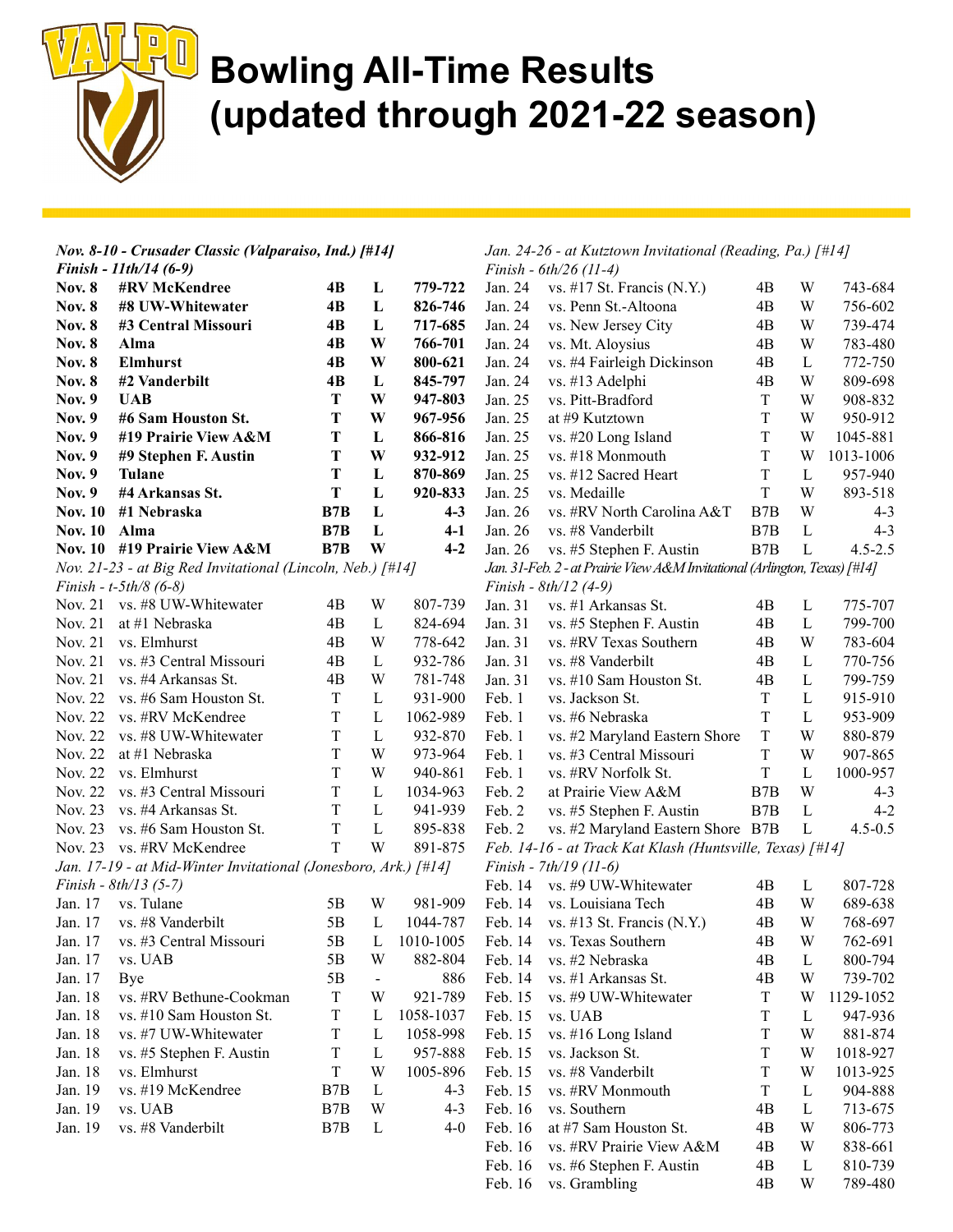

| Feb. 28-Mar. 1 - at Central Missouri Invitational (N. Kansas City, Mo.) [#14] |                                                                        |                |              |           |  |  |  |
|-------------------------------------------------------------------------------|------------------------------------------------------------------------|----------------|--------------|-----------|--|--|--|
|                                                                               | Finish - $8th/12$ (3-7)                                                |                |              |           |  |  |  |
| Feb. 28                                                                       | vs. #6 Stephen F. Austin                                               | 5Β             | L            | 1254-936  |  |  |  |
| Feb. 28                                                                       | vs. #15 McKendree                                                      | 5B             | W            | 954-894   |  |  |  |
| Feb. 28                                                                       | vs. Elmhurst                                                           | 5B             | W            | 955-869   |  |  |  |
| Feb. 28                                                                       | vs. #8 Vanderbilt                                                      | 5Β             | $\mathbf{L}$ | 1050-880  |  |  |  |
| Feb. 28                                                                       | vs. #9 UW-Whitewater                                                   | 5 <sub>B</sub> | W            | 941-846   |  |  |  |
| Mar. 1                                                                        | at #5 Central Missouri                                                 | T              | L            | 1038-990  |  |  |  |
| Mar. 1                                                                        | vs. #1 Arkansas St.                                                    | T              | L            | 1039-954  |  |  |  |
| Mar. 1                                                                        | vs. #2 Nebraska                                                        | T              | $\mathbf{L}$ | 1000-921  |  |  |  |
| Mar. 1                                                                        | vs. #7 Sam Houston St.                                                 | T              | L            | 957-922   |  |  |  |
| Mar. 1                                                                        | vs. Louisiana Tech                                                     | T              | L            | 882-863   |  |  |  |
|                                                                               | Mar. 7-9 - at Columbia 300 Music City Classic (Nashville, Tenn.) [#14] |                |              |           |  |  |  |
|                                                                               | Finish - 10th/30 (7-8)                                                 |                |              |           |  |  |  |
| Mar. 7                                                                        | vs. #19 Alabama St.                                                    | 4B             | W            | 796-699   |  |  |  |
| Mar. 7                                                                        | vs. #17 North Carolina A&T                                             | 4B             | $\mathbf{L}$ | 713-699   |  |  |  |
| Mar. 7                                                                        | vs. #20 Delaware St.                                                   | 4B             | W            | 899-669   |  |  |  |
| Mar. 7                                                                        | vs. Bethune-Cookman                                                    | 4B             | W            | 647-633   |  |  |  |
| Mar. 7                                                                        | vs. #12 Sacred Heart                                                   | 4B             | W            | 746-717   |  |  |  |
| Mar. 7                                                                        | vs. #16 Long Island                                                    | 4B             | L            | 765-764   |  |  |  |
| Mar. 8                                                                        | vs. Louisiana Tech                                                     | T              | L            | 988-890   |  |  |  |
| Mar. 8                                                                        | vs. #RV Monmouth                                                       | T              | W            | 932-840   |  |  |  |
| Mar. 8                                                                        | vs. Howard                                                             | T              | W            | 931-775   |  |  |  |
| Mar. 8                                                                        | vs. #3 Maryland Eastern Shore                                          | T              | $\mathbf{L}$ | 988-943   |  |  |  |
| Mar. 8                                                                        | vs. #10 St. Francis (Pa.)                                              | T              | L            | 940-890   |  |  |  |
| Mar. 8                                                                        | vs. #3 Fairleigh Dickinson                                             | T              | W            | 1052-1015 |  |  |  |
| Mar. 9                                                                        | vs. #2 Nebraska                                                        | B7B            | L            | $4 - 1$   |  |  |  |
| Mar. 9                                                                        | vs. #5 Central Missouri                                                | B7B            | L            | $4 - 1$   |  |  |  |
| Mar. 9                                                                        | vs. #7 Sam Houston St.                                                 | B7B            | L            | $4-0$     |  |  |  |
|                                                                               |                                                                        |                |              |           |  |  |  |

#### 2014-2015 50-62

#### Final National Ranking: #16

Date Opponent Type W/L Score Oct. 31-Nov. 2 - at FDU NJ Jamboree (N. Brunswick, N.J.) [#15] Finish - 9th/26 (10-4)

Oct. 31 at #7 Fairleigh Dickinson T L 1063-885 Oct. 31 vs. #RV Adelphi T W 925-883 Oct. 31 vs. #10 St. Francis (Pa.) T W 949-896 Oct. 31 vs. Coppin State T W 957-723 Oct. 31 vs. Caldwell T W 941-732 Nov. 1 vs. #12 Kutztown T W 869-851 Nov. 1 vs. #19 Delaware St. T L 988-929 Nov. 1 vs. #14 LIU Brooklyn T W 1018-928 Nov. 1 vs. #17 St. Francis (N.Y.) T L 1039-943 Nov. 1 vs. St. Peter's T W 840-778 Nov. 1 vs. #5 Maryland Eastern Shore T L 998-941 Nov. 2 vs. Bethune-Cookman B7B W 4-3 Nov. 2 vs. #10 St. Francis (Pa.) B7B W 4-2 Nov. 2 vs. #17 St. Francis (N.Y.) B7B W 4-0

| Nov. 7-9 - Crusader Classic (Valparaiso, Ind.) [#15] |
|------------------------------------------------------|
| <i>Finish - 10th/14 (8-8)</i>                        |

| <b>Nov. 7</b><br><b>Nov. 7</b> | #16 McKendree                                                   | 5B       | L              | 990-930            |
|--------------------------------|-----------------------------------------------------------------|----------|----------------|--------------------|
| <b>Nov.</b> 7                  | #20 Monmouth<br><b>#RV</b> Tulane                               | 5Β<br>5B | W              | 877-791<br>920-907 |
| <b>Nov.</b> 7                  | Alma                                                            | 5B       | W<br>L         |                    |
| <b>Nov.</b> 7                  | #2 Arkansas St.                                                 | 5B       | W              | 878-855            |
| <b>Nov.</b> 7                  | #4 Vanderbilt                                                   | 5B       | L              | 936-830<br>991-901 |
| <b>Nov. 8</b>                  | #18 Alabama St.                                                 | T        | L              | 923-792            |
| <b>Nov. 8</b>                  | #1 Nebraska                                                     | T        | W              | 1020-938           |
| <b>Nov. 8</b>                  | <b>Elmhurst</b>                                                 | T        | W              | 978-821            |
| <b>Nov. 8</b>                  | #8 UW-Whitewater                                                | T        | W              | 971-949            |
| <b>Nov. 8</b>                  | #6 Central Missouri                                             | T        | L              | 868-818            |
| <b>Nov. 8</b>                  | #RV Prairie View A&M                                            | T        | W              | 827-781            |
| <b>Nov. 9</b>                  | #3 Sam Houston St.                                              | T        | L              | 972-951            |
| <b>Nov. 9</b>                  | <b>#RV</b> Tulane                                               | B7B      | W              | $4 - 3$            |
| <b>Nov. 9</b>                  | #3 Sam Houston St.                                              | B7B      | L              | $4-0$              |
| <b>Nov. 9</b>                  | <b>#RV</b> Tulane                                               | B7B      | L              | $4 - 2$            |
|                                | Nov. 13-15 - at Big Red Invitational (Lincoln, Neb.) [#15]      |          |                |                    |
|                                | Finish - No Team Standings (3-9)                                |          |                |                    |
| Nov. 13                        | at #1 Nebraska                                                  | 5B       | L              | 1057-963           |
| Nov. 13                        | Bye                                                             | 5B       | $\blacksquare$ | 1151               |
| Nov. 13                        | vs. #6 Central Missouri                                         | 5B       | L              | 1040-921           |
| Nov. 13                        | vs. Elmhurst                                                    | 5B       | W              | 928-801            |
| Nov. 14                        | vs. #16 McKendree                                               | T        | W              | 1058-918           |
| Nov. 14                        | vs. #8 UW-Whitewater                                            | T        | L              | 965-930            |
| Nov. 14                        | vs. #2 Arkansas St.                                             | T        | L              | 1043-933           |
| Nov. 14                        | at #1 Nebraska                                                  | T        | L              | 1046-907           |
| Nov. 14                        | Bye                                                             | T        | $\blacksquare$ | 1016               |
| Nov. 14                        | vs. #6 Central Missouri                                         | T        | L              | 1007-879           |
| Nov. 15                        | vs. Elmhurst                                                    | T        | W              | 998-872            |
| Nov. 15                        | vs. #16 McKendree                                               | T        | L              | 1090-857           |
| Nov. 15                        | vs. #8 UW-Whitewater                                            | T        | L              | 980-912            |
| Nov. 15                        | vs. #2 Arkansas St.                                             | T        | L              | 1007-915           |
|                                | Jan. 16-18 - at Mid-Winter Invitational (Jonesboro, Ark.) [#15] |          |                |                    |
|                                | Finish - 12th/15 (4-9)                                          |          |                |                    |
| Jan. 16                        | vs. #RV Alabama St.                                             | Т        | W              | 938-901            |
| Jan. 16                        | vs. #20 Tulane                                                  | T        | W              | 949-905            |
| Jan. 16                        | at #3 Arkansas St.                                              | T        | L              | 951-885            |
| Jan. 16                        | vs. #6 Vanderbilt                                               | Τ        | L              | 1038-952           |
| Jan. 16                        | vs. #RV UAB                                                     | T        | L              | 850-770            |
| Jan. 17                        | vs. Louisiana Tech                                              | T        | W              | 919-913            |
| Jan. 17                        | vs. #4 Central Missouri                                         | T        | L              | 961-913            |
| Jan. 17                        | vs. #8 Stephen F. Austin                                        | T        | L              | 1031-865           |
| Jan. 17                        | vs. #7 UW-Whitewater                                            | T        | L              | 1019-897           |
| Jan. 17                        | vs. #9 Maryland Eastern Shore                                   | T        | L              | 1051-850           |
| Jan. 18                        | vs. #20 Tulane                                                  | B7B      | L              | 4-1                |
| Jan. 18                        | vs. Louisiana Tech                                              | B7B      | W              | 4-2                |
| Jan. 18                        | vs. #20 Tulane                                                  | B7B      | L              | 4-0                |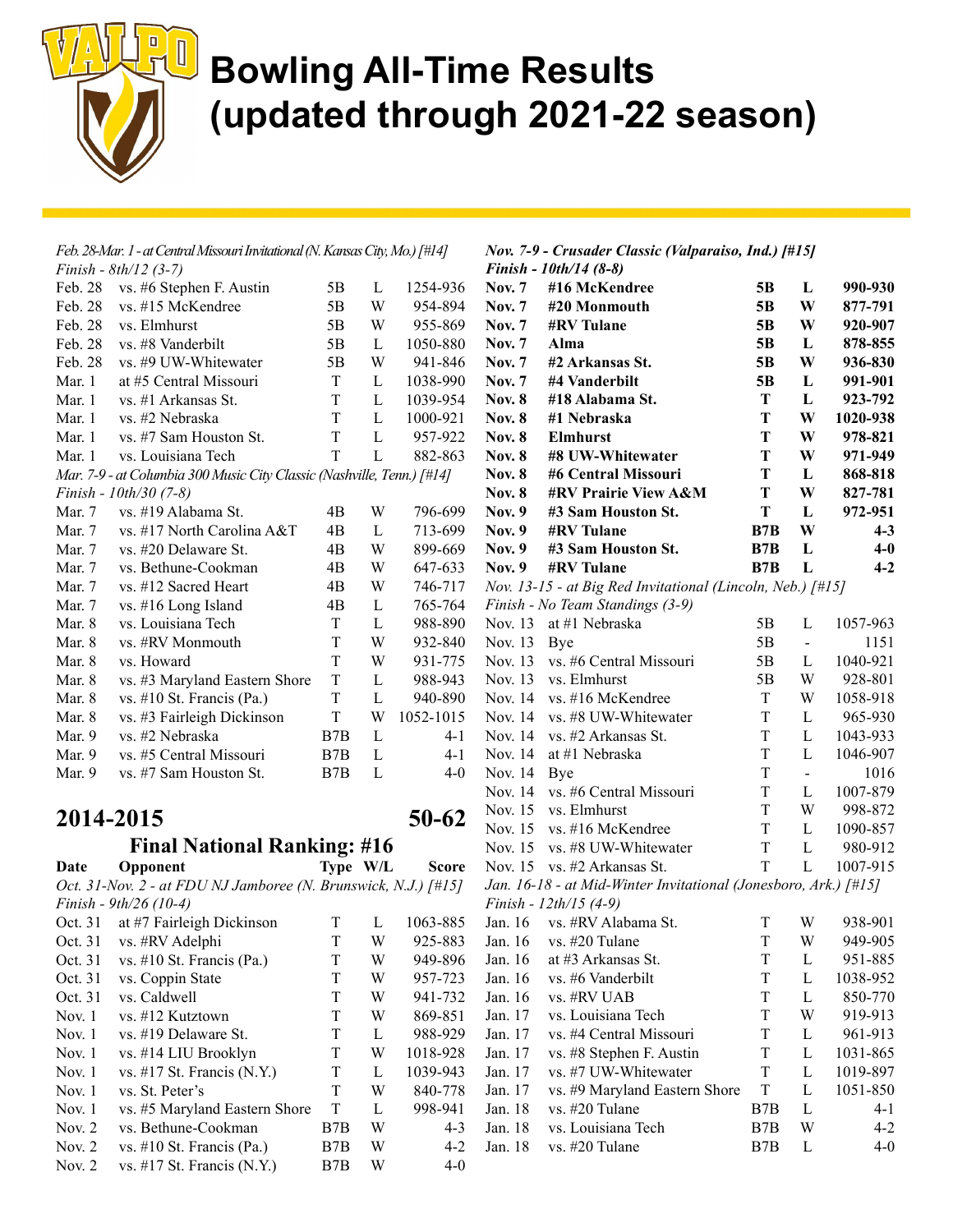

|                        | Jan. 23-25 - at Kutztown Invitational (Reading, Pa.) [#15]                    |             |                          |           |
|------------------------|-------------------------------------------------------------------------------|-------------|--------------------------|-----------|
|                        | Finish - $15th/27$ (9-5)                                                      |             |                          |           |
| Jan. 23                | vs. Morgan State                                                              | 5Β          | W                        | 931-865   |
| Jan. 23                | vs. #RV Monmouth                                                              | 5B          | W                        | 964-908   |
| Jan. 23                | Bye                                                                           | 5B          | $\blacksquare$           | 902       |
| Jan. 23                | vs. #17 LIU Brooklyn                                                          | 5B          | L                        | 1025-912  |
| Jan. 23                | vs. #14 St. Francis (N.Y.)                                                    | 5B          | W                        | 991-882   |
| Jan. 23                | vs. #12 Sacred Heart                                                          | 5B          | L                        | 1008-970  |
| Jan. 24                | vs. #11 St. Francis (Pa.)                                                     | T           | L                        | 1030-996  |
| Jan. 24                | vs. Mount Aloysius                                                            | T           | W                        | 913-757   |
| Jan. 24                | vs. Medaille                                                                  | T           | W                        | 909-751   |
| Jan. 24                | vs. #2 Fairleigh Dickinson                                                    | T           | W                        | 1005-949  |
| Jan. 24                | at #18 Kutztown                                                               | T           | W                        | 892-868   |
| Jan. 24                | vs. #RV Adelphi                                                               | T           | L                        | 876-867   |
| Jan. 25                | at #18 Kutztown                                                               | B7B         | $\mathbf{L}$             | $4 - 2$   |
| Jan. 25                | vs. #RV Bethune-Cookman                                                       | B7B         | W                        | $4 - 1$   |
| Jan. 25                | vs. #12 Sacred Heart                                                          | B7B         | W                        | $4 - 2$   |
|                        | Jan. 30-Feb. 1 - at Prairie View A&M Invitational (Arlington, Texas) [#15]    |             |                          |           |
|                        | Finish - 10th/12 (4-9)                                                        |             |                          |           |
| Jan. 30                | vs. #1 Nebraska                                                               | 5Β          | L                        | 991-845   |
| Jan. 30                | vs. #3 Arkansas St.                                                           | 5B          | L                        | 1056-959  |
| Jan. 30                | vs. #9 Maryland Eastern Shore                                                 | 5B          | W                        | 939-927   |
| Jan. 30                | vs. #RV Alabama St.                                                           | 5B          | W                        | 1067-1021 |
| Jan. 30                | at Prairie View A&M                                                           | 5B          | L                        | 930-896   |
| Jan. 31                | vs. #5 Sam Houston St.                                                        | T           | L                        | 1070-871  |
| Jan. 31                | vs. #8 Stephen F. Austin                                                      | T           | W                        | 978-885   |
| Jan. 31                | vs. #4 Central Missouri                                                       | T           | L                        | 1102-900  |
| Jan. 31                | vs. #10 North Carolina A&T                                                    | T           | L                        | 1025-950  |
| Jan. 31                | vs. #2 Fairleigh Dickinson                                                    | T           | L                        | 1150-979  |
| Feb. 1                 | vs. #6 Vanderbilt                                                             | T           | $\mathbf L$              | 1070-851  |
| Feb. 1                 | at Prairie View A&M                                                           | B7B         | W                        | $4 - 3$   |
| Feb. 1                 | vs. #5 Sam Houston St.                                                        | B7B         | L                        | $4 - 3$   |
|                        | Feb. 27-Mar. 1 - at Central Missouri Invitational (N. Kansas City, Mo.) [#17] |             |                          |           |
| Finish - $4th/5$ (3-7) |                                                                               |             |                          |           |
| Feb. 27                | vs. #1 Nebraska                                                               | T           | L                        | 1105-973  |
| Feb. 27                | at #4 Central Missouri                                                        | T           | L                        | 1096-977  |
| Feb. 27                | Bye                                                                           | T           | $\overline{\phantom{0}}$ | 881       |
| Feb. 27                | vs. Elmhurst                                                                  | $\mathbf T$ | W                        | 1046-775  |
| Feb. 28                | vs. #11 McKendree                                                             | T           | L                        | 1047-968  |
| Feb. 28                | vs. #1 Nebraska                                                               | T           | L                        | 1027-1023 |
| Feb. 28                | at #4 Central Missouri                                                        | T           | W                        | 1039-1028 |
| Feb. 28                | Bye                                                                           | T           | ۰.                       | 963       |
| Feb. 28                | vs. Elmhurst                                                                  | T           | W                        | 989-802   |
| Mar. 1                 | vs. #11 McKendree                                                             | T           | L                        | 1110-817  |
| Mar. 1                 | at #4 Central Missouri                                                        | T           | L                        | 983-867   |
| Mar. 1                 | vs. #11 McKendree                                                             | T           | L                        | 974-935   |

Mar. 6-8 - at Columbia 300 Music City Classic (Smyrna, Tenn.) [#17]

|                                                                            | Finish - No Team Standings (6-9) |    |   |          |  |  |  |  |
|----------------------------------------------------------------------------|----------------------------------|----|---|----------|--|--|--|--|
| Mar. 6                                                                     | vs. #9 UW-Whitewater             | 5В | L | 1011-926 |  |  |  |  |
| Mar. 6                                                                     | vs. #4 Central Missouri          | 5В | L | 984-967  |  |  |  |  |
| Mar. 6                                                                     | vs. #11 McKendree                | 5Β | L | 942-919  |  |  |  |  |
| Mar. 6                                                                     | vs. #13 St. Francis (Pa.)        | 5Β | L | 1032-934 |  |  |  |  |
| Mar. 6                                                                     | vs. #10 North Carolina A&T       | 5B | L | 984-944  |  |  |  |  |
| Mar. 7                                                                     | vs. #10 North Carolina A&T       | T  | L | 1081-974 |  |  |  |  |
| Mar. 7                                                                     | vs. Howard                       | T  | W | 986-841  |  |  |  |  |
| Mar. 7                                                                     | vs. Florida A&M                  | T  | W | 944-885  |  |  |  |  |
| Mar. 7                                                                     | vs. St. Peter's                  | T  | W | 844-751  |  |  |  |  |
| Mar. 7                                                                     | vs. #14 St. Francis $(N.Y.)$     | T  | W | 1027-967 |  |  |  |  |
| Mar. 8                                                                     | vs. Jackson St.                  | 5B | W | 967-934  |  |  |  |  |
| Mar. 8                                                                     | vs. Alabama St.                  | 5Β | L | 964-890  |  |  |  |  |
| Mar. 8                                                                     | at #6 Vanderbilt                 | 5Β | L | 1028-985 |  |  |  |  |
| Mar. 8                                                                     | vs. #7 Sam Houston St.           | 5Β | L | 956-856  |  |  |  |  |
| Mar. 8                                                                     | vs. #RV Prairie View A&M         | 5Β | W | 969-846  |  |  |  |  |
| Mar. 21-22-at Southland Bowling League Championship (Houston, Texas) [#16] |                                  |    |   |          |  |  |  |  |
|                                                                            |                                  |    |   |          |  |  |  |  |

Finish - 3rd/8 (3-2)

| $\frac{1}{2}$ $\frac{1}{2}$ $\frac{1}{2}$ $\frac{1}{2}$ $\frac{1}{2}$ $\frac{1}{2}$ $\frac{1}{2}$ $\frac{1}{2}$ $\frac{1}{2}$ |                    |   |         |
|-------------------------------------------------------------------------------------------------------------------------------|--------------------|---|---------|
| Mar. 21 vs. $#7$ Sam Houston St.                                                                                              | B <sub>7</sub> B L |   | $4-2$   |
| Mar. 21 vs. Louisiana Tech                                                                                                    | B7B                | W | $4-2$   |
| Mar. 21 vs. Monmouth                                                                                                          | B7B -              | W | $4-0$   |
| Mar. 21 vs. $#7$ Sam Houston St.                                                                                              | B7B.               | W | $4 - 3$ |
| Mar. 22 vs. $#3$ Arkansas St.                                                                                                 | $B7B$ L            |   | $4-2$   |
|                                                                                                                               |                    |   |         |

#### 2015-2016 44-61

#### Final National Ranking: #22

Date Opponent Type W/L Score Oct. 30-Nov. 1 - at FDU NJ Jamboree (N. Brunswick, N.J.) [#15] Finish - 14th/26 (4-8) Oct. 30 at #4 Fairleigh Dickinson T L 1107-928 Oct. 30 vs. #13 Sacred Heart T L 953-849 Oct. 30 vs. Saint Peter's T W 973-778 Oct. 30 vs. #10 North Carolina A&T T W 939-926 Oct. 30 vs. #17 Delaware St. T L 1054-974 Oct. 31 vs. #22 Adelphi T W 1016-942 Oct. 31 vs. Howard T W 952-858 Oct. 31 vs. #7 UW-Whitewater T L 964-948 Oct. 31 vs. Caldwell T L 965-887 Oct. 31 vs. #18 Kutztown T L 978-886 Nov. 1 vs. #14 LIU Brooklyn B7B L 4-3 Nov. 1 vs. #18 Kutztown B7B L 4-1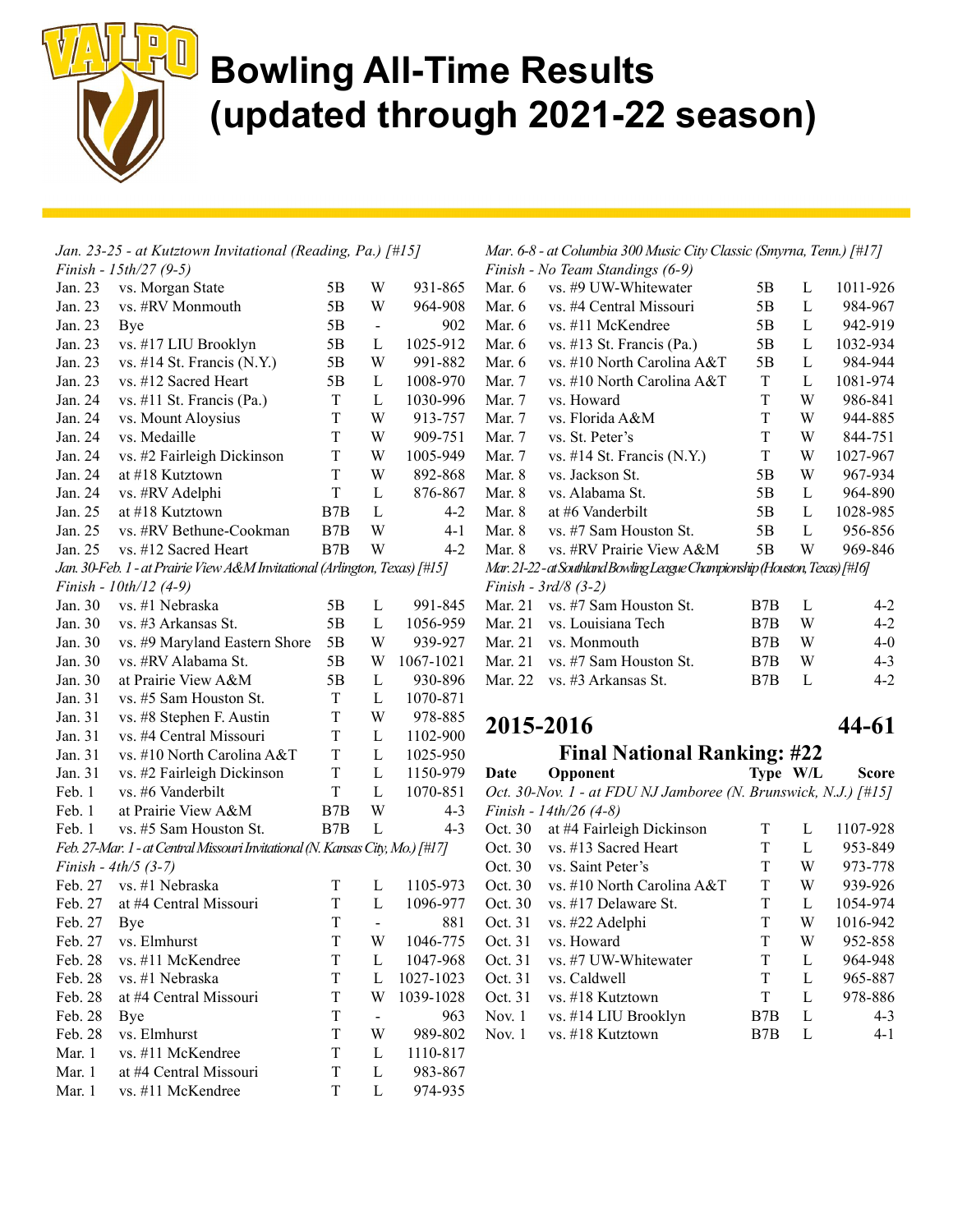

|               | Nov. 6-8 - Crusader Classic (Valparaiso, Ind.) [#15]                |                           |                         |           |         | Jan. 15-17 - at Mid-Winter Invitational (Jonesboro, Ark.) [#15]       |             |             |             |
|---------------|---------------------------------------------------------------------|---------------------------|-------------------------|-----------|---------|-----------------------------------------------------------------------|-------------|-------------|-------------|
|               | Finish - $7th/14$ (8-5)                                             |                           |                         |           |         | Finish - 12th/14 (4-9)                                                |             |             |             |
| <b>Nov. 6</b> | #8 Central Missouri                                                 | 5B                        | W                       | 930-813   | Jan. 15 | vs. #RV Alabama St.                                                   | 5B          | W           | 948-879     |
| Nov. $6$      | #7 UW-Whitewater                                                    | 5B                        | L                       | 1019-886  | Jan. 15 | vs. Lincoln                                                           | 5B          | W           | 866-697     |
| <b>Nov. 6</b> | #1 Nebraska                                                         | 5B                        | W                       | 942-931   | Jan. 15 | vs. #2 Nebraska                                                       | 5B          | L           | 1056-795    |
| <b>Nov. 6</b> | #RV Alabama A&M                                                     | 5 <sub>B</sub>            | W                       | 897-658   | Jan. 15 | vs. #4 Central Missouri                                               | 5B          | L           | 1014-855    |
| <b>Nov. 6</b> | <b>Elmhurst</b>                                                     | 5B                        | L                       | 907-856   | Jan. 15 | vs. #7 UW-Whitewater                                                  | 5B          | L           | 987-912     |
| <b>Nov. 7</b> | #25 Alabama St.                                                     | T                         | W                       | 905-899   | Jan. 16 | vs. #9 McKendree                                                      | $\rm T$     | $\mathbf L$ | 1056-907    |
| <b>Nov. 7</b> | #9 McKendree                                                        | T                         | L                       | 977-964   | Jan. 16 | vs. #RV Jackson St.                                                   | T           | L           | 944-913     |
| <b>Nov. 7</b> | Aurora                                                              | T                         | W                       | 937-730   | Jan. 16 | vs. #10 Maryland Eastern Shore                                        | $\mathbf T$ | W           | 938-876     |
| <b>Nov. 7</b> | #23 Monmouth                                                        | T                         | L                       | 966-929   | Jan. 16 | vs. #8 Stephen F. Austin                                              | T           | L           | 1069-971    |
| <b>Nov. 7</b> | #21 Prairie View A&M                                                | T                         | W                       | 914-851   | Jan. 16 | at #1 Arkansas St.                                                    | $\mathbf T$ | L           | 1004-940    |
| <b>Nov. 8</b> | #21 Prairie View A&M                                                | B7B                       | L                       | $4-3$     | Jan. 17 | vs. Louisiana Tech                                                    | B7B         | L           | $4 - 2$     |
| <b>Nov. 8</b> | #19 Tulane                                                          | B7B                       | W                       | $4-3$     | Jan. 17 | vs. #RV Alabama St.                                                   | B7B         | W           | $4 - 3$     |
| <b>Nov. 8</b> | #21 Prairie View A&M                                                | B7B                       | W                       | $4 - 2$   | Jan. 17 | vs. #RV Jackson St.                                                   | B7B         | L           | $4 - 3$     |
|               | Nov. 12-14 - at Big Red Invitational (Lincoln, Neb.) [#15]          |                           |                         |           |         | Jan. 22, 24 - at Kutztown Invitational (Reading, Pa.) [#15]           |             |             |             |
|               | Finish - No Team Standings (3-11)                                   |                           |                         |           |         | Finish - No Team Standings (4-7) - middle day canceled due to weather |             |             |             |
|               | Nov. 12 vs. #7 UW-Whitewater                                        | 5B                        | L                       | 956-874   | Jan. 22 | vs. #11 Delaware St.                                                  | 5B          | L           | 943-829     |
| Nov. 12       | at #1 Nebraska                                                      | 5B                        | L                       | 998-923   | Jan. 22 | vs. #6 Fairleigh Dickinson                                            | 5B          | W           | 977-960     |
| Nov. 12       | vs. Lincoln                                                         | 5B                        | W                       | 897-703   | Jan. 22 | at #16 Kutztown                                                       | 5B          | W           | 967-908     |
| Nov. 12       | vs. #8 Central Missouri                                             | 5B                        | L                       | 1071-1040 | Jan. 22 | vs. #22 Sacred Heart                                                  | 5B          | L           | 980-888     |
| Nov. 13       | vs. #2 Arkansas St.                                                 | T                         | $\mathbf{L}$            | 928-925   | Jan. 22 | vs. #23 Adelphi                                                       | 5B          | L           | 918-863     |
| Nov. 13       | vs. #6 Sam Houston St.                                              | T                         | L                       | 996-889   | Jan. 22 | vs. #19 St. Francis $(N.Y.)$                                          | 5B          | W           | 889-861     |
| Nov. 13       | vs. #9 McKendree                                                    | T                         | L                       | 1003-909  | Jan. 24 | vs. #10 Maryland Eastern Shore                                        | $\mathbf T$ | L           | 984-935     |
| Nov. 13       | vs. #7 UW-Whitewater                                                | T                         | L                       | 1022-872  | Jan. 24 | vs. #6 Fairleigh Dickinson                                            | T           | L           | 1027-1002   |
| Nov. 13       | at #1 Nebraska                                                      | T                         | $\mathbf{L}$            | 1010-879  | Jan. 24 | at #16 Kutztown                                                       | T           | W           | 1061-963    |
| Nov. 13       | vs. Lincoln                                                         | T                         | W                       | 996-702   | Jan. 24 | vs. #11 North Carolina A&T                                            | T           | L           | 983-977     |
| Nov. 14       | vs. #8 Central Missouri                                             | $\mathbf T$               | $\mathbf L$             | 922-850   | Jan. 24 | vs. #14 LIU Brooklyn                                                  | $\mathbf T$ | L           | 931-921     |
| Nov. 14       | vs. #2 Arkansas St.                                                 | T                         | L                       | 1080-841  |         | Feb. 19-21 - at Warhawk Invitational (Kenosha, Wis.) [#17]            |             |             |             |
| Nov. 14       | vs. #6 Sam Houston St.                                              | $\ensuremath{\mathrm{T}}$ | $\mathbf{L}$            | 1008-977  |         | Finish - $9th/10$ (2-11)                                              |             |             |             |
|               | Nov. 14 vs. #9 McKendree                                            | T                         | W                       | 1011-969  | Feb. 19 | vs. #9 McKendree                                                      | 5B          | L           | 1037-995    |
|               | Nov. 20-22 - at Virginia Union Invitational (Midlothian, Va.) [#17] |                           |                         |           | Feb. 19 | vs. #12 St. Francis (Pa.)                                             | 5B          | L           | 895-886     |
|               | Finish - $1st/11$ (12-0)                                            |                           |                         |           | Feb. 19 | vs. #8 Stephen F. Austin                                              | 5B          | L           | 964-941     |
| Nov. 20 Bye   |                                                                     | 5B                        | $\blacksquare$          | 882       | Feb. 19 | vs. #2 Nebraska                                                       | 5B          | L           | 1045-961    |
|               | Nov. 20 vs. Hampton                                                 | 5B                        | W                       | 1038-868  | Feb. 19 | vs. #21 Tulane                                                        | 5B          | L           | 940-894     |
| Nov. 20       | at Virginia Union                                                   | 5B                        | W                       | 836-667   | Feb. 20 | vs. #20 Adelphi                                                       | T           | W           | 939-932     |
|               | Nov. 20 vs. St. Augustine's                                         | 5B                        | W                       | 987-737   | Feb. 20 | vs. #25 Elmhurst                                                      | $\mathbf T$ | L           | 911-854     |
|               | Nov. 20 vs. St. Peter's                                             | 5B                        | $\ensuremath{\text{W}}$ | 961-839   | Feb. 20 | at #7 UW-Whitewater                                                   | $\mathbf T$ | $\mathbf L$ | 869-828     |
| Nov. 21       | vs. Felician                                                        | T                         | W                       | 1036-939  | Feb. 20 | vs. #5 Central Missouri                                               | T           | L           | 1139-977    |
| Nov. 21       | vs. Chowan                                                          | T                         | W                       | 1059-725  | Feb. 20 | vs. #21 Tulane                                                        | T           | L           | 990-961     |
| Nov. 21       | vs. #RV Virginia St.                                                | T                         | W                       | 1015-811  | Feb. 21 | vs. #25 Elmhurst                                                      | B7B         | L           | $4 - 2$     |
| Nov. 21       | vs. Livingstone                                                     | T                         | W                       | 922-570   | Feb. 21 | vs. #21 Tulane                                                        | B7B         | L           | $4 - 3$     |
| Nov. 21       | vs. #RV Mt. Aloysius                                                | T                         | W                       | 956-849   | Feb. 21 | vs. #12 St. Francis (Pa.)                                             | B7B         | W           | $4 - 1 - 1$ |
| Nov. 21       | vs. #RV Bowie St.                                                   | T                         | W                       | 921-911   |         |                                                                       |             |             |             |
| Nov. 22       | vs. #RV Bowie St.                                                   | B7B                       | W                       | $4 - 2$   |         |                                                                       |             |             |             |
|               | Nov. 22 vs. Felician                                                | B7B                       | W                       | $4 - 1$   |         |                                                                       |             |             |             |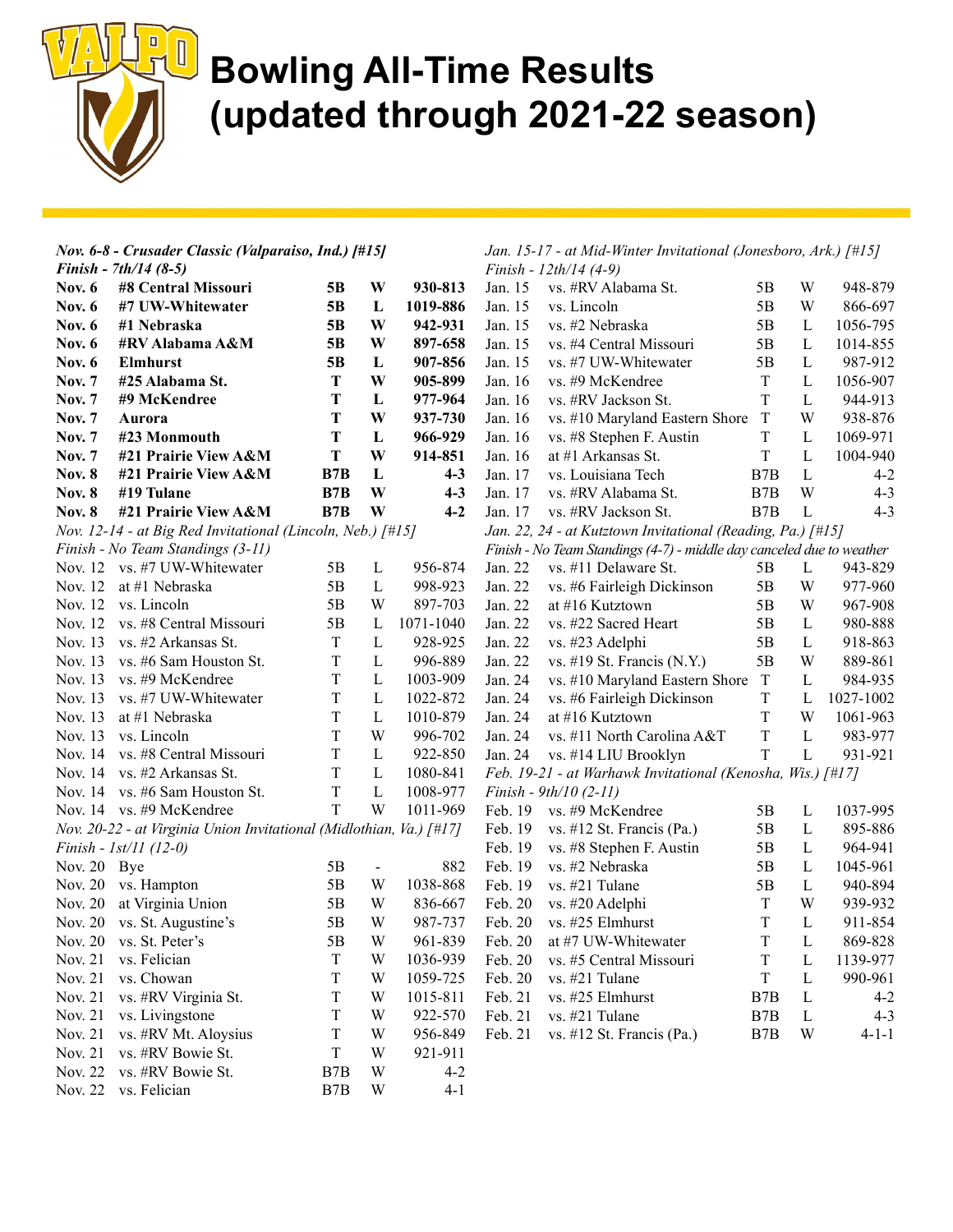

| Mar. 18-20 - at Columbia 300 Music City Classic (Smyrna, Tenn.) [#22] |                                                                        |     |              |             |  |  |  |
|-----------------------------------------------------------------------|------------------------------------------------------------------------|-----|--------------|-------------|--|--|--|
|                                                                       | Finish - $21st/30$ (7-8)                                               |     |              |             |  |  |  |
| Mar. 18                                                               | vs. Louisiana Tech                                                     | 5B  | L            | 828-796     |  |  |  |
|                                                                       | Mar. 18 vs. #11 Maryland Eastern Shore                                 | 5B  | L            | 979-890     |  |  |  |
|                                                                       | Mar. 18 vs. #25 Jackson St.                                            | 5B  | L            | 901-793     |  |  |  |
|                                                                       | Mar. 18 vs. #RV Alabama St.                                            | 5B  | W            | 892-824     |  |  |  |
| Mar. 18                                                               | vs. #6 Central Missouri                                                | 5B  | W            | 927-898     |  |  |  |
| Mar. 18                                                               | vs. Felician                                                           | 5Β  | W            | 805-786     |  |  |  |
| Mar. 19                                                               | vs. #9 Fairleigh Dickinson                                             | T   | L            | 855-834     |  |  |  |
| Mar. 19                                                               | vs. #10 UW-Whitewater                                                  | T   | L            | 953-870     |  |  |  |
| Mar. 19                                                               | vs. #21 Adelphi                                                        | T   | $\mathbf{L}$ | 916-881     |  |  |  |
| Mar. 19                                                               | vs. Florida A&M                                                        | T   | W            | 910-898     |  |  |  |
| Mar. 19                                                               | vs. $\#18$ St. Francis (N.Y.)                                          | T   | W            | 938-838     |  |  |  |
| Mar. 19                                                               | vs. #12 LIU Brooklyn                                                   | T   | L            | 904-887     |  |  |  |
| Mar. 20                                                               | vs. #17 Monmouth                                                       | B7B | L            | $4 - 2 - 1$ |  |  |  |
| Mar. 20                                                               | vs. #RV Alabama St.                                                    | B7B | W            | $4-2$       |  |  |  |
| Mar. 20                                                               | vs. $\#18$ St. Francis (N.Y.)                                          | B7B | W            | $4 - 3$     |  |  |  |
|                                                                       | Mar. 25 - at Southland Bowling League Championship (Keener, La.) [#22] |     |              |             |  |  |  |
|                                                                       | Finish - t-7th/8 $(0-2)$                                               |     |              |             |  |  |  |
|                                                                       | Mar. 25 vs. #3 Vanderbilt                                              | B7B | $L^*$        | $3 - 3 - 1$ |  |  |  |
|                                                                       | * - tie broken in modified baker format                                |     |              |             |  |  |  |
| Mar. 25                                                               | at #19 Tulane                                                          | B7B | L            | $4-0$       |  |  |  |
| 2016-2017<br>45-53                                                    |                                                                        |     |              |             |  |  |  |
| <b>Final National Ranking: n/a</b>                                    |                                                                        |     |              |             |  |  |  |

| Date           | Opponent                                                      | Type W/L |   | <b>Score</b> |
|----------------|---------------------------------------------------------------|----------|---|--------------|
|                | Oct. 22-23 - Crusader Challenge (Valparaiso, Ind.) [#21]      |          |   |              |
|                | Finish - No Team Standings (7-3) [scored on day-by-day basis] |          |   |              |
| Oct. 22        | #5 McKendree                                                  | 5B       | L | 949-873      |
| <b>Oct. 22</b> | <b>Maryville</b>                                              | 5B       | W | 808-681      |
| <b>Oct. 22</b> | Aurora                                                        | 5B       | L | 845-764      |
| <b>Oct. 22</b> | #9 UW-Whitewater                                              | 5B       | W | 908-858      |
| <b>Oct. 22</b> | #25 Elmhurst                                                  | 5B       | W | 922-863      |
| Oct. 23        | #25 Elmhurst                                                  | т        | W | 946-907      |
| Oct. 23        | #9 UW-Whitewater                                              | т        | W | 983-868      |
| Oct. 23        | <b>Maryville</b>                                              | т        | W | 918-858      |
| Oct. 23        | #5 McKendree                                                  | т        | L | 914-903      |
| Oct. 23        | Aurora                                                        | т        | W | 893-765      |

Oct. 28-30 - at FDU New Jersey Jamboree (Elmwood Park, N.J.)[#21] Finish - 11th/27 (8-4)

|         | <i>FUUSH</i> - <i>HUUZ/</i> (0-4)                                             |                  |                |          |
|---------|-------------------------------------------------------------------------------|------------------|----------------|----------|
| Oct. 28 | vs. #13 LIU Brooklyn                                                          | 5Β               | W              | 906-881  |
| Oct. 28 | vs. #20 St. Francis (N.Y.)                                                    | 5Β               | W              | 947-928  |
| Oct. 28 | vs. #6 Sam Houston St.                                                        | 5Β               | L              | 1015-839 |
| Oct. 28 | vs. #RV Lincoln Memorial                                                      | 5Β               | W              | 830-771  |
| Oct. 28 | vs. Youngstown St.                                                            | 5Β               | W              | 856-806  |
| Oct. 29 | vs. #22 Prairie View A&M                                                      | T                | L              | 888-847  |
| Oct. 29 | vs. #15 St. Francis (Pa.)                                                     | T                | W              | 922-860  |
| Oct. 29 | Bye                                                                           | T                | $\blacksquare$ | 880      |
| Oct. 29 | vs. New Jersey City                                                           | T                | W              | 832-759  |
| Oct. 29 | vs. Howard                                                                    | T                | W              | 882-754  |
| Oct. 30 | vs. #RV Franklin Pierce                                                       | 5B               | L              | 971-961  |
| Oct. 30 | vs. #22 Prairie View A&M                                                      | B7B              | L              | $4 - 2$  |
| Oct. 30 | vs. Youngstown St.                                                            | B7B              | W              | $4 - 3$  |
|         | Nov. 11-13 - at Warhawk Classic (Kenosha, Wis.) [#21]                         |                  |                |          |
|         | Finish - 12th/17 (5-8)                                                        |                  |                |          |
| Nov. 11 | vs. #RV Lincoln Memorial                                                      | 5Β               | W              | 793-701  |
| Nov. 11 | vs. #1 Nebraska                                                               | 5Β               | L              | 1002-810 |
| Nov. 11 | vs. #14 Sacred Heart                                                          | 5Β               | L              | 1013-862 |
| Nov. 11 | vs. #19 Adelphi                                                               | 5Β               | L              | 964-878  |
| Nov. 11 | vs. #13 LIU Brooklyn                                                          | 5Β               | L              | 1007-981 |
| Nov. 12 | vs. #25 Elmhurst                                                              | T                | W              | 871-852  |
| Nov. 12 | vs. Aurora                                                                    | T                | W              | 869-807  |
| Nov. 12 | at #9 UW-Whitewater                                                           | T                | W              | 883-865  |
| Nov. 12 | vs. #10 Fairleigh Dickinson                                                   | T                | L              | 1032-874 |
| Nov. 12 | vs. #15 St. Francis (Pa.)                                                     | T                | L              | 964-862  |
| Nov. 13 | vs. #15 St. Francis (Pa.)                                                     | B7B              | L              | $4 - 2$  |
| Nov. 13 | vs. #RV Lincoln Memorial                                                      | B7B              | W              | 4-1      |
| Nov. 13 | vs. #15 St. Francis (Pa.)                                                     | B7B              | L              | 4-1      |
|         | Dec. 2-4 - at Allstate Sugar Bowl Collegiate Invitational (Kenner, La.) [#24] |                  |                |          |
|         | Finish - 5th/11 (9-4)                                                         |                  |                |          |
| Dec. 2  | vs. Grambling                                                                 | 5Β               | W              | 911-730  |
| Dec. 2  | vs. #25 Texas Southern                                                        | 5B               | W              | 902-898  |
| Dec. 2  | at #16 Tulane                                                                 | 5Β               | L              | 1039-987 |
| Dec. 2  | vs. Alabama St.                                                               | 5Β               | W              | 998-941  |
| Dec. 2  | vs. #RV Jackson St.                                                           | 5Β               | W              | 1119-999 |
| Dec. 3  | vs. Louisiana Tech                                                            | T                | W              | 978-873  |
| Dec. 3  | vs. #5 Stephen F. Austin                                                      | T                | L              | 1024-849 |
| Dec. 3  | <b>BYE</b>                                                                    | T                | $\blacksquare$ | 952      |
| Dec. 3  | vs. Southern                                                                  | T                | W              | 938-910  |
| Dec. 3  | vs. #23 UAB                                                                   | T                | W              | 963-885  |
| Dec. 3  | vs. #6 Vanderbilt                                                             | T                | L              | 1081-945 |
| Dec. 4  | vs. Alabama St.                                                               | B <sub>7</sub> B | W              | $4 - 2$  |
| Dec. 4  | vs. #RV Jackson St.                                                           | B7B              | L              | $4 - 2$  |
| Dec. 4  | vs. Alabama St.                                                               | B7B              | W              | $4 - 1$  |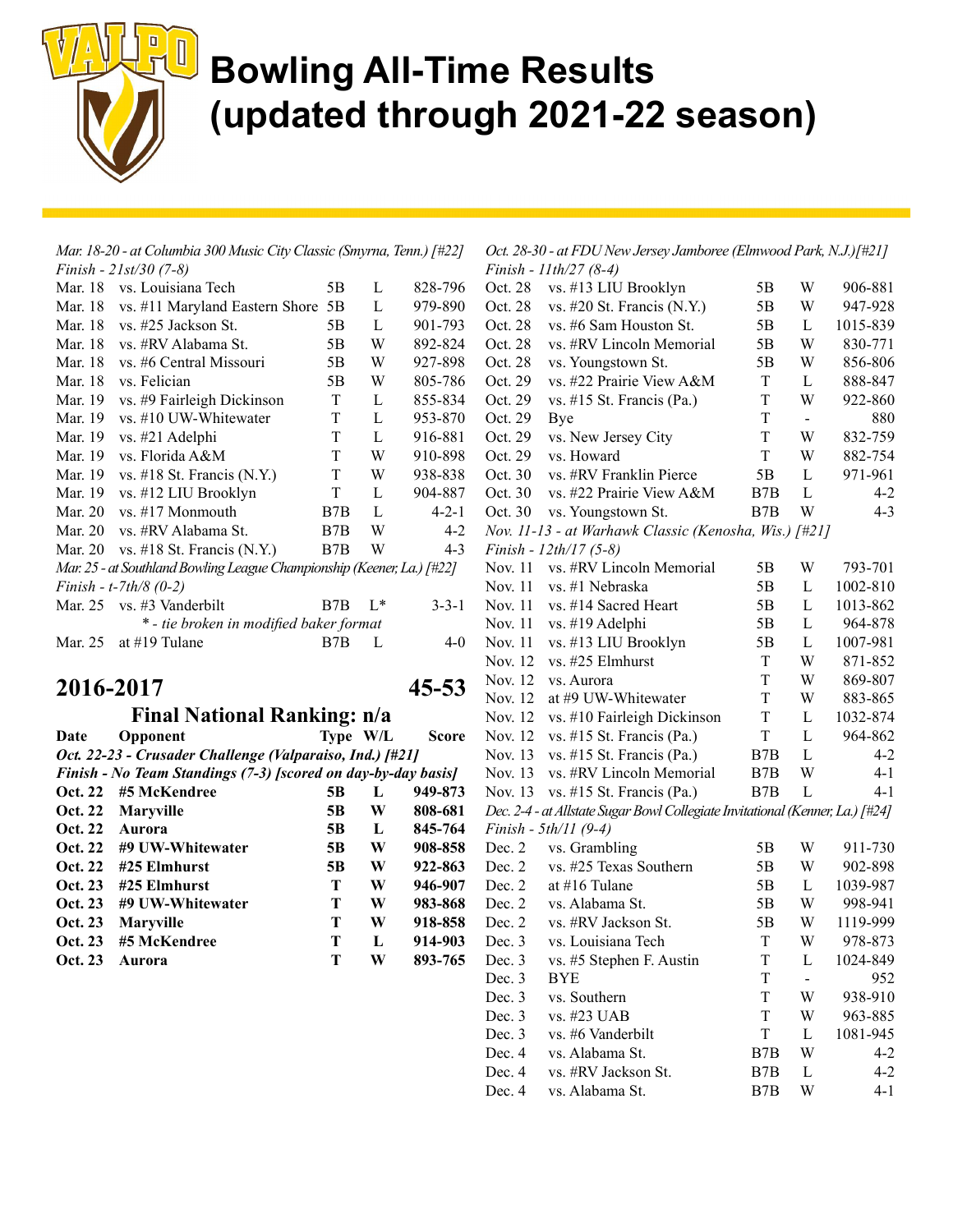

|                | Jan. 13-15 - at Mid-Winter Invitational (Jonesboro, Ark.) [#24] |             |                          |             |
|----------------|-----------------------------------------------------------------|-------------|--------------------------|-------------|
|                | Finish - 10th/17 (4-9)                                          |             |                          |             |
| Jan. 13        | vs. Drury                                                       | 5Β          | L                        | 900-888     |
| Jan. 13        | vs. #23 UAB                                                     | 5Β          | L                        | 887-749     |
| Jan. 13        | vs. #10 Maryland Eastern Shore 5B                               |             | L                        | 996-871     |
| Jan. 13        | vs. Maryville                                                   | 5Β          | W                        | 934-887     |
| Jan. 13        | vs. Lincoln                                                     | 5Β          | W                        | 851-738     |
| Jan. 14        | vs. #RV Jackson St.                                             | T           | L                        | 956-875     |
| Jan. 14        | vs. #4 McKendree                                                | T           | $\mathbf L$              | 956-934     |
| Jan. 14        | vs. #8 Central Missouri                                         | T           | L                        | 983-873     |
| Jan. 14        | vs. #3 Nebraska                                                 | T           | W                        | 836-835     |
| Jan. 14        | vs. Lincoln Memorial                                            | T           | $\mathbf L$              | 919-797     |
| Jan. 15        | vs. #9 Monmouth                                                 | B7B         | L                        | 4-2         |
| Jan. 15        | vs. Lincoln Memorial                                            | B7B         | W                        | $4 - 2 - 1$ |
| Jan. 15        | vs. #8 Central Missouri                                         | B7B         | L                        | $4-0$       |
|                | Feb. 17-19 - Crusader Classic (Richton Park, Ill.) [#23]        |             |                          |             |
|                | Finish - 10th/11 (3-9)                                          |             |                          |             |
| <b>Feb. 17</b> | #13 Tulane                                                      | 5В          | L                        | 869-854     |
| Feb. 17        | #1 Nebraska                                                     | 5Β          | L                        | 1028-856    |
| Feb. 17        | #24 Youngstown St.                                              | 5B          | L                        | 1028-904    |
| Feb. 17        | #11 Central Missouri                                            | 5B          | L                        | 957-835     |
| Feb. 17        | Aurora                                                          | 5Β          | W                        | 865-730     |
| <b>Feb. 18</b> | #14 UW-Whitewater                                               | Т           | L                        | 1043-897    |
| <b>Feb. 18</b> | <b>Elmhurst</b>                                                 | T           | L                        | 913-799     |
| <b>Feb. 18</b> | <b>Lincoln Memorial</b>                                         | Т           | L                        | 1033-855    |
| <b>Feb. 18</b> | Maryville                                                       | T           | W                        | 859-827     |
| <b>Feb. 18</b> | #2 Arkansas St.                                                 | T           | L                        | 1046-872    |
| Feb. 19        | <b>Bye</b>                                                      | T           | $\overline{\phantom{0}}$ | 867         |
| Feb. 19        | Aurora                                                          | B7B         | W                        | $4-1$       |
| <b>Feb. 19</b> | <b>Lincoln Memorial</b>                                         | B7B         | L                        | $4 - 3$     |
|                | Mar. 2-4 - at Big Red Invitational (Lincoln, Neb.) [#25]        |             |                          |             |
|                | Finish - 6th/9 (4-6)                                            |             |                          |             |
| Mar. 2         | vs. #13 UW-Whitewater                                           | 5Β          | $\mathbf L$              | 1096-985    |
| Mar. 2         | vs. Lincoln                                                     | 5B          | W                        | 903-859     |
| Mar. 2         | at #2 Nebraska                                                  | 5Β          | $\mathbf L$              | 1040-963    |
| Mar. 2         | vs. #10 Central Missouri                                        | 5B          | L                        | 1049-1003   |
| Mar. 3         | Bye                                                             | $\rm T$     | $\overline{a}$           | 808         |
| Mar. 3         | vs. #3 Arkansas St.                                             | T           | L                        | 1247-943    |
| Mar. 3         | vs. #RV Maryville                                               | T           | W                        | 900-889     |
| Mar. 3         | vs. #1 McKendree                                                | $\mathbf T$ | W                        | 1013-970    |
| Mar. 3         | vs. Lincoln Memorial                                            | T           | W                        | 991-816     |
| Mar. 4         | vs. #10 Central Missouri                                        | B7B         | $\mathbf L$              | 4-1         |
| Mar. 4         | vs. #10 Central Missouri                                        | B7B         | L                        | $4 - 3$     |

Mar. 17-19 - at Columbia 300 Music City Classic (Smyrna, Tenn.) [#25] Finish - 31st/35 (5-8)

| Mar. 17 | vs. #6 Fairleigh Dickinson                                                 | 5Β  | L | 958-831  |
|---------|----------------------------------------------------------------------------|-----|---|----------|
| Mar. 17 | $vs. \#12$ Monmouth                                                        | 5В  | L | 923-872  |
| Mar. 17 | vs. $\#25$ St. Francis (N.Y.)                                              | 5В  | L | 1031-851 |
| Mar. 17 | vs. Alabama St.                                                            | 5В  | W | 855-794  |
| Mar. 17 | vs. Alabama A&M                                                            | 5Β  | W | 781-648  |
| Mar. 18 | vs. #18 North Carolina A&T                                                 | T   | L | 922-840  |
| Mar. 18 | vs. #19 Prairie View A&M                                                   | T   | L | 908-871  |
| Mar. 18 | vs. #1 McKendree                                                           | T   | L | 918-859  |
| Mar. 18 | vs. Elmhurst                                                               | T   | W | 908-833  |
| Mar. 18 | vs. Lincoln                                                                | T   | W | 815-810  |
| Mar. 19 | vs. Louisiana Tech                                                         | B7B | L | $4 - 3$  |
| Mar. 19 | vs. Elmhurst                                                               | B7B | L | $4-2$    |
|         | Mar. 19 vs. Mount Aloysius                                                 | B7B | W | $4-2$    |
|         | Mar. 24 - at Southland Bowling League Championship (Jonesboro, Ark.) [#25] |     |   |          |
|         | Finish - t-7th/8 $(0-2)$                                                   |     |   |          |
|         | Mar. 24 vs. #4 Sam Houston St.                                             | H.  | L | $2 - 0$  |
|         | T - SHSU 932-840; 5B - SHSU 919-914                                        |     |   |          |
|         | Mar. 24 vs. $\#14$ Tulane                                                  | H.  | L | $2 - 1$  |
|         | T - Valpo 882-830; 5B - Tulane 964-855; B7B - Tulane 4-3                   |     |   |          |

#### 2017-2018 43-43

#### Final National Ranking: #RV

Date Opponent Type W/L Score Oct. 20-22 - at Allstate Sugar Bowl Invitational (Kenner, La.) Finish - 7th/14 (5-8) Oct. 20 vs. #5 Sam Houston St. 5B W 1095-955 Oct. 20 vs. Texas Southern 5B W 1078-817 Oct. 20 vs. #19 UAB 5B L 1002-927 Oct. 20 at #17 Tulane 5B L 938-890 Oct. 20 vs. #19 UAB 5B L 1020-1017 Oct. 21 vs. #6 Stephen F. Austin T L 1041-931 Oct. 21 vs. Florida A&M T L 937-877 Oct. 21 vs. Jackson State T L 975-954 Oct. 21 vs. #RV Lincoln Memorial T L 1050-954 Oct. 21 vs. #20 Prairie View A&M T W 979-852 Oct. 22 vs. #20 Prairie View A&M B7B L 4-2 Oct. 22 vs. Florida A&M B7B W 4-2 Oct. 22 vs. #RV Lincoln Memorial B7B W 4-2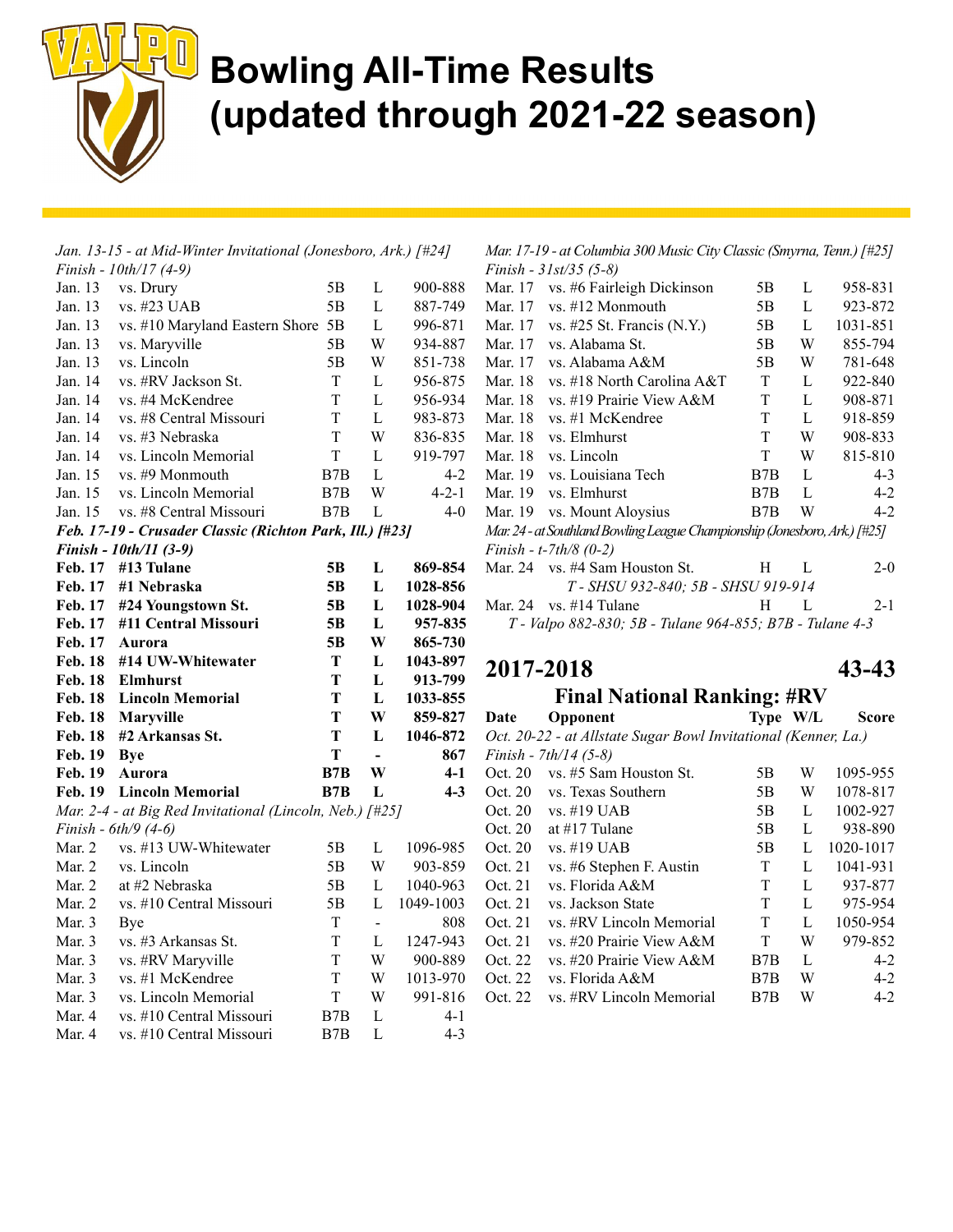

| Oct. 27-29 - at Brunswick Bearcat Open (Fairview Heights, Ill.) |                                                 |                | Jan. 12-14 - at Mid-Winter Invitational (Jonesboro, Ark.) |             |                |                                                                          |                  |                |             |
|-----------------------------------------------------------------|-------------------------------------------------|----------------|-----------------------------------------------------------|-------------|----------------|--------------------------------------------------------------------------|------------------|----------------|-------------|
|                                                                 | Finish - $15th/23$ (6-6)                        |                |                                                           |             |                | Finish - $14th/20$ (7-6)                                                 |                  |                |             |
| Oct. 27                                                         | vs. #7 Maryland Eastern Shore                   | 5B             | L                                                         | 1080-850    | Jan. 12        | vs. #9 Tulane                                                            | 5B               | W              | 906-901     |
| Oct. 27                                                         | vs. #5 Sam Houston St.                          | 5B             | L                                                         | 972-890     | Jan. 12        | vs. Drury                                                                | 5B               | W              | 1004-906    |
| Oct. 27                                                         | Bye                                             | 5B             | $\blacksquare$                                            | 879         | Jan. 12        | vs. #19 Louisiana Tech                                                   | 5B               | L              | 1040-905    |
| Oct. 27                                                         | vs. #4 Vanderbilt                               | 5B             | L                                                         | 911-909     | Jan. 12        | vs. #2 McKendree                                                         | 5B               | W              | 1058-992    |
| Oct. 27                                                         | vs. #18 North Carolina A&T                      | 5 <sub>B</sub> | W                                                         | 940-910     | Jan. 12        | at #3 Arkansas St.                                                       | 5B               | L              | 1006-882    |
| Oct. 28                                                         | vs. #2 Nebraska                                 | $\rm T$        | L                                                         | 1031-836    | Jan. 13        | vs. #20 Maryville                                                        | $\mathbf T$      | $\mathbf L$    | 967-942     |
| Oct. 28                                                         | vs. #RV Lincoln Memorial                        | T              | W                                                         | 919-878     | Jan. 13        | vs. #11 Central Missouri                                                 | T                | W              | 993-944     |
| Oct. 28                                                         | vs. #24 Youngstown St.                          | $\rm T$        | L                                                         | 963-849     | Jan. 13        | vs. Lincoln                                                              | T                | W              | 745-636     |
| Oct. 28                                                         | vs. #10 Central Missouri                        | T              | $\mathbf L$                                               | 954-853     | Jan. 13        | vs. Alabama A&M                                                          | T                | W              | 910-739     |
| Oct. 28                                                         | vs. North Central                               | T              | W                                                         | 918-647     | Jan. 13        | vs. #5 Sam Houston St.                                                   | $\mathbf T$      | L              | 993-959     |
| Oct. 29                                                         | vs. #11 UW-Whitewater                           | B7B            | W                                                         | $4 - 3$     | Jan. 14        | vs. Jackson St.                                                          | B7B              | W              | $4 - 1 - 1$ |
| Oct. 29                                                         | vs. #24 Youngstown St.                          | B7B            | W                                                         | $4 - 3$     | Jan. 14        | vs. #22 Alabama St.                                                      | B <sub>7</sub> B | L              | $4 - 3$     |
| Oct. 29                                                         | vs. #RV Lincoln Memorial                        | B7B            | W                                                         | $4 - 2$     | Jan. 14        | vs. Jackson St.                                                          | B7B              | L              | $4 - 3$     |
|                                                                 | Nov. 4-5 - Crusader Challenge (Lynwood, Ill.)   |                |                                                           |             |                | Feb. 9-11 - Crusader Classic (Richton Park, Ill.) [#25]                  |                  |                |             |
|                                                                 | <i>Finish - 2nd/6 (8-2)</i>                     |                |                                                           |             |                | Finish - No Team Standings (9-3) [scored on day-by-day basis]            |                  |                |             |
| <b>Nov. 4</b>                                                   | #11 UW-Whitewater                               | 5B             | L                                                         | 870-865     | Feb. 9         | #15 Central Missouri                                                     | 5B               | W              | 915-913     |
| <b>Nov. 4</b>                                                   | <b>North Central</b>                            | 5 <sub>B</sub> | W                                                         | 868-665     | Feb. 9         | #24 Lincoln Memorial                                                     | 5B               | W              | 906-830     |
| Nov. $4$                                                        | Elmhurst                                        | 5B             | W                                                         | 953-714     | Feb. 9         | Drury                                                                    | 5B               | W              | 838-822     |
| <b>Nov. 4</b>                                                   | Aurora                                          | 5B             | W                                                         | 895-812     | Feb. 9         | #22 Maryville                                                            | 5B               | W              | 954-882     |
| <b>Nov. 4</b>                                                   | Augustana                                       | 5 <sub>B</sub> | W                                                         | 901-712     | Feb. 9         | Alabama A&M                                                              | 5B               | W              | 807-617     |
| <b>Nov. 5</b>                                                   | <b>North Central</b>                            | T              | W                                                         | 1005-689    | <b>Feb. 10</b> | #RV Youngstown St.                                                       | T                | L              | 925-879     |
| <b>Nov. 5</b>                                                   | #11 UW-Whitewater                               | T              | L                                                         | 979-892     | <b>Feb. 10</b> | <b>#RV Monmouth</b>                                                      | T                | W              | 938-864     |
| <b>Nov. 5</b>                                                   | Aurora                                          | Т              | W                                                         | 880-732     | <b>Feb. 10</b> | Elmhurst                                                                 | T                | W              | 834-795     |
| <b>Nov. 5</b>                                                   | Augustana                                       | T              | W                                                         | 884-796     | <b>Feb. 10</b> | Lincoln                                                                  | T                | W              | 837-746     |
| Nov. $5$                                                        | <b>Elmhurst</b>                                 | T              | W                                                         | 934-775     | <b>Feb. 10</b> | #1 Nebraska                                                              | $\mathbf T$      | L              | 1034-930    |
|                                                                 | Nov. 10-12 - at Warhawk Classic (Kenosha, Wis.) |                |                                                           |             | Feb. 11        | <b>Bye</b>                                                               | 5 <sub>B</sub>   | $\blacksquare$ | 873         |
|                                                                 | Finish - $17th/18$ (5-8)                        |                |                                                           |             | <b>Feb. 11</b> | #20 UW-Whitewater                                                        | 5 <sub>B</sub>   | L              | 975-893     |
|                                                                 | Nov. 10 vs. #1 McKendree                        | 5B             | L                                                         | 1008-821    | <b>Feb. 11</b> | Augustana                                                                | 5 <sub>B</sub>   | W              | 882-693     |
| Nov. 10                                                         | vs. Lincoln                                     | 5B             | W                                                         | 872-717     |                | Mar. 2-4 - at Big Red Invitational (Lincoln, Neb.) $\lceil #25 \rceil$   |                  |                |             |
| Nov. 10                                                         | vs. #9 Sacred Heart                             | 5B             | W                                                         | 943-868     |                | Finish - $8th/10$ (3-8)                                                  |                  |                |             |
| Nov. 10                                                         | vs. #8 Fairleigh Dickinson                      | 5B             | L                                                         | 1022-803    | Mar. 2         | vs. #20 UW-Whitewater                                                    | 5B               | W              | 904-902     |
| Nov. 10                                                         | vs. #10 Central Missouri                        | 5B             | $\mathbf{L}$                                              | 903-860     | Mar. 2         | vs. #15 Central Missouri                                                 | 5B               | L              | 912-867     |
| Nov. 11                                                         | at #11 UW-Whitewater                            | T              | $\mathbf{L}$                                              | 931-888     | Mar. 2         | vs. #RV Prairie View A&M                                                 | 5B               | W              | 972-928     |
| Nov. 11                                                         | vs. #16 LIU Brooklyn                            | T              | $\mathbf{L}$                                              | 987-834     | Mar. 2         | vs. #3 Arkansas St.                                                      | 5B               | L              | 1083-942    |
| Nov. 11                                                         | vs. Maryville                                   | T              | W                                                         | 952-867     | Mar. 3         | Bye                                                                      | $\mathbf T$      | $\overline{a}$ | 912         |
|                                                                 | Nov. 11 vs. #2 Nebraska                         | $\mathbf T$    | L                                                         | 965-950     | Mar. 3         | vs. #2 McKendree                                                         | $\mathbf T$      | $\Gamma$       | 993-957     |
| Nov. 11                                                         | vs. #14 St. Francis (Pa.)                       | T              | W                                                         | 924-908     | Mar. 3         | at #1 Nebraska                                                           | T                | L              | 1078-1016   |
| Nov. 12                                                         | at #11 UW-Whitewater                            | B7B            | $\mathbf{L}$                                              | $4 - 1$     | Mar. 3         | vs. Drury                                                                | T                | W              | 916-827     |
| Nov. 12                                                         | vs. Elmhurst                                    | B7B            | L                                                         | $4 - 1 - 1$ | Mar. 3         | vs. #24 Lincoln Memorial                                                 | $\mathbf T$      | L              | 885-866     |
|                                                                 | Nov. 12 vs. Lincoln                             | B7B            | W                                                         | $4 - 1$     | Mar. 4         | vs. #2 McKendree                                                         | B7B              | L              | $4 - 2$     |
|                                                                 |                                                 |                |                                                           |             | Mar. 4         | vs. #24 Lincoln Memorial                                                 | B7B              | L              | $4 - 3$     |
|                                                                 |                                                 |                |                                                           |             |                | Mar. 23 - at Southland Bowling League Championship (Dallas, Texas) [#22] |                  |                |             |
|                                                                 |                                                 |                |                                                           |             |                | Finish - $t$ -7 $th/8$ (0-2)                                             |                  |                |             |
|                                                                 |                                                 |                |                                                           |             |                | Mar. 23 vs. #5 Sam Houston St.                                           | H                | L              | $2 - 1$     |
|                                                                 |                                                 |                |                                                           |             |                | T - Valpo 869-832; 5B - SHSU 959-792; B7B - SHSU 4-0                     |                  |                |             |

Mar. 23 vs. #20 Louisiana Tech H L 2-0 T - LT 856-774; 5B - LT 927-875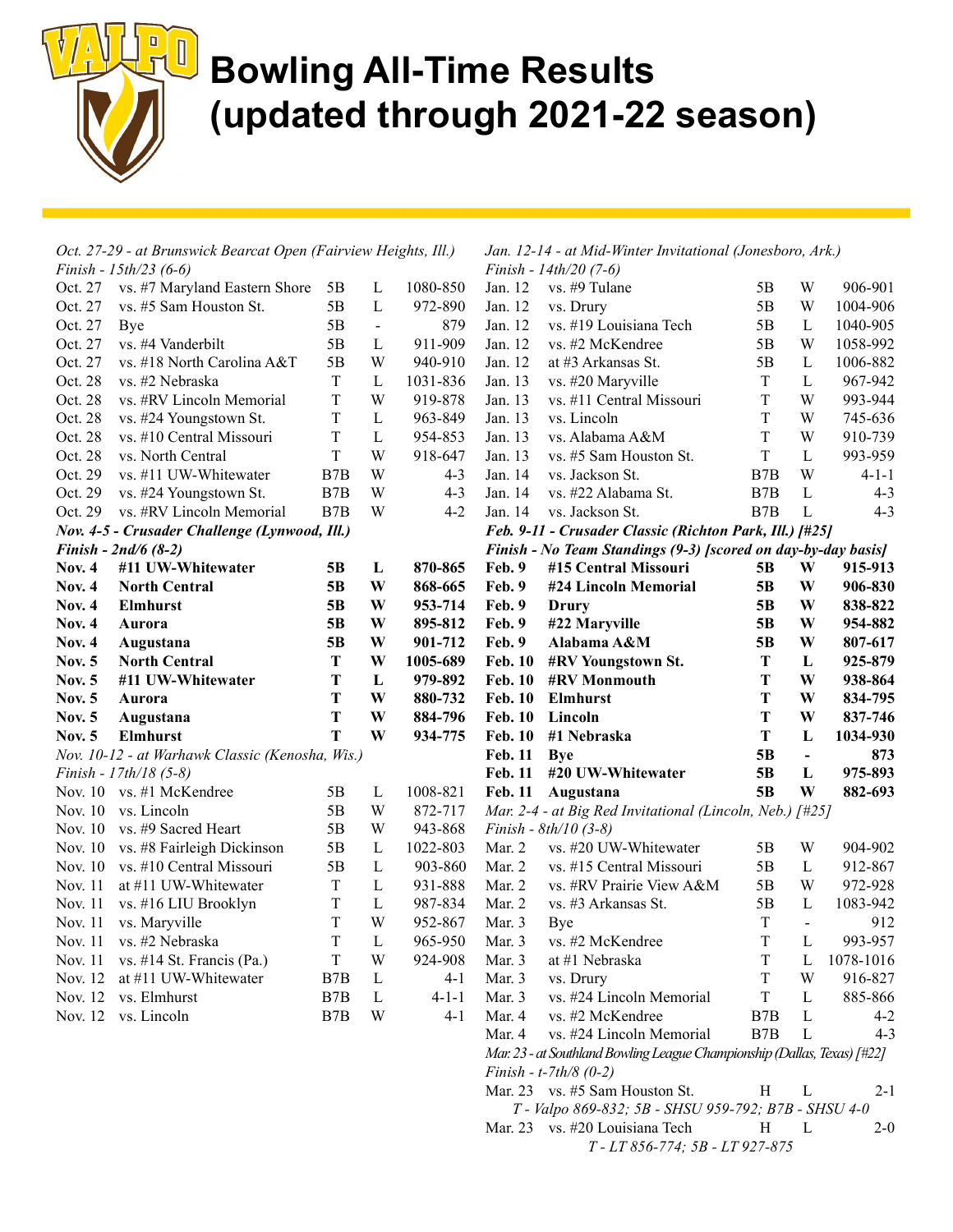

| Nov. 9-11 - at Warhawk Classic (Kenosha, Wis.)<br>2018-2019<br>35-54 |                                                                                            |                         |                          |              |                    |                                                                      |                  |                |                     |
|----------------------------------------------------------------------|--------------------------------------------------------------------------------------------|-------------------------|--------------------------|--------------|--------------------|----------------------------------------------------------------------|------------------|----------------|---------------------|
|                                                                      | <b>Final National Ranking: n/a</b>                                                         |                         |                          |              |                    | Finish - 12th/18 (4-9)                                               |                  |                |                     |
|                                                                      |                                                                                            |                         |                          |              | Nov. 9             | vs. #3 Nebraska                                                      | 5Β               | L              | 1000-884            |
| <b>Date</b>                                                          | Opponent                                                                                   | Type W/L                |                          | <b>Score</b> | Nov. $9$           | vs. #22 Maryville                                                    | 5B               | L              | 973-939             |
|                                                                      | Oct. 19-21 - at Allstate Sugar Bowl Invitational (Harahan, La.)<br>Finish - $7th/14$ (6-7) |                         |                          |              | Nov. 9             | vs. #6 Stephen F. Austin                                             | 5B               | L              | 916-905             |
| Oct. 19                                                              | vs. #17 Louisiana Tech                                                                     | 5B                      | L                        | 1010-838     | Nov. $9$           | vs. Lincoln                                                          | 5B               | W              | 864-773             |
| Oct. 19                                                              | vs. #6 Stephen F. Austin                                                                   | 5B                      | W                        | 914-769      | Nov. $9$           | vs. #4 Sam Houston St.                                               | 5B               | L              | 991-893             |
| Oct. 19                                                              | vs. #RV Jackson St.                                                                        | 5B                      | W                        | 813-805      | Nov. 10            | vs. Lewis                                                            | T                | W              | 917-904             |
| Oct. 19                                                              | vs. #RV Alabama St.                                                                        | 5B                      | L                        | 873-863      | Nov. 10            | at #21 UW-Whitewater                                                 | $\rm T$          | L              | 1050-967            |
| Oct. 19                                                              | vs. Alabama A&M                                                                            | 5B                      | W                        | 890-870      | Nov. $10$          | vs. #14 Lincoln Memorial                                             | $\rm T$          | L              | 935-924             |
| Oct. 20                                                              | at #10 Tulane                                                                              | T                       | $\mathbf{L}$             | 958-955      | Nov. 10            | vs. #RV Youngstown St.                                               | T                | L              | 943-921             |
| Oct. 20                                                              |                                                                                            | T                       | W                        | 952-662      | Nov. $10$          | vs. #2 McKendree                                                     | $\mathbf T$      | L              | 1014-875            |
| Oct. 20                                                              | vs. Grambling<br>vs. #25 Texas Southern                                                    | T                       | W                        | 908-878      | Nov. 11            | vs. #18 Central Missouri                                             | B7B              | W              | $4 - 3$             |
| Oct. 20                                                              | vs. #16 UAB                                                                                | $\rm T$                 | $\mathbf{L}$             | 951-949      | Nov. 11            | vs. #RV Youngstown St.                                               | B7B              | W              | $4 - 3$             |
| Oct. 20                                                              | vs. #11 North Carolina A&T                                                                 | $\mathbf T$             | $\mathbf{L}$             | 896-880      |                    | Nov. 11 vs. #14 Lincoln Memorial                                     | B7B              | L              | $4 - 0$             |
| Oct. 21                                                              |                                                                                            | B7B                     | $\mathbf L$              | $4 - 0$      |                    | Jan. 11-13 - at Mid-Winter Classic (Jonesboro, Ark.)                 |                  |                |                     |
| Oct. 21                                                              | vs. #11 North Carolina A&T<br>vs. #16 UAB                                                  |                         | L                        | $4 - 0$      |                    | Finish - $14th/21$ (4-8)                                             |                  |                |                     |
| Oct. 21                                                              | vs. #RV Alabama St.                                                                        | B <sub>7</sub> B<br>B7B | W                        | $4 - 2$      | Jan. 11            | Bye                                                                  | 5B               | $\blacksquare$ | 892                 |
|                                                                      |                                                                                            |                         |                          |              | Jan. 11            | at #4 Arkansas St.                                                   | 5B               | L              | 1048-891            |
|                                                                      | Oct. 26-28 - at Bearcat Hammer Open (Fairview Heights, Ill.)                               |                         |                          |              | Jan. 11            | vs. #1 McKendree                                                     | 5B               | L              | 920-812             |
|                                                                      | Finish - $11th/16$ (6-7)                                                                   |                         | $\mathbf L$              | 933-847      | Jan. 11            | vs. Drury                                                            | 5B               | L              | 946-895             |
| Oct. 26<br>Oct. 26                                                   | vs. #18 Central Missouri                                                                   | 5B<br>5B                | $\mathbf{L}$             | 947-839      | Jan. 11            | vs. Alabama St.                                                      | 5B               | W              | 914-825             |
| Oct. 26                                                              | vs. #22 Maryville<br>at #2 McKendree                                                       | 5B                      | $\mathbf L$              | 1066-886     | Jan. 12            | vs. #5 Sam Houston St.                                               | T                | L              | 964-940             |
| Oct. 26                                                              | vs. #3 Nebraska                                                                            | 5B                      | $\mathbf{L}$             | 1111-885     | Jan. 12            | vs. #24 Central Missouri                                             | $\rm T$          | W              | 962-909             |
| Oct. 26                                                              | vs. North Central                                                                          | 5B                      | W                        | 914-699      | Jan. 12            | vs. #14 Louisiana Tech                                               | $\rm T$          | W              | 957-928             |
| Oct. 27                                                              | vs. #14 Lincoln Memorial                                                                   | T                       | W                        | 925-896      | Jan. 12            | vs. #RV Jackson St.                                                  | T                | W              | 943-889             |
| Oct. 27                                                              | vs. Lincoln                                                                                | $\rm T$                 | W                        | 944-738      | Jan. 12            | vs. #22 Maryville                                                    | $\rm T$          | L              | 1005-944            |
| Oct. 27                                                              | vs. Drury                                                                                  | $\rm T$                 | W                        | 902-882      | Jan. 13            | vs. Drury                                                            | B <sub>7</sub> B | L              | $4 - 2$             |
| Oct. 27                                                              | vs. #RV Prairie View A&M                                                                   | $\rm T$                 | $\mathbf{L}$             | 995-848      | Jan. 13            | vs. #15 Lincoln Memorial                                             | B7B              | $\mathbf L$    | $4 - 1$             |
| Oct. 27                                                              | vs. #RV Prairie View A&M                                                                   | $\rm T$                 | $\mathbf{L}$             | 901-874      | Jan. 13            | vs. #24 Central Missouri                                             | B7B              | L              | $4 - 1$             |
| Oct. 28                                                              | vs. #RV Prairie View A&M                                                                   | B7B                     | W                        | $4 - 1$      |                    | Jan. 25-27 - at Columbia 300 Saints Invitational (Chesterfield, Mo.) |                  |                |                     |
| Oct. 28                                                              | vs. Kentucky Wesleyan                                                                      | B7B                     | L                        | $4 - 2$      |                    | Finish - $7th/12$ (6-7)                                              |                  |                |                     |
| Oct. 28                                                              | vs. Drury                                                                                  | B7B                     | W                        | $4 - 3$      | Jan. 25            | vs. Lincoln<br>vs. #2 Nebraska                                       | 5B               | W              | 998-823             |
|                                                                      | Nov. 2-4 - Crusader Classic (Lynwood, Ill.)                                                |                         |                          |              | Jan. 25            |                                                                      | 5B               | L              | 1046-915            |
|                                                                      | Finish - $4th/10$ (6-6)                                                                    |                         |                          |              | Jan. 25            | vs. #15 Lincoln Memorial                                             | 5B               | L              | 1006-880            |
| <b>Nov. 2</b>                                                        | Augustana                                                                                  | 5 <sub>B</sub>          | W                        | 907-885      | Jan. 25<br>Jan. 25 | vs. #1 McKendree                                                     | 5B               | L<br>W         | 1022-847            |
|                                                                      | Nov. 2 Aurora                                                                              | 5B                      | W                        | 863-849      | Jan. 26            | vs. Drury<br>vs. Kentucky Wesleyan                                   | 5B               |                | 1018-914<br>894-838 |
| Nov. $2$                                                             | <b>Bye</b>                                                                                 | 5B                      | $\overline{\phantom{a}}$ | 924          | Jan. 26            | at #22 Maryville                                                     | Τ<br>T           | W<br>W         | 986-971             |
| <b>Nov. 2</b>                                                        | <b>Drury</b>                                                                               | 5 <sub>B</sub>          | L                        | 841-806      | Jan. 26            | vs. Lewis                                                            | T                | L              | 943-837             |
| <b>Nov. 2</b>                                                        | Lewis                                                                                      | 5 <sub>B</sub>          | W                        | 1008-750     | Jan. 26            | vs. #12 UW-Whitewater                                                | T                | L              | 1026-937            |
| <b>Nov. 3</b>                                                        | #21 UW-Whitewater                                                                          | T                       | $\mathbf{L}$             | 1018-998     | Jan. 26            | vs. #24 Central Missouri                                             | T                | L              | 1070-843            |
| Nov. $3$                                                             | <b>Kentucky Wesleyan</b>                                                                   | T                       | L                        | 975-823      | Jan. 27            | vs. North Central                                                    | T                | W              | 871-819             |
| Nov. $3$                                                             | Elmhurst                                                                                   | T                       | W                        | 854-699      | Jan. 27            | at #22 Maryville                                                     | B7B              | L              | $4 - 2$             |
| Nov. $3$                                                             | <b>North Central</b>                                                                       | T                       | W                        | 923-671      | Jan. 27            | vs. Lewis                                                            | B7B              | W              | $4 - 0$             |
| <b>Nov. 3</b>                                                        | Augustana                                                                                  | T                       | L                        | 947-910      |                    |                                                                      |                  |                |                     |
| <b>Nov. 4</b>                                                        | Lewis                                                                                      | B7B                     | L                        | $4-1$        |                    |                                                                      |                  |                |                     |
| <b>Nov. 4</b>                                                        | Drury                                                                                      | B7B                     | W                        | $4 - 1$      |                    |                                                                      |                  |                |                     |
| <b>Nov. 4</b>                                                        | #21 UW-Whitewater                                                                          | B7B                     | $\mathbf{L}$             | $4 - 3$      |                    |                                                                      |                  |                |                     |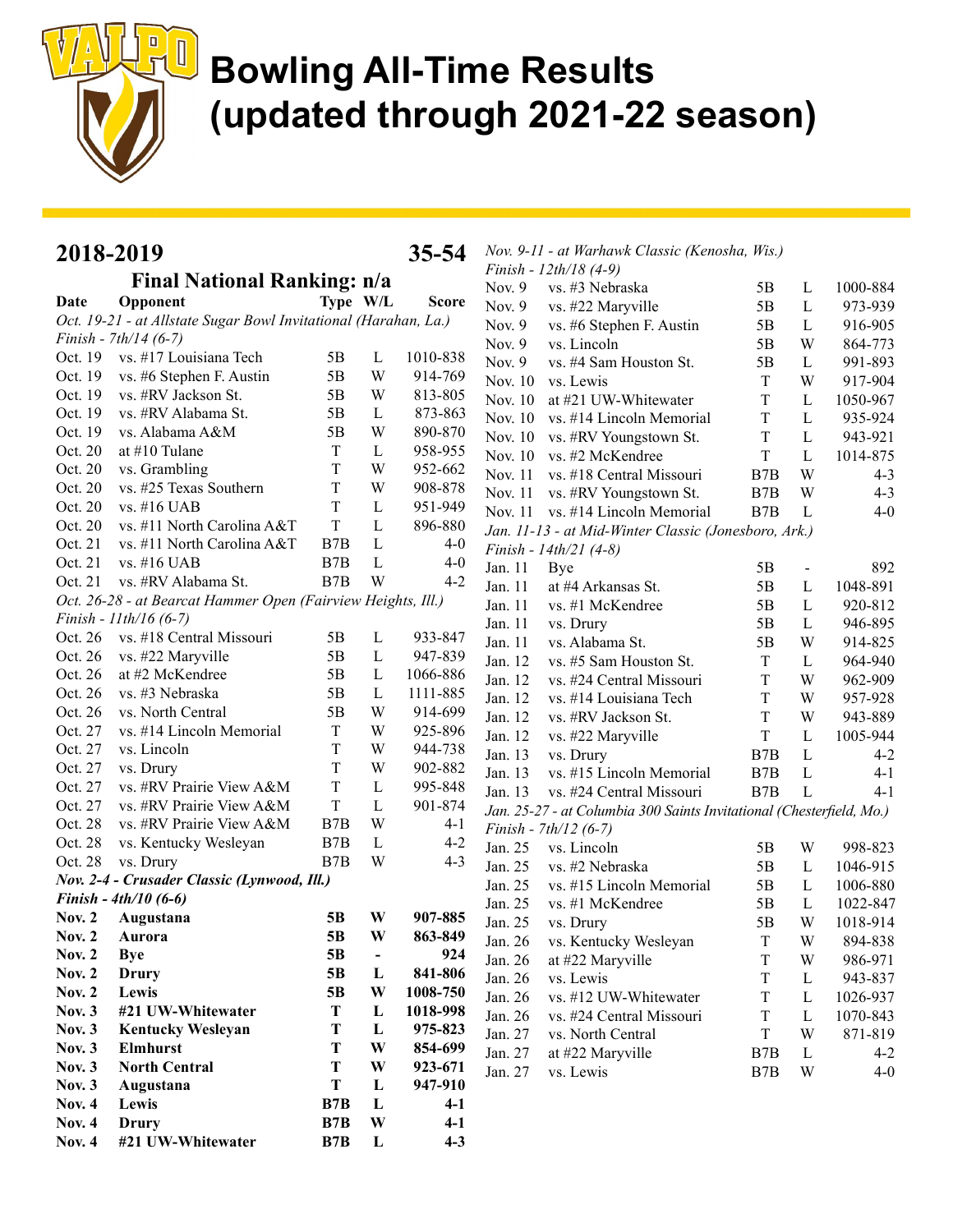

#### Mar. 1-3 - at Big Red Invitational (Lincoln, Neb.)

|          | Finish - $8th/10$ (3-8)                                            |     |   |          |
|----------|--------------------------------------------------------------------|-----|---|----------|
| Mar. 1   | vs. Drury                                                          | 5Β  | L | 977-925  |
| Mar. 1   | vs. #18 Maryville                                                  | 5Β  | W | 941-867  |
| Mar. 1   | vs. #4 Arkansas St.                                                | 5B  | L | 1051-955 |
| Mar. 1   | vs. #1 McKendree                                                   | 5B  | L | 1069-926 |
| Mar. 2   | vs. Lincoln                                                        | T   | W | 933-812  |
| Mar. 2   | vs. #15 Lincoln Memorial                                           | T   | W | 893-877  |
| Mar. 2   | vs. #13 UW-Whitewater                                              | T   | L | 1076-935 |
| Mar. 2   | at #3 Nebraska                                                     | T   | L | 950-919  |
| Mar. 2   | vs. #16 Central Missouri                                           | T   | L | 1150-965 |
| Mar. $3$ | vs. #4 Arkansas St.                                                | B7B | L | $4-2$    |
| Mar. 3   | vs. #18 Maryville                                                  | B7B | L | 4-1      |
|          | Mar. 22 - at Southland Bowling League Championship (Dallas, Texas) |     |   |          |
|          | Finish - t-7th/8 $(0-2)$                                           |     |   |          |
|          | Mar. $23 \text{ vs. } \#2 \text{ Vanderbil}$                       | H   | L | $2 - 0$  |
|          | T - Vandy 994-784; 5B - Vandy 963-908                              |     |   |          |
| Mar. 23  | $vs.$ #12 Tulane                                                   | H   | L | $2 - 0$  |
|          | T - Tulane 1007-823; 5B - Tulane 899-838                           |     |   |          |
|          |                                                                    |     |   |          |

#### 2019-2020 41-58

#### Final National Ranking: n/a

| Date    | Opponent                                                        |                  | Type W/L | Score    |
|---------|-----------------------------------------------------------------|------------------|----------|----------|
|         | Oct. 18-20 - at Allstate Sugar Bowl Invitational (Harahan, La.) |                  |          |          |
|         | Finish - 14th/16 (1-12)                                         |                  |          |          |
| Oct. 18 | at $\#14$ Tulane                                                | 5B               | L        | 953-892  |
| Oct. 18 | vs. #17 Louisiana Tech                                          | 5B               | L        | 1008-990 |
| Oct. 18 | vs. #1 Vanderbilt                                               | 5B               | L        | 947-928  |
| Oct. 18 | vs. Alabama State                                               | 5B               | L        | 989-949  |
| Oct. 18 | vs. #8 North Carolina A&T                                       | 5B               | L        | 934-891  |
| Oct. 19 | vs. #7 Maryland Eastern Shore                                   | T                | L        | 987-936  |
| Oct. 19 | vs. #5 Sam Houston State                                        | T                | L        | 919-893  |
| Oct. 19 | vs. Grambling                                                   | T                | W        | 830-650  |
| Oct. 19 | vs. #19 UAB                                                     | T                | L        | 981-895  |
| Oct. 19 | vs. #3 Stephen F. Austin                                        | T                | L        | 883-875  |
| Oct. 20 | vs. Alabama State                                               | B <sub>7</sub> B | L        | $4-0$    |
| Oct. 20 | vs. Tusculum                                                    | B7B              | L        | $4-2$    |
| Oct. 20 | vs. Southern                                                    | B7B              | L        | 4-1      |
|         |                                                                 |                  |          |          |

#### Oct. 25-27 - at Bearcat Open (Fairview Heights, Ill.)  $1141/17/40$

|               | Finish - 11th/1 / (4-8)                        |                  |                          |          |
|---------------|------------------------------------------------|------------------|--------------------------|----------|
| Oct. 25       | <b>BYE</b>                                     | 5B               | -                        | 919      |
| Oct. 25       | vs. Dominican                                  | 5B               | W                        | 846-698  |
| Oct. 25       | vs. #12 Central Missouri                       | 5B               | L                        | 976-755  |
| Oct. 25       | vs. Lewis                                      | 5B               | L                        | 953-915  |
| Oct. 25       | vs. Upper Iowa                                 | 5B               | L                        | 896-866  |
| Oct. 26       | vs. #19 UAB                                    | T                | L                        | 1013-927 |
| Oct. 26       | vs. Kentucky Wesleyan                          | T                | L                        | 904-894  |
| Oct. 26       | vs. St. Francis (N.Y.)                         | T                | L                        | 912-885  |
| Oct. 26       | vs. #18 Maryville                              | T                | W                        | 876-806  |
| Oct. 26       | at #2 McKendree                                | T                | L                        | 1036-867 |
| Oct. 27       | vs. Upper Iowa                                 | B <sub>7</sub> B | W                        | $4-0$    |
| Oct. 27       | vs. Tusculum                                   | B7B              | L                        | $4 - 1$  |
| Oct. 27       | vs. Kentucky Wesleyan                          | B7B              | W                        | $4-2$    |
|               | Nov. 1-3 - Crusader Classic (Lynwood, Ill.)    |                  |                          |          |
|               | Finish - 3rd/11 (11-1)                         |                  |                          |          |
| <b>Nov. 1</b> | Drury                                          | 5B               | W                        | 890-849  |
| Nov. $1$      | Dominican                                      | 5B               | W                        | 896-703  |
| <b>Nov. 1</b> | Augustana                                      | 5B               | W                        | 848-818  |
| Nov. $1$      | Alabama A&M                                    | 5B               | W                        | 879-779  |
| <b>Nov. 1</b> | <b>BYE</b>                                     | 5B               | $\overline{\phantom{a}}$ | 754      |
| Nov. $2$      | <b>Spalding</b>                                | T                | W                        | 820-723  |
| <b>Nov. 2</b> | <b>North Central</b>                           | T                | W                        | 886-811  |
| Nov. $2$      | Aurora                                         | T                | W                        | 856-796  |
| Nov. $2$      | <b>Kentucky Wesleyan</b>                       | T                | W                        | 883-796  |
| Nov. $2$      | <b>Elmhurst</b>                                | T                | W                        | 1045-750 |
| Nov. $3$      | Lewis                                          | T                | W                        | 978-935  |
| Nov. $3$      | Drury                                          | B7B              | L                        | $4 - 2$  |
| Nov. $3$      | Lewis                                          | B7B              | W                        | $4 - 2$  |
|               | Nov. 8-10 - at Warhawk Classic (Madison, Wis.) |                  |                          |          |
|               | Finish - 6th/12 (9-4)                          |                  |                          |          |
| Nov. $8$      | at #10 UW-Whitewater                           | 5B               | W                        | 843-810  |
| Nov. $8$      | vs. Dominican                                  | 5B               | W                        | 955-652  |
| Nov. 8        | vs. #18 Maryville                              | 5B               | W                        | 903-834  |
| Nov. $8$      | vs. North Central                              | 5B               | W                        | 871-786  |
| Nov. $8$      | vs. Lewis                                      | 5B               | W                        | 962-873  |
| Nov. 9        | vs. Upper Iowa                                 | T                | L                        | 909-886  |
| Nov. 9        | vs. Tusculum                                   | T                | L                        | 845-818  |
| Nov. 9        | vs. #12 Central Missouri                       | T                | L                        | 996-934  |
| Nov. $9$      | vs. Aurora                                     | T                | W                        | 973-663  |
| Nov. 9        | vs. #13 Lincoln Memorial                       | T                | W*                       | 839-839  |
|               | * - tie broken in modified baker format        |                  |                          |          |
| Nov. 10       | vs. Marian                                     | T                | W                        | 851-803  |
| Nov. 10       | vs. Upper Iowa                                 | B7B              | W                        | 4-1      |
| Nov. 10       | vs. Tusculum                                   | B7B              | L                        | $4 - 1$  |
|               |                                                |                  |                          |          |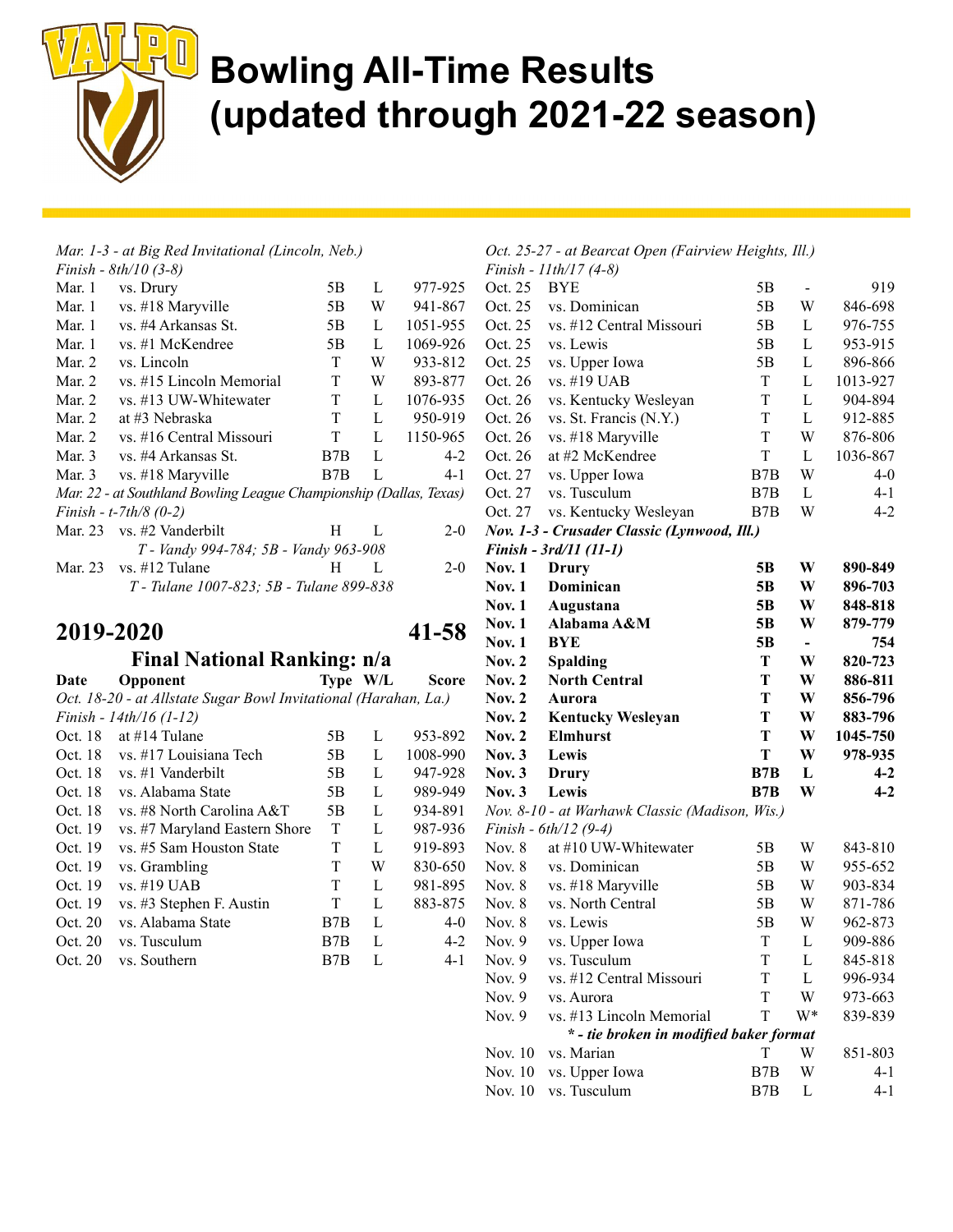

|                        | Jan. 10-12 - at Stormin' Blue and White Classic (Las Vegas, Nev.)    |             |                |           |
|------------------------|----------------------------------------------------------------------|-------------|----------------|-----------|
|                        | Finish - 10th/13 (3-9)                                               |             |                |           |
| Jan. 10                | vs. #3 Nebraska                                                      | 5Β          | L              | 1102-992  |
| Jan. 10                | vs. St. Francis (Pa.)                                                | 5B          | L              | 873-856   |
| Jan. 10                | vs. Grambling State                                                  | 5B          | W              | 1043-596  |
| Jan. 10                | vs. #14 Delaware State                                               | 5B          | W              | 952-900   |
| Jan. 10                | vs. #15 Maryville                                                    | 5B          | L              | 1141-1081 |
| Jan. 11                | vs. #1 McKendree                                                     | T           | $\mathbf L$    | 1166-1002 |
| Jan. 11                | vs. #23 Monmouth                                                     | T           | $\mathbf L$    | 999-983   |
| Jan. 11                | vs. #25 Prairie View A&M                                             | T           | W              | 971-911   |
| Jan. 11                | <b>BYE</b>                                                           | T           | $\frac{1}{2}$  | 953       |
| Jan. 11                | vs. #16 Tulane                                                       | T           | L              | 979-942   |
| Jan. 12                | vs. #15 Maryville                                                    | B7B         | L              | $4 - 3$   |
| Jan. 12                | vs. #14 Delaware State                                               | B7B         | L              | $4 - 2$   |
| Jan. 12                | vs. #23 Monmouth                                                     | B7B         | L              | $4 - 1$   |
|                        | Jan. 24-26 - at Columbia 300 Saints Invitational (Chesterfield, Mo.) |             |                |           |
|                        | Finish - 11th/19 (6-6)                                               |             |                |           |
| Jan. 24                | vs. #12 Central Missouri                                             | 5Β          | L              | 1010-892  |
| Jan. 24                | vs. Upper Iowa                                                       | 5B          | W              | 885-835   |
| Jan. 24                | <b>BYE</b>                                                           | 5B          | $\blacksquare$ | 924       |
| Jan. 24                | at #15 Maryville                                                     | 5B          | L              | 1001-824  |
| Jan. 24                | vs. #1 McKendree                                                     | 5B          | L              | 1070-863  |
| Jan. 25                | vs. Spalding                                                         | T           | W              | 962-843   |
| Jan. 25                | vs. Kentucky Wesleyan                                                | T           | L              | 1000-932  |
| Jan. 25                | vs. #3 Nebraska                                                      | T           | $\mathbf{L}$   | 1020-893  |
| Jan. 25                | vs. Drury                                                            | T           | W              | 892-850   |
| Jan. 25                | vs. Lewis                                                            | T           | W              | 910-893   |
| Jan. 26                | vs. Drury                                                            | B7B         | W              | $4 - 0$   |
| Jan. 26                | vs. Tusculum                                                         | B7B         | L              | $4 - 3$   |
| Jan. 26                | vs. Lewis                                                            | B7B         | W              | $4 - 3$   |
|                        | Feb. 28-March 1 - at Big Red Invitational (Lincoln, Neb.)            |             |                |           |
| Finish - $6th/8$ (4-9) |                                                                      |             |                |           |
| Feb. 28                | at #3 Nebraska                                                       | 5Β          | L              | 962-885   |
| Feb. 28                | vs. #5 Arkansas State                                                | 5B          | L              | 999-938   |
| Feb. 28                | vs. Augustana                                                        | 5B          | W              | 1015-947  |
| Feb. 28                | vs. #RV Prairie View A&M                                             | 5B          | L              | 958-906   |
| Feb. 28                | vs. #12 Central Missouri                                             | 5B          | L              | 954-899   |
| Feb. 29                | vs. Texas Southern                                                   | $\mathbf T$ | W              | 945-895   |
| Feb. 29                | vs. #8 Youngstown State                                              | T           | W              | 1017-1016 |
| Feb. 29                | at #3 Nebraska                                                       | T           | L              | 1141-1002 |
| Feb. 29                | vs. #5 Arkansas State                                                | T           | L              | 926-870   |
| Feb. 29                | vs. Augustana                                                        | T           | L              | 945-866   |
| March 1                | vs. #12 Central Missouri                                             | B7B         | W              | $4 - 3$   |
| March 1                | vs. #RV Prairie View A&M                                             | B7B         | L              | $4 - 3$   |
| March 1                | vs. #12 Central Missouri                                             | B7B         | L              | $4 - 2$   |

March 6-8 - at Columbia 300 Music City Classic (Smyrna, Tenn.)

|             | Finish - $23rd/29$ (3-9)         |     |   |          |
|-------------|----------------------------------|-----|---|----------|
| March 6 BYE |                                  | 5Β  |   | 818      |
|             | March 6 vs. #7 Stephen F. Austin | 5Β  | L | 909-901  |
|             | March $6$ vs. $\#21$ UAB         | 5B  | L | 1002-922 |
|             | March 6 vs. Aurora               | 5B  | W | 880-811  |
|             | March 6 vs. #3 Nebraska          | 5B  | L | 955-874  |
|             | March 7 vs. #11 Louisiana Tech   | T   | L | 979-891  |
|             | March 7 vs. #19 Maryville        | T   | L | 921-868  |
|             | March 7 vs. #5 Arkansas State    | T   | L | 1050-911 |
|             | March $7$ vs. $\#16$ Tulane      | T   | W | 868-836  |
|             | March 7 vs. Elmhurst             | T   | L | 839-810  |
|             | March 8 vs. Drury                | B7B | L | $4-2$    |
|             | March 8 vs. Lewis                | B7B | L | $4 - 3$  |
|             | March 8 vs. Kentucky Wesleyan    | B7B | W | $4-0$    |
|             |                                  |     |   |          |

- Southland Bowling League Championship (March 20-22) canceled due to COVID-19 pandemic

#### 2020-2021 31-42 Final National Ranking: RV

| Date    | Opponent                                                     | Type W/L |                | Score       |
|---------|--------------------------------------------------------------|----------|----------------|-------------|
|         | Oct. 23-25 - at Bearcat Hammer Open (Fairview Heights, Ill.) |          |                |             |
|         | Finish - 5th/8 (7-6)                                         |          |                |             |
| Oct. 23 | vs. #10 Youngstown State                                     | 5Β       | L              | 809-753     |
| Oct. 23 | vs. Drury                                                    | 5Β       | W              | 816-802     |
| Oct. 23 | vs. Upper Iowa                                               | 5Β       | W              | 898-791     |
| Oct. 23 | vs. #18 Maryville                                            | 5Β       | L              | 1040-999    |
| Oct. 23 | at #1 McKendree                                              | 5Β       | L              | 934-844     |
| Oct. 24 | vs. #7 Stephen F. Austin                                     | T        | W              | 894-817     |
| Oct. 24 | vs. Lewis                                                    | T        | W              | 990-906     |
| Oct. 24 | at #1 McKendree                                              | T        | L              | 930-912     |
| Oct. 24 | vs. Upper Iowa                                               | T        | W              | 866-724     |
| Oct. 24 | vs. #18 Maryville                                            | T        | L              | 898-874     |
| Oct. 25 | vs. Lewis                                                    | T        | L              | 913-749     |
| Oct. 25 | vs. Drury                                                    | B7B      | W*             | $3 - 3 - 1$ |
|         | * - tie broken in modified baker format                      |          |                |             |
| Oct. 25 | vs. Lewis                                                    | B7B      | W              | $4 - 3$     |
|         | Jan. 30-31 - at Warhawk Invitational (Fort Atkinson, Wis.)   |          |                |             |
|         | Finish - 5th/5 (4-4)                                         |          |                |             |
| Jan. 30 | at #16 UW-Whitewater                                         | T        | L              | 807-780     |
| Jan. 30 | vs. Lewis                                                    | T        | W              | 898-801     |
| Jan. 30 | vs. #18 Maryville                                            | T        | L              | 934-781     |
| Jan. 30 | vs. Upper Iowa                                               | T        | L              | 899-866     |
| Jan. 30 | <b>BYE</b>                                                   | T        | ÷,             | 875         |
| Jan. 31 | <b>BYE</b>                                                   | 5B       | $\overline{a}$ | 840         |
| Jan. 31 | vs. Upper Iowa                                               | 5Β       | W              | 959-772     |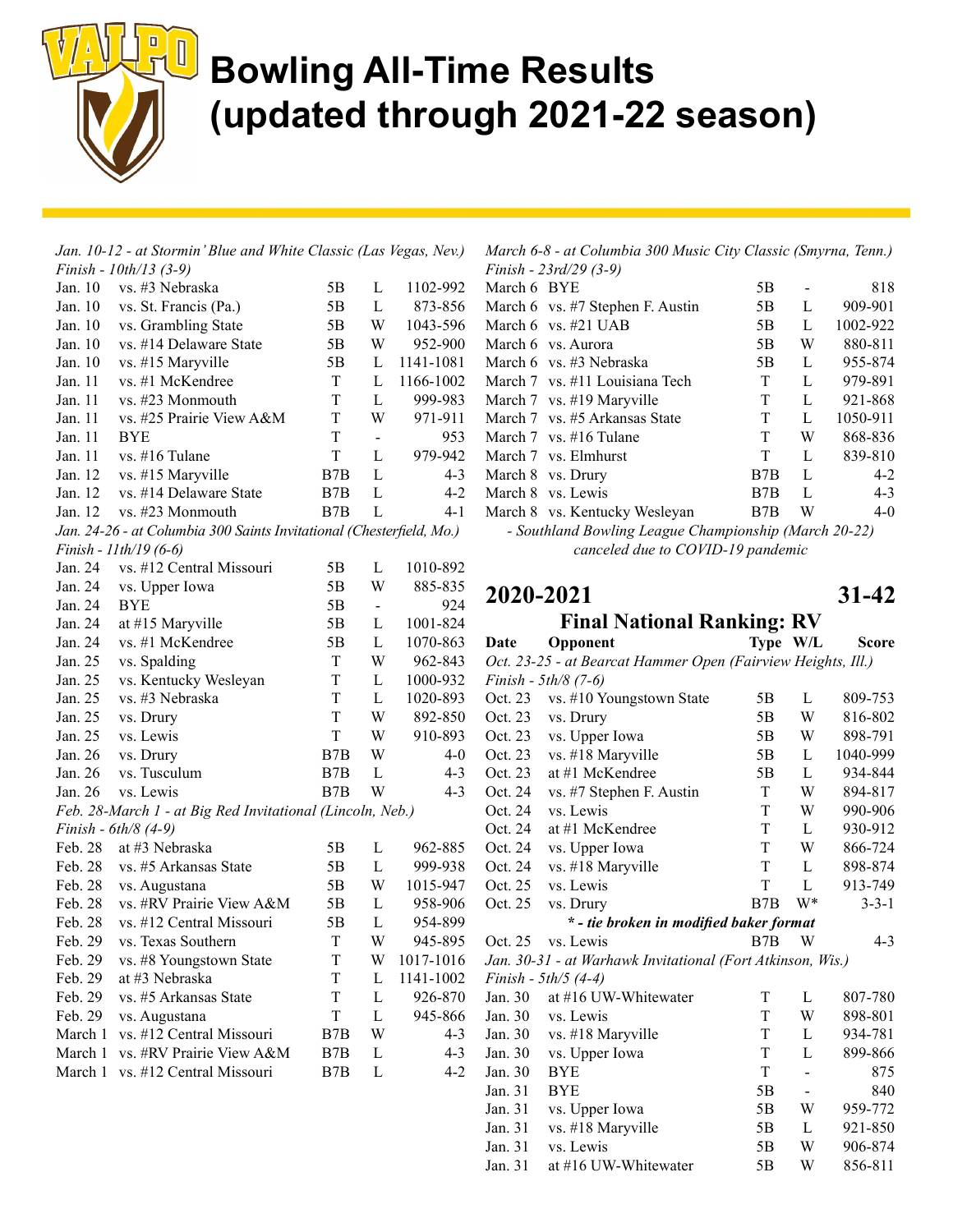

|         | Feb. 5-7 - at Railsplitter Classic (Harrogate, Tenn.) [#19] |     |              |           |  |  |
|---------|-------------------------------------------------------------|-----|--------------|-----------|--|--|
|         | <i>Finish</i> - $6th/8$ (6-7)                               |     |              |           |  |  |
| Feb. 5  | vs. #RV Tusculum                                            | 5B  | L            | 915-832   |  |  |
| Feb. 5  | vs. #RV UAB                                                 | 5Β  | L            | 884-852   |  |  |
| Feb. 5  | vs. Belmont Abbey                                           | 5Β  | W            | 877-707   |  |  |
| Feb. 5  | vs. #23 Kentucky Wesleyan                                   | 5Β  | W            | 961-920   |  |  |
| Feb. 5  | vs. #RV UAB                                                 | 5Β  | L            | 934-812   |  |  |
| Feb. 6  | vs. Spalding                                                | T   | W            | 831-827   |  |  |
| Feb. 6  | vs. Mercyhurst                                              | T   | L            | 954-800   |  |  |
| Feb. 6  | at #11 Lincoln Memorial                                     | T   | 1059-903     |           |  |  |
| Feb. 6  | vs. Mercyhurst                                              | T   | W            | 979-842   |  |  |
| Feb. 6  | vs. Mercyhurst                                              | T   | W<br>928-889 |           |  |  |
| Feb. 7  | vs. Mercyhurst                                              | B7B | L<br>4-1-1   |           |  |  |
| Feb. 7  | vs. Belmont Abbey                                           | B7B | W            | $4 - 2$   |  |  |
| Feb. 7  | vs. #23 Kentucky Wesleyan                                   | B7B | L            | $4 - 2$   |  |  |
|         | Feb. 12-14 - at Flyer Classic (Lockport, Ill.) [#19]        |     |              |           |  |  |
|         | Finish - $4th/10$ (7-6)                                     |     |              |           |  |  |
| Feb. 12 | at #18 Lewis                                                | 5B  | L            | 933-854   |  |  |
| Feb. 12 | vs. #23 Kentucky Wesleyan                                   | 5Β  | L            | 880-826   |  |  |
| Feb. 12 | vs. #24 UW-Whitewater                                       | 5B  | W            | 954-860   |  |  |
| Feb. 12 | vs. Quincy                                                  | 5Β  | W            | 914-820   |  |  |
| Feb. 12 | vs. #RV Drury                                               | 5B  | W            | 957-860   |  |  |
| Feb. 13 | vs. #23 Kentucky Wesleyan                                   | T   | L            | 924-883   |  |  |
| Feb. 13 | vs. #9 Maryville                                            | T   | W            | 908-900   |  |  |
| Feb. 13 | vs. #RV Upper Iowa                                          | T   | W            | 1036-962  |  |  |
| Feb. 13 | vs. #1 McKendree                                            | T   | L            | 967-894   |  |  |
| Feb. 13 | vs. Dominican                                               | T   | W            | 1027-806  |  |  |
| Feb. 14 | vs. #9 Maryville                                            | B7B | L            | $4 - 1$   |  |  |
| Feb. 14 | at #18 Lewis                                                | B7B | W            | $4 - 3$   |  |  |
| Feb. 14 | vs. #RV Drury                                               | B7B | L            | $4 - 2$   |  |  |
|         | Feb. 26-28 - at Big Red Invitational (Lincoln, Neb.) [#19]  |     |              |           |  |  |
|         | Finish - 9th/11 (3-8)                                       |     |              |           |  |  |
| Feb. 26 | vs. #11 Lincoln Memorial                                    | 5B  | W            | 974-924   |  |  |
| Feb. 26 | vs. #1 McKendree                                            | 5B  | L            | 1059-1030 |  |  |
| Feb. 26 | at #4 Nebraska                                              | 5B  | L            | 1165-984  |  |  |
| Feb. 26 | vs. #22 Central Missouri                                    | 5B  | L            | 939-905   |  |  |
| Feb. 26 | vs. #3 Arkansas State                                       | 5Β  | L            | 1195-933  |  |  |
| Feb. 27 | vs. #9 Maryville                                            | T   | L            | 1025-978  |  |  |
| Feb. 27 | vs. #RV Upper Iowa                                          | T   | L            | 1020-951  |  |  |
| Feb. 27 | vs. #8 Youngstown State                                     | T   | L            | 1025-923  |  |  |
| Feb. 27 | <b>BYE</b>                                                  | T   | -            | 998       |  |  |
| Feb. 27 | vs. Quincy                                                  | T   | W            | 948-880   |  |  |
| Feb. 28 | vs. #2 Vanderbilt                                           | T   | L            | 1027-932  |  |  |
| Feb. 28 | <b>BYE</b>                                                  | T   | -            | 1035      |  |  |
| Feb. 28 | vs. #RV Upper Iowa                                          | T   | W            | 1065-843  |  |  |

March 5-7 - at Music City Classic (Smyrna, Tenn.) [#19] Finish - 12th/19 (4-9)

|                                                                        | 1 <i>uwan 14001)</i> (77)               |     |   |          |  |  |  |
|------------------------------------------------------------------------|-----------------------------------------|-----|---|----------|--|--|--|
|                                                                        | March 5 $\,\$ vs. \#9 Maryville         | 5Β  | L | 913-889  |  |  |  |
|                                                                        | March 5 vs. #22 Central Missouri        | 5Β  | L | 971-926  |  |  |  |
|                                                                        | March 5 vs. #16 Alabama State           | 5Β  | W | 912-888  |  |  |  |
|                                                                        | March 5 vs. #4 Nebraska                 | 5Β  | L | 928-898  |  |  |  |
|                                                                        | March 5 vs. #24 UW-Whitewater           | 5Β  | L | 1008-880 |  |  |  |
|                                                                        | March 6 vs. #23 Kentucky Wesleyan       | T   | L | 830-818  |  |  |  |
|                                                                        | March 6 $\,$ vs. #13 North Carolina A&T | T   | L | 1039-875 |  |  |  |
|                                                                        | March 6 vs. #RV Jackson State           | T   | W | 1046-869 |  |  |  |
|                                                                        | March 6 $\,$ vs. #1 McKendree           | T   | L | 993-925  |  |  |  |
|                                                                        | March 6 vs. #11 Lincoln Memorial        | T   | W | 964-872  |  |  |  |
|                                                                        | March 7 vs. #9 Maryville                | B7B | L | $4 - 1$  |  |  |  |
|                                                                        | March 7 vs. #RV Jackson State           | B7B | W | $4 - 1$  |  |  |  |
|                                                                        | March 7 vs. #11 Lincoln Memorial        | B7B | L | $4-2$    |  |  |  |
| March 19 - at Southland Bowling League Tournament (Harahan, La.) [#25] |                                         |     |   |          |  |  |  |
| Finish - t-7th/8 $(0-2)$                                               |                                         |     |   |          |  |  |  |
|                                                                        | March 19 vs. #2 Arkansas State          | H.  | L | $2-0$    |  |  |  |
| T - ASU 942-871; 5B - ASU 1086-959                                     |                                         |     |   |          |  |  |  |
|                                                                        | March 19 vs. #11 Youngstown State       | H   | L | $2-0$    |  |  |  |
| T - YSU 907-873; 5B - YSU 913-892                                      |                                         |     |   |          |  |  |  |

#### 2021-2022 47-55

#### Final National Ranking: n/a

| Date                                                          | Opponent                | Type W/L |   | Score    |  |  |  |
|---------------------------------------------------------------|-------------------------|----------|---|----------|--|--|--|
| Oct. 15-17 - at MOTIV Penguin Classic (Struthers, Ohio) [#RV] |                         |          |   |          |  |  |  |
|                                                               | Finish - $5th/10$ (7-6) |          |   |          |  |  |  |
| Oct. 15                                                       | vs. St. Francis (Pa.)   | 5B       | W | 919-764  |  |  |  |
| Oct. 15                                                       | vs. Walsh               | 5B       | W | 948-778  |  |  |  |
| Oct. 15                                                       | at #7 Youngstown State  | 5B       | L | 940-859  |  |  |  |
| Oct. 15                                                       | vs. #RV Medaille        | 5B       | W | 989-956  |  |  |  |
| Oct. 15                                                       | vs. #3 Arkansas State   | 5B       | L | 958-877  |  |  |  |
| Oct. 16                                                       | vs. #11 Duquesne        | T        | L | 1014-848 |  |  |  |
| Oct. 16                                                       | vs. Mercyhurst          | T        | L | 948-933  |  |  |  |
| Oct. 16                                                       | vs. Morgan State        | T        | L | 1005-878 |  |  |  |
| Oct. 16                                                       | vs. #RV Lewis           | T        | W | 996-977  |  |  |  |
| Oct. 16                                                       | vs. #11 Duquesne        | T        | L | 971-848  |  |  |  |
| Oct. 17                                                       | vs. Walsh               | B7B      | W | $4-0$    |  |  |  |
| Oct. 17                                                       | vs. Mercyhurst          | B7B      | W | $4 - 3$  |  |  |  |
| Oct. 17                                                       | vs. Morgan State        | B7B      | W | $4 - 1$  |  |  |  |
|                                                               |                         |          |   |          |  |  |  |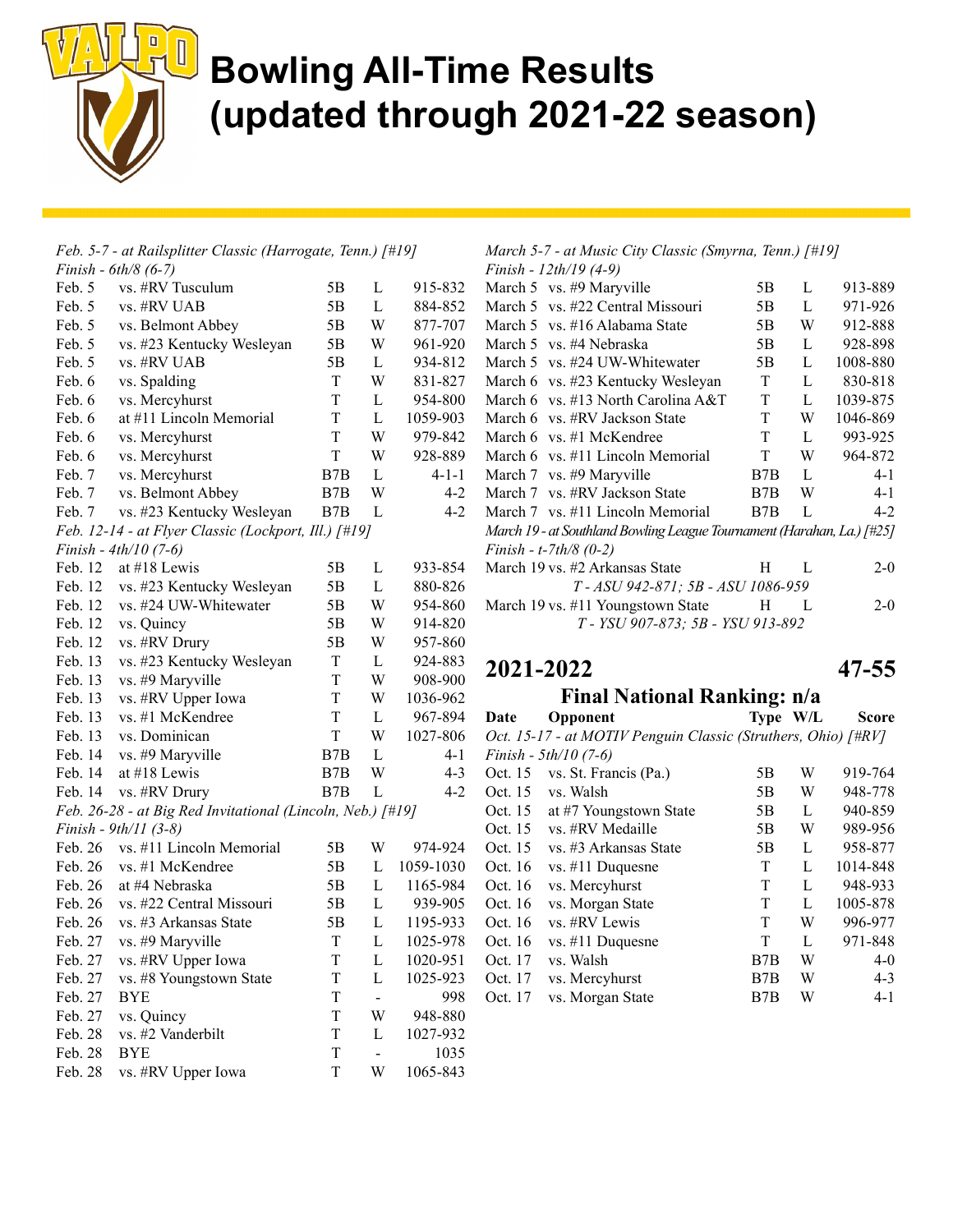

| Oct. 29-31 - Valpo Bowling Classic (Dyer, Ind.) [#RV]        |                                                     |                  |                                                      | Jan. 21-23 - at Peacocks Classic (Waterloo, Iowa) |                         |                                                |                  |                |           |  |
|--------------------------------------------------------------|-----------------------------------------------------|------------------|------------------------------------------------------|---------------------------------------------------|-------------------------|------------------------------------------------|------------------|----------------|-----------|--|
| Finish - $6th/15(8-4)$                                       |                                                     |                  | Finish - $1st/8$ (12-1)                              |                                                   |                         |                                                |                  |                |           |  |
| Oct. 29                                                      | BYE                                                 | 5B               | $\blacksquare$                                       | 807                                               | Jan. 21                 | vs. Illinois Wesleyan                          | 5В               | W              | 832-465   |  |
| Oct. 29                                                      | Spalding                                            | 5B               | W                                                    | 914-727                                           | Jan. 21                 | vs. North Central                              | 5B               | W              | 857-788   |  |
| Oct. 29                                                      | Drury                                               | 5B               | W                                                    | 819-818                                           | Jan. 21                 | vs. Quincy                                     | 5B               | W              | 900-843   |  |
| Oct. 29                                                      | Dominican                                           | 5B               | W                                                    | 962-743                                           | Jan. 21                 | vs. Carroll                                    | 5B               | W              | 992-855   |  |
| Oct. 29                                                      | <b>Kentucky Wesleyan</b>                            | 5 <sub>B</sub>   | W                                                    | 892-832                                           | Jan. 21                 | vs. Augustana                                  | 5B               | W              | 901-823   |  |
| Oct. 30                                                      | #18 Lincoln Memorial                                | T                | W                                                    | 961-945                                           | Jan. 22                 | vs. Marian                                     | $\rm T$          | L              | 922-914   |  |
| Oct. 30                                                      | Mercyhurst                                          | T                | L                                                    | 1020-788                                          | Jan. 22                 | vs. Aurora                                     | $\mathbf T$      | W              | 958-875   |  |
| Oct. 30                                                      | <b>Upper Iowa</b>                                   | T                | W                                                    | 868-703                                           | Jan. 22                 | vs. Illinois Wesleyan                          | T                | W              | 967-567   |  |
| Oct. 30                                                      | Alabama A&M                                         | T                | W                                                    | 942-871                                           | Jan. 22                 | vs. North Central                              | $\rm T$          | W              | 1051-838  |  |
| Oct. 30                                                      | <b>#RV Lewis</b>                                    | T                | L                                                    | 929-912                                           | Jan. 22                 | vs. Quincy                                     | $\mathbf T$      | W              | 871-780   |  |
| Oct. 31                                                      | Mercyhurst                                          | B7B              | W                                                    | $4 - 2$                                           | Jan. 23                 | vs. Carroll                                    | $\mathbf T$      | W              | 925-794   |  |
| Oct. 31                                                      | #RV Tusculum                                        | B7B              | L                                                    | $4-3$                                             | Jan. 23                 | vs. Quincy                                     | B <sub>7</sub> B | W              | $4 - 0$   |  |
| Oct. 31                                                      | Drury                                               | B7B              | L                                                    | $4 - 2 - 1$                                       | Jan. 23                 | vs. Marian                                     | B <sub>7</sub> B | W              | $4 - 3$   |  |
|                                                              | Nov. 5-7 - at Track Kat Klash (Conroe, Texas) [#RV] |                  |                                                      |                                                   |                         | Feb. 11-13 - at Flyer Classic (Lockport, Ill.) |                  |                |           |  |
|                                                              | Finish - $14th/16$ (2-11)                           |                  |                                                      |                                                   | Finish - $3rd/13$ (7-5) |                                                |                  |                |           |  |
| Nov. 5                                                       | vs. #22 Prairie View A&M                            | 5B               | $\mathbf{L}$                                         | 913-822                                           | Feb. 11                 | vs. UAB                                        | 5B               | L              | 854-818   |  |
| Nov. $5$                                                     | vs. Alabama A&M                                     | 5B               | W                                                    | 789-645                                           | Feb. 11                 | vs. Carthage                                   | 5B               | W              | 926-859   |  |
| Nov. $5$                                                     | vs. Texas Southern                                  | 5Β               | L                                                    | 878-849                                           | Feb. 11                 | vs. Dominican                                  | 5B               | W              | 1049-823  |  |
| Nov. $5$                                                     | vs. #5 North Carolina A&T                           | 5B               | L                                                    | 989-857                                           | Feb. 11                 | vs. #13 Maryville                              | 5B               | L              | 1058-963  |  |
| Nov. 5                                                       | vs. Alabama State                                   | 5B               | L                                                    | 976-950                                           | Feb. 11                 | <b>BYE</b>                                     | 5B               | $\blacksquare$ | 876       |  |
| Nov. $6$                                                     | vs. #14 Delaware State                              | T                | L                                                    | 947-819                                           | Feb. 12                 | vs. Kentucky Wesleyan                          | $\mathbf T$      | L              | 927-804   |  |
| Nov. $6$                                                     | vs. Jackson State                                   | $\rm T$          | W                                                    | 840-838                                           | Feb. 12                 | vs. Aurora                                     | $\mathbf T$      | L              | 898-875   |  |
| Nov. 6                                                       | vs. #20 Maryland Eastern Shore                      | $\mathbf T$      | $\mathbf{L}$                                         | 967-756                                           | Feb. 12                 | vs. Augustana                                  | $\rm T$          | L              | 927-924   |  |
| Nov. $6$                                                     | vs. #17 Central Missouri                            | $\rm T$          | $\mathbf L$                                          | 1101-920                                          | Feb. 12                 | vs. North Central                              | $\mathbf T$      | W              | 935-744   |  |
| Nov. 6                                                       | vs. #9 Louisiana Tech                               | T                | L                                                    | 1065-861                                          | Feb. 12                 | vs. Quincy                                     | $\mathbf T$      | W              | 943-795   |  |
| Nov. 7                                                       | vs. Alabama State                                   | B <sub>7</sub> B | L                                                    | $4 - 1$                                           | Feb. 13                 | vs. Augustana                                  | B <sub>7</sub> B | W              | $4 - 1$   |  |
| Nov. 7                                                       | vs. Southern                                        | B7B              | L                                                    | $4 - 1$                                           | Feb. 13                 | vs. Carthage                                   | B7B              | W              | $4 - 1$   |  |
| Nov. 7                                                       | vs. Texas Southern                                  | B7B              | L                                                    | $4-1$                                             | Feb. 13                 | vs. UAB                                        | B <sub>7</sub> B | W              | $4 - 1$   |  |
| Nov. 12-14 - at MOTIV Ladyjack Classic (Kenosha, Wis.) [#RV] |                                                     |                  | Feb. 25-27 - at Big Red Invitational (Lincoln, Neb.) |                                                   |                         |                                                |                  |                |           |  |
|                                                              | Finish - $9th/16$ (4-8)                             |                  |                                                      |                                                   |                         | Finish - $7th/8$ (3-9)                         |                  |                |           |  |
|                                                              | Nov. 12 vs. #7 Youngstown State                     | 5B               | L                                                    | 946-921                                           | Feb. 25                 | vs. #7 Arkansas State                          | 5B               | L              | 1178-972  |  |
|                                                              | Nov. 12 vs. Carthage                                | 5Β               | W                                                    | 892-811                                           | Feb. 25                 | vs. #22 UW-Whitewater                          | 5B               | L              | 993-939   |  |
| Nov. 12                                                      | vs. #24 Marian                                      | 5B               | L                                                    | 1010-938                                          | Feb. 25                 | vs. #1 McKendree                               | 5B               | L              | 1127-941  |  |
| Nov. 12                                                      | vs. #21 UW-Whitewater                               | 5B               | L                                                    | 999-930                                           | Feb. 25                 | vs. Quincy                                     | 5B               | W              | 1023-896  |  |
| Nov. 12 BYE                                                  |                                                     | 5B               | $\qquad \qquad \blacksquare$                         | 837                                               | Feb. 25                 | vs. #9 Youngstown State                        | 5B               | L              | 1189-899  |  |
|                                                              | Nov. 13 vs. #2 McKendree                            | T                | L                                                    | 1103-891                                          | Feb. 26                 | vs. #1 McKendree                               | T                | L              | 1137-1031 |  |
| Nov. 13                                                      | vs. #3 Arkansas State                               | Τ                | L                                                    | 998-931                                           | Feb. 26                 | vs. #25 Central Missouri                       | T                | W              | 937-877   |  |
| Nov. 13                                                      | vs. #11 Duquesne                                    | T                | L                                                    | 1016-940                                          | Feb. 26                 | at #3 Nebraska                                 | T                | L              | 1174-1064 |  |
| Nov. 13                                                      | vs. Aurora                                          | T                | $\mathbf{L}$                                         | 877-768                                           | Feb. 26                 | vs. #9 Youngstown State                        | T                | L              | 1055-901  |  |
| Nov. 13                                                      | vs. #4 Vanderbilt                                   | $\rm T$          | L                                                    | 971-825                                           | Feb. 26                 | vs. Quincy                                     | $\rm T$          | W              | 981-899   |  |
| Nov. 14                                                      | vs. #24 Marian                                      | B7B              | W                                                    | $4 - 0$                                           | Feb. 27                 | vs. Quincy                                     | B7B              | L              | $4 - 3$   |  |
|                                                              | Nov. 14 vs. #RV Lewis                               | B7B              | W                                                    | $4 - 0$                                           | Feb. 27                 | at #3 Nebraska                                 | B7B              | L              | $4 - 2$   |  |
|                                                              | Nov. 14 vs. #21 UW-Whitewater                       | B7B              | W                                                    | $4 - 2$                                           |                         |                                                |                  |                |           |  |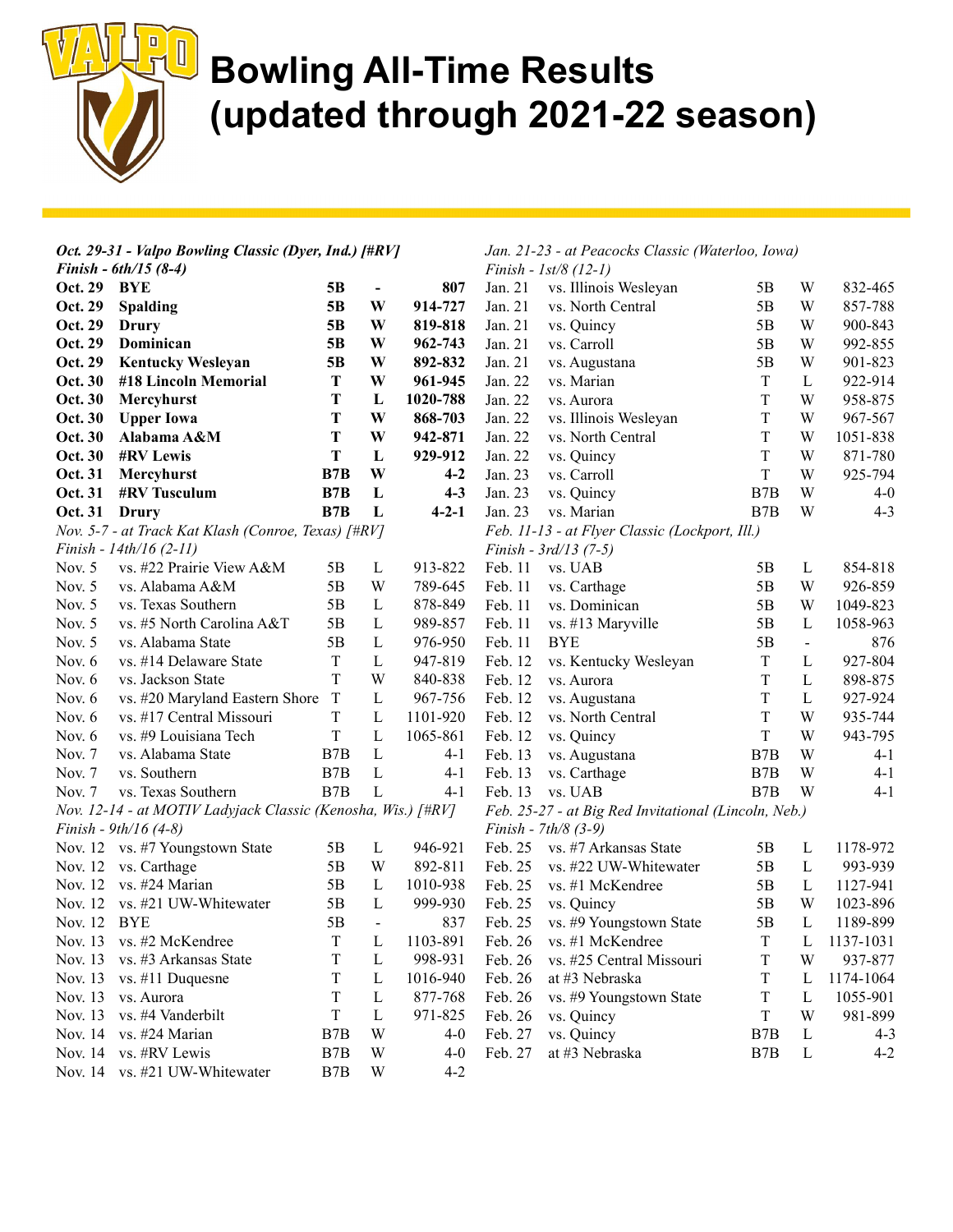

March 18-20 - at Columbia 300 Music City Classic (Smyrna, Tenn.) Finish - 20th/33 (4-9) March 18 vs. #1 McKendree 5B L 1090-1023 March 18 vs. Drury 5B L 1004-934 March 18 vs. #8 Stephen F. Austin 5B L 1047-988 March 18 vs. #23 Central Missouri 5B W 908-816 March 18 vs. #5 North Carolina  $A&T$  5B L 923-777 March 19 vs. #24 Monmouth T L 1002-955 March 19 vs. #RV Alabama State T W 880-823 March 19 vs. Alabama A&M T W 1075-907 March 19 vs. #16 Sacred Heart T L 908-838 March 19 vs. North Central T W 948-773 March  $20 \text{ vs. } \#21 \text{ Lewis}$  B7B L 4-2 March 20 vs. #18 UW-Whitewater B7B L 4-2 March 20 vs. #RV Alabama State B7B L 4-3 March 25 - at SBL Championship (Harahan, La.) March 25 vs. #3 Sam Houston State H L 2-1 T - SHSU 935-932; 5B - Valpo 898-890; B7B - SHSU 4-0 March 25 vs. #7 Louisiana Tech H L 2-1 T - Valpo 996-969; 5B - LTU 1080-1040; B7B - LTU 4-1